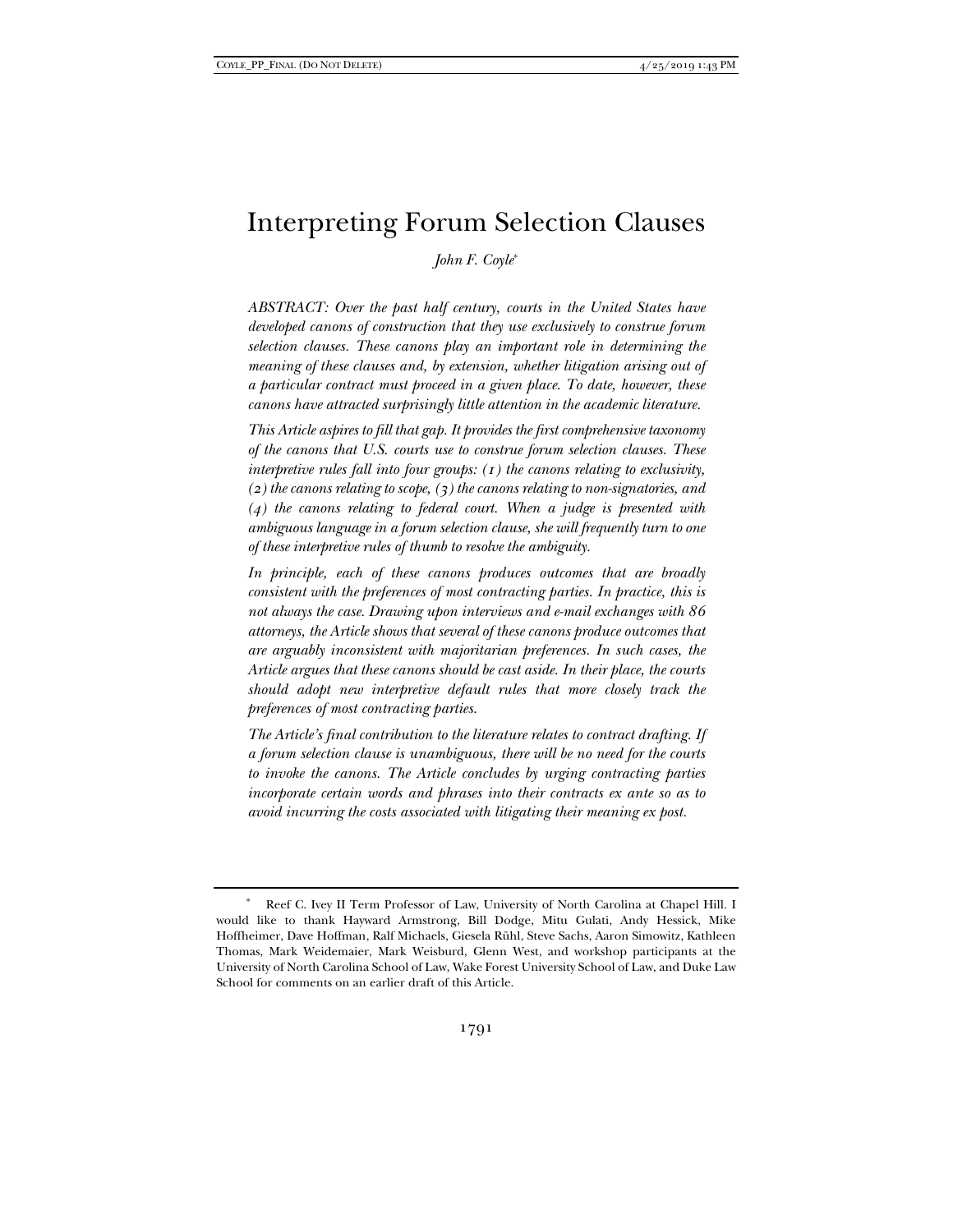| Ι.    |                                                                                                       |  |  |  |
|-------|-------------------------------------------------------------------------------------------------------|--|--|--|
| Η.    |                                                                                                       |  |  |  |
| III.  | $A$ .<br>В.<br>C.<br>ı.<br>Construction and Implied Terms  1813<br>2.<br>3.                           |  |  |  |
|       | EXISTENCE OF A CONTRACTUAL RELATIONSHIP  1816<br>D.<br>$\mathbf{1}$ .<br>$\overline{2}$ .<br>E.<br>F. |  |  |  |
| IV.   | THE CANONS RELATING TO NON-SIGNATORIES  1820                                                          |  |  |  |
| V.    | THE CANONS RELATING TO FEDERAL COURT 1826<br>A.<br>В.<br>$C$ .                                        |  |  |  |
| VI.   | A.<br>В.<br>C.                                                                                        |  |  |  |
| VII.  | THE CANONS RELATING TO EXCLUSIVITY  1835<br>$A_{\cdot}$<br>1.<br>2.                                   |  |  |  |
|       | В.<br>1.<br>2.<br>THE CANONS RELATING TO NON-SIGNATORIES 1844<br>C.<br>ı.                             |  |  |  |
|       | 2.<br>THE CANONS RELATING TO FEDERAL COURT 1847<br>D.<br>ı.<br>2.                                     |  |  |  |
| VIII. |                                                                                                       |  |  |  |
|       |                                                                                                       |  |  |  |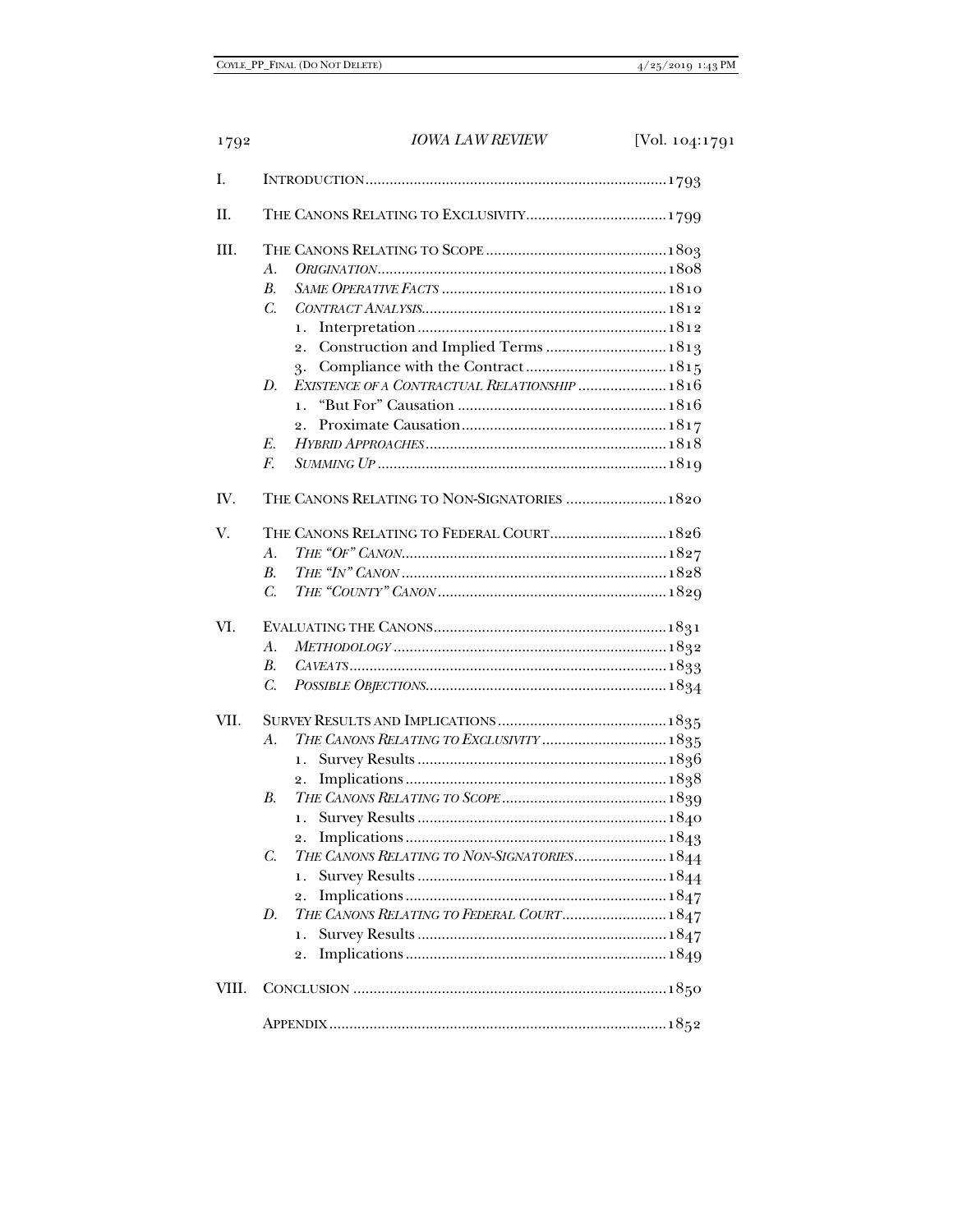#### I. INTRODUCTION

Forum selection clauses—contractual provisions in which the parties agree to litigate their disputes in a specified forum—are now regularly written into commercial contracts in the United States.<sup>1</sup> Although U.S. courts were historically reluctant to enforce such clauses, this is no longer the case.<sup>2</sup> Modern courts will generally give effect to these provisions so long as they are not unjust, contrary to public policy, or the product of fraud or overreaching.3 This shift in judicial attitudes has generated extensive commentary relating to the *enforceability* of forum selection clauses.4 While important, this is not the only legal issue presented by these clauses. The courts are also routinely called upon to *interpret* certain words and phrases that commonly appear in forum selection clauses.5 To date, the question of how courts should interpret these

2*. Compare* SAMUEL WILLISTON & RICHARD A. LORD, A TREATISE ON THE LAW OF CONTRACTS § 15:15, at 290–301 (4th ed. 1997) ("Formerly, no agreement confining the right of a party to sue in a particular court or tribunal or in the courts or tribunals of a certain jurisdiction, or to determine the venue of a suit in such a way as to deprive the defendant of his statutory privileges as to place of trial was enforced, unless perhaps where the agreement was made after the cause of action had arisen and was part of a fair compromise."), *with* Martinez v. Bloomberg LP, 740 F.3d 211, 217 (2d Cir. 2014) ("If the forum clause was communicated to the resisting party, has mandatory force and covers the claims and parties involved in the dispute, it is presumptively enforceable." (quoting Phillips v. Audio Active Ltd., 494 F.3d 378, 383 (2d Cir. 2007))).

3*. See* Scherk v. Alberto-Culver Co., 417 U.S. 506, 519 n.14 (1974); M/S Bremen v. Zapata Off-Shore Co., 407 U.S. 1, 11 (1972). In 1991, the Supreme Court held that a non-negotiated forum selection clause in a form ticket contract was enforceable even though the plaintiff resided in Washington and the clause required the suit to be brought in Florida. Carnival Cruise Lines, Inc. v. Shute, 499 U.S. 585, 595 (1991). In reaching this conclusion, the Court noted that the clause was reasonable, that Florida was not a remote alien forum, the plaintiff did not claim any lack of notice, and that there was no evidence of fraud or overreaching. *Id.* at 592–95.

4*. See, e.g.*, Hannah L. Buxbaum, *Forum Selection in International Contract Litigation: The Role of Judicial Discretion*, 12 WILLAMETTE J. INT'L L. & DISP. RESOL. 185, 192–97 (2004); Robin J. Effron, *Ousted: The New Dynamics of Privatized Procedure and Judicial Discretion*, 98 B.U. L. REV. 127, 160–61 (2018); Michael Gruson, *Forum-Selection Clauses in International and Interstate Commercial Agreements*, 1982 U. ILL. L. REV. 133, 137; Linda S. Mullenix, *Another Choice of Forum, Another Choice of Law: Consensual Adjudicatory Procedure in Federal Court*, 57 FORDHAM L. REV. 291, 294 (1988); Leandra Lederman, Note, *Viva Zapata!: Toward a Rational System of Forum-Selection Clause Enforcement in Diversity Cases*, 66 N.Y.U. L. REV. 422, 424 (1991); *see also* GARY B. BORN & PETER B. RUTLEDGE, INTERNATIONAL CIVIL LITIGATION IN UNITED STATES COURTS 461–546 (5th ed. 2011) (discussing role of forum selection clauses in international civil litigation).

 5. One threshold issue that frequently arises when a court is called upon to interpret a forum selection clause is what state's interpretive law to apply. When the contract containing a forum selection clause also contains a choice-of-law clause—as it frequently does—the consensus among commentators is to apply the interpretive law of the state named in the choice-of-law clause. *See* Hannah L. Buxbaum, *The Interpretation and Effect of Permissive Forum Selection Clauses* 

<sup>1</sup>*. See* Matthew D. Cain & Steven M. Davidoff, *Delaware's Competitive Reach*, 9 J. EMPIRICAL LEGAL STUD. 92, 94 (2012) (finding that  $60\%$  of the merger agreements in the sample contained forum selection clauses with Delaware as their choice of forum); Ya-Wei Li, Note, *Dispute Resolution Clauses in International Contracts: An Empirical Study*, 39 CORNELL INT'L L.J. 789, 797–99 (2006) (finding that 67% of "merger, acquisition, stock exchange and share exchange, reorganization, and combination contracts filed with the [SEC] between January 1, 2002 and March 31, 2003 and involving at least one foreign party" contained a forum selection clause).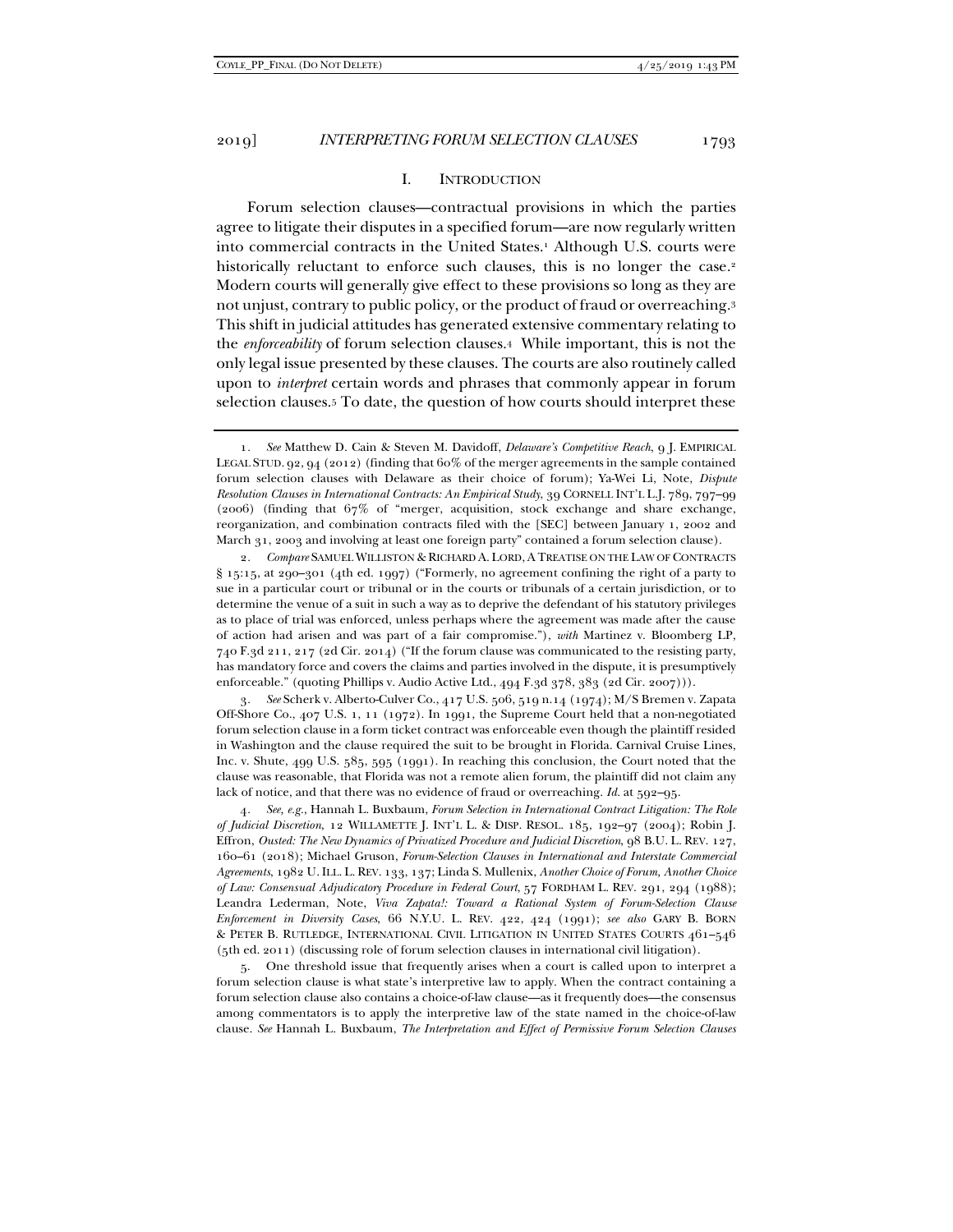clauses has attracted far less scholarly attention than the question of whether these clauses are enforceable. Indeed, it has attracted almost no attention at all.6

This Article aspires to fill this gap. Courts called upon to interpret forum selection clauses confront a singular challenge—namely, the words and phrases in these clauses are usually non-negotiated boilerplate.7 While the contracting parties will typically dicker over the identity of the chosen forum—whether litigation must proceed in New York or Texas, for example —they will rarely give much thought to the other words in their forum selection clause. This inattention presents a number of challenges. The goal of contract interpretation, generally speaking, is to give effect to the "intent" of the parties.8 The best evidence of this intent, in turn, is said to be the language of the agreement.9 When the contract language consists of nonnegotiated boilerplate, however, an inquiry into the actual intent of the specific parties to a particular agreement will rarely turn up useful.<sup>10</sup> The parties are using the same language as have thousands of other parties in thousands of other contracts. In such cases, it is difficult for the courts to credibly maintain that they are giving effect to the intent of these *particular* parties to this *particular* contract.11 They are instead assigning a meaning to the language that—they hope—is broadly in line with what most other parties using that same language would want it to mean.

 6. For one of the vanishingly few academic works discussing the question of how courts should interpret forum selection clauses, see Eric Sherby, *Forum Selection Clauses in International Commerce*, *in* 1 INTERNATIONAL ASPECTS OF U.S. LITIGATION: A PRACTITIONER'S DESKBOOK 267, 280–94 (James E. Berger ed., 2017); *see also* PETER HAY ET AL., CONFLICT OF LAWS 1146–49 (5th ed. 2010). *See generally* Buxbaum, *supra* note 5 (providing brief overview of interpretive issues relating to forum selection clauses).

 7. The term "boilerplate" is typically understood to refer to "[r]eady-made or all-purpose language that will fit in a variety of documents." *Boilerplate*, BLACK'S LAW DICTIONARY (10th ed. 2014).

 8. Hartford Cas. Ins. Co. v. Swift Distribution, Inc., 326 P.3d 253, 259 (Cal. 2014); Greenfield v. Philles Records, Inc., 780 N.E.2d 166, 170 (N.Y. 2002).

9*. Hartford Cas. Ins. Co.*, 326 P.3d at 259; *Greenfield*, 780 N.E.2d at 170.

10*. See* Stephen J. Choi et al., *The Black Hole Problem in Commercial Boilerplate*, 67 DUKE L.J. 1, 15 (2017); Stephen J. Choi et al., *Variation in Boilerplate: Rational Design or Random Mutation?*, 20 AM. L. & ECON. REV. 1, 3 (2018); John F. Coyle & W. Mark C. Weidemaier, *Interpreting Contracts Without Context*, 67 AM. U. L. REV. 1673, 1676–78 (2018).

11*. See* John F. Coyle, *The Canons of Construction for Choice-of-Law Clauses*, 92 WASH. L. REV. 631, 682–87 (2017) (arguing that courts should interpret boilerplate contract provisions in a manner consistent with majoritarian expectations).

*Under U.S. Law*, 66 AM. J. COMP. L. 127, 151–52 (2018); Kevin M. Clermont, *Governing Law on Forum-Selection Agreements*, 66 HASTINGS L.J. 643, 673 (2015); Symeon C. Symeonides, *What Law Governs Forum Selection Clauses*, 78 LA. L. REV. 1119, 1152 (2018); *see also* Collins v. Mary Kay, Inc., 874 F.3d 176, 183 (3d Cir. 2017). *But see* Sun v. Advanced China Healthcare, Inc., 901 F.3d 1081, 1086 (9th Cir. 2018) (applying federal common law to interpret forum selection clause). When the contract lacks a choice-of-law clause, the prevailing view is that the court should apply the interpretive law of the jurisdiction chosen after conducting a conflict-of-laws analysis. *See*  Buxbaum, *supra*, at 149–51; Clermont, *supra*, at 673; Symeonides, *supra*, at 1152; *cf.* Barnett v. DynCorp Int'l, L.L.C., 831 F.3d 296, 302–03 (5th Cir. 2016) (discussing this issue).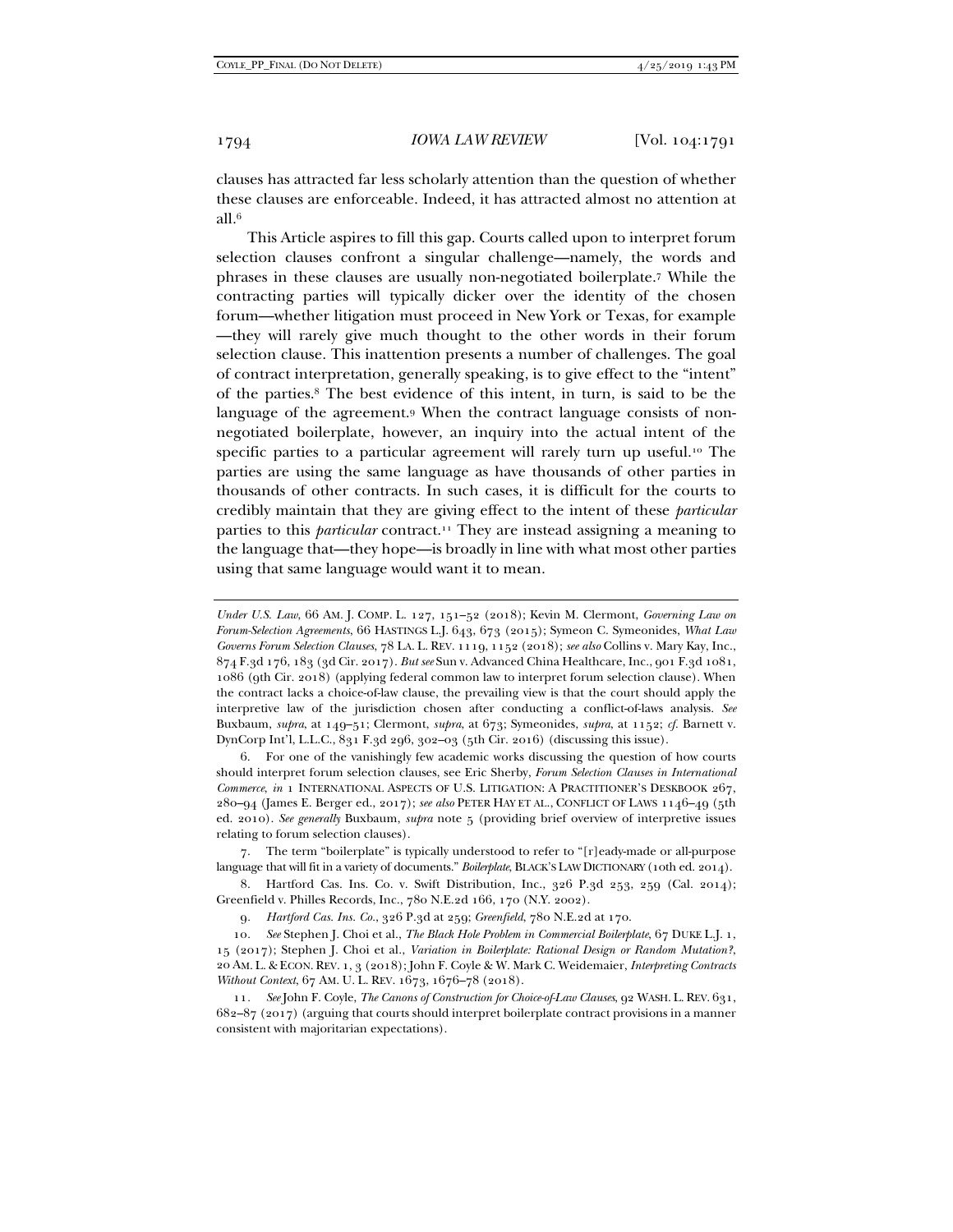2019] *INTERPRETING FORUM SELECTION CLAUSES* 1795

In order to facilitate this interpretive task, the courts have developed a number of canons of construction that assign a presumptive meaning to ambiguous words and phrases that appear in forum selection clauses. These canons are:

- 1. *The Canons Relating to Exclusivity*. These canons help the court determine whether the parties have agreed to litigate their dispute exclusively in the chosen forum or whether they have merely consented to jurisdiction or venue in that forum. An exclusive forum selection clause stipulates that the parties must litigate in the chosen forum and no other. A non-exclusive forum selection clause merely provides that the parties consent to jurisdiction or venue in the chosen forum. In many cases, one party will argue that a clause is exclusive while the other will argue that the clause is non-exclusive. In these cases, the court must look to the precise words utilized in the clause to resolve the dispute. Over the years, the courts have developed interpretive rules to help distinguish exclusive clauses from non-exclusive clauses.
- 2. *The Canons Relating to Scope*. These canons help the court determine whether the forum selection clause is narrow or broad. Narrow forum selection clauses only select a forum for contract claims arising between the parties; they do not select a forum for tort claims or for statutory claims. Broad forum selection clauses select a forum in which all claims must be resolved regardless of whether they sound in contract, tort, or statute. In distinguishing narrow clauses from broad ones, courts across the United States have developed a dizzying array of interpretive rules, some of which conflict with one another, to determine the scope of the clause.
- 3. *The Canons Relating to Non-Signatories*. These canons help the courts determine whether the forum selection clause covers parties who are affiliated with the contract signatory but who did not actually sign the contract. When a company signs a contract containing an exclusive forum selection clause selecting a particular state, for example, and where the contract counterparty sues both the company and its subsidiary in a different U.S. state, the courts must determine whether the subsidiary—which was not a party to the original agreement—may invoke the forum selection clause. In answering this and similar questions, the courts have developed interpretive rules to determine when these clauses may be invoked by and against non-signatories.
- 4. *The Canons Relating to Federal Court*. These canons help the courts determine whether the parties contemplated litigation in state court to the exclusion of federal court or whether they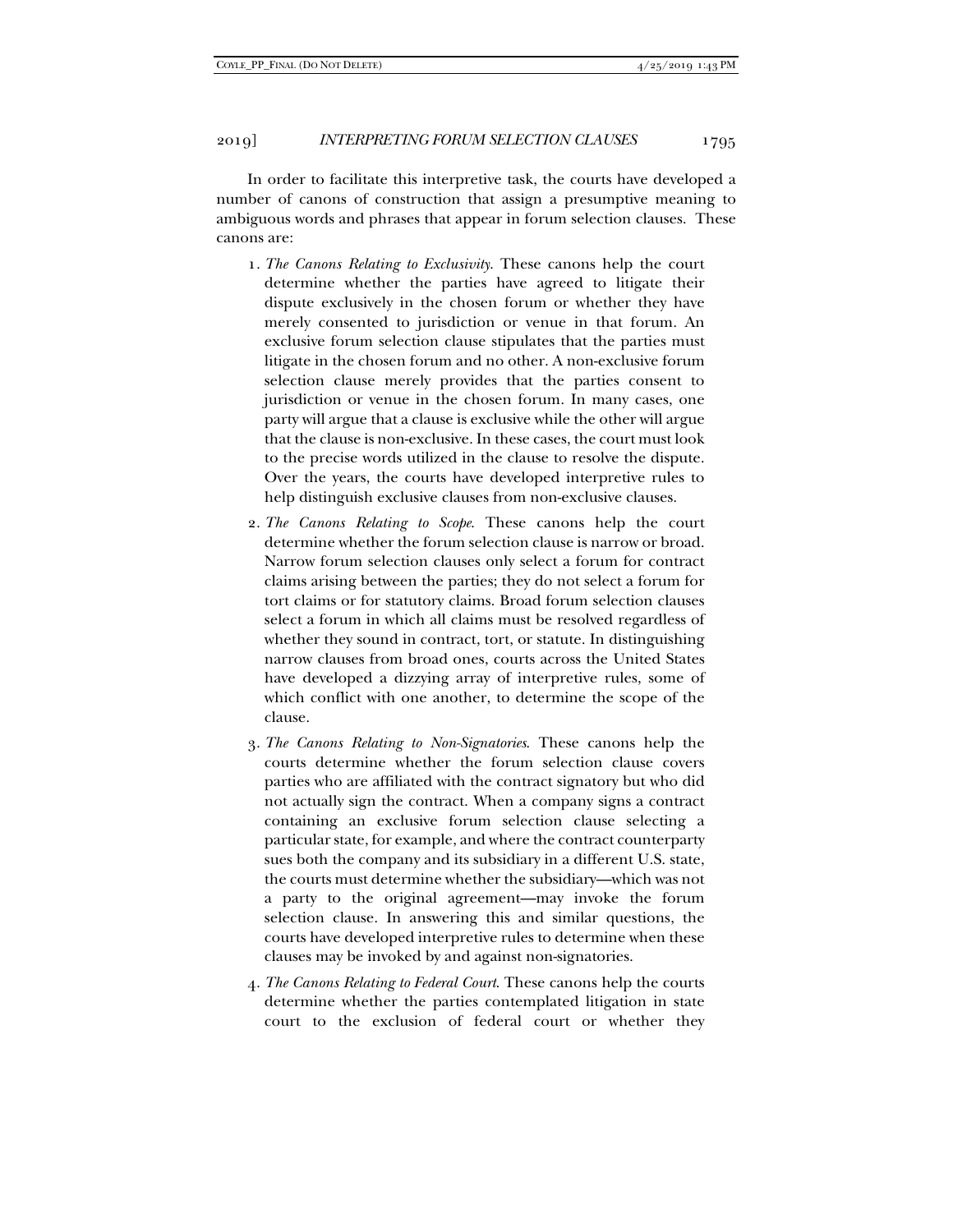contemplated litigation in either state or federal court. This issue most commonly arises when one party seeks to remove a case to federal court on the basis of diversity jurisdiction and the other party opposes the motion on the grounds that the parties had previously agreed—via a contractual forum selection clause—to litigate their dispute exclusively in state court. Over the years, the courts have developed several interpretive rules of thumb to assist them in identifying forum selection clauses where each party has waived its right to be in federal court.

Each of these canons plays an important role in determining the meaning of a forum selection clause and, by extension, whether litigation relating to a particular contract must proceed in a given place.12 To date, however, these canons have attracted surprisingly little attention in the academic literature.13 The Article's first contribution to the literature, therefore, is to identify these canons, to assign them labels, and to show how they operate in practice to assign meaning to ambiguous language in forum selection clauses. This project is largely descriptive.

The Article's second contribution to the literature is normative. Here, the Article seeks to evaluate whether the canons identified above produce results that are broadly consistent with the expectations of most contracting parties. This is more challenging than it may appear at first glance. While courts interpreting contract boilerplate generally recognize that they should interpret contract boilerplate to align with the preferences of *most* contracting parties—rather than the intentions of *these* contracting parties—they often struggle to determine which of the proffered interpretations best aligns with majoritarian expectations.14 Indeed, courts are often encouraged to adopt

 <sup>12.</sup> The doctrine of *contra proferentem*, which holds that contracts should be construed against the drafter, will occasionally trump each of these canons. *See, e.g.*, Stateline Power Corp. v. Kremer, 148 F. App'x 770, 771 (11th Cir. 2005); Glob. Satellite Commc'n Co. v. Starmill U.K. Ltd., 378 F.3d 1269, 1273–74 (11th Cir. 2004); Carolina Pole, Inc. v. FirstEnergy Corp., No. COA08-829, 2009 WL 1522696, at \*8–11 (N.C. Ct. App. June 2, 2009). In other cases, the doctrine of *contra proferentem* is invoked to provide additional support for an interpretive decision that the court has already reached. *See, e.g.*, Troy Corp. v. Schoon, No. C.A.1959-VCL, 2007 WL 949441, at \*4–5 (Del. Ch. Mar. 26, 2007); Granados Quinones v. Swiss Bank Corp. (Overseas), S.A., 509 So. 2d 273, 274 (Fla. 1987); Boland v. George S. May Int'l Co., 969 N.E.2d 166, 174 (Mass. App. Ct. 2012). The precise impact of *contra proferentem* may also vary depending upon the court and the context. *See* Terra Int'l, Inc. v. Miss. Chem. Corp., 119 F.3d 688, 692 (8th Cir. 1997) (declining to apply the doctrine of *contra proferentem* to construe forum selection clause "due to the relatively equal bargaining strengths of both parties and the fact that Terra was represented by sophisticated legal counsel during the formation of the license agreement"); 11 RICHARD A. LORD, WILLISTON ON CONTRACTS § 32.12 (4th ed. 2018) ("The rule of *contra proferentem* is generally said to be a rule of last resort and is applied only when other secondary rules of interpretation have failed to elucidate the contract's meaning.").

<sup>13</sup>*. See supra* note 6 (surveying limited literature on the topic).

<sup>14</sup>*. See, e.g.*, Nedlloyd Lines B.V. v. Superior Court of San Mateo Cty., 834 P.2d 1148, 1154–55 (Cal. 1992) (interpreting boilerplate choice-of-law clause in a manner consistent with the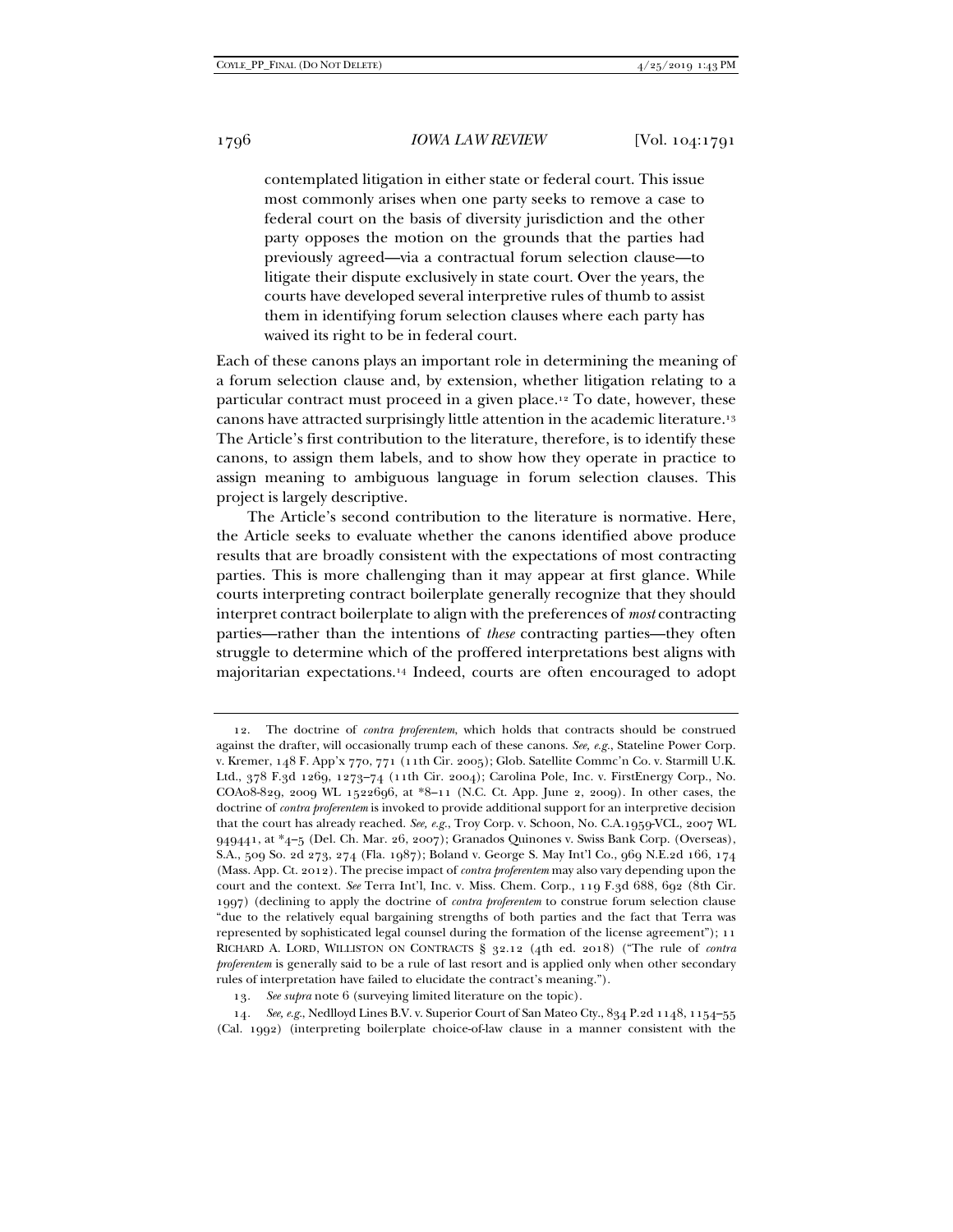idiosyncratic interpretations of contract language by the lawyers who appear before them.15 In situations where a litigant can only win a case by persuading the court to adopt an idiosyncratic interpretation of a piece of contract boilerplate, for example, that litigant's attorneys will urge the court to select this interpretation even when it is disfavored by a majority of other contract users.

When similar or identical language appears in many thousands of contracts, moreover, the *first* decision in a particular jurisdiction interpreting that language takes on an outsized importance. If that decision articulates an interpretive default rule that aligns with the expectations of most contracting parties, then all will be well. Conversely, if that first decision interprets a boilerplate provision in a manner that is inconsistent with the expectations of most parties, that decision will impose costs on third parties whose contracts contain similar language.16 Sophisticated third parties must thereafter incur the cost of redrafting their agreements to contract around this interpretation. Unsophisticated third parties, unaware of the court's decision, must thereafter incur the cost of litigating against the backdrop of an interpretive default rule that is inconsistent with their baseline expectations. When a court adopts an idiosyncratic interpretation of a piece of contract boilerplate, in short, this decision is keenly felt by a range of third parties not involved in the litigation.<sup>17</sup>

The Article argues that one possible solution to this problem is to conduct surveys and interviews with disinterested lawyers to ask them how they want the courts to interpret ambiguous language in forum selection clauses.<sup>18</sup>

expectation of a "rational businessperson"); Bank of N.Y. Mellon Tr. Co. v. Liberty Media Corp., 29 A.3d 225, 241 (Del. 2011) ("[I]n interpreting boilerplate indenture provisions, courts will not look to the intent of the parties, but rather the accepted common purpose of such provisions." (citations omitted) (internal quotation marks omitted)); Fiona Trust & Holding Corp. v. Privalov [2007] UKHL 40 (referencing the expectations of "[o]rdinary businessmen" in concluding that the words "arising out of" in arbitration clause should be read to cover "every dispute except a dispute as to whether there was ever a contract at all").

 <sup>15.</sup> Aaron D. Goldstein, *The Public Meaning Rule: Reconciling Meaning, Intent, and Contract Interpretation*, 53 SANTA CLARA L. REV. 73, 90–91 (2013).

<sup>16</sup>*. See* Stephen J. Choi & G. Mitu Gulati, *Contract as Statute*, 104 MICH. L. REV. 1129, 1131–32 (2006).

 <sup>17.</sup> This phenomenon may be usefully analogized to the "butterfly effect" described by chaos theorists. *See* JAMES GLEICK, CHAOS: MAKING A NEW SCIENCE 8 (1987). Just as a butterfly flapping its wings in Tokyo can change the weather in London, so too can a judicial decision interpreting contract boilerplate change the meaning of the language in thousands of other contracts governed by the same law. To speak of the "butterfly effect" in boilerplate contract interpretation, therefore, is to describe the effect that a single interpretive decision can have on the interests of far-flung parties not involved in the litigation at hand.

 <sup>18.</sup> In a similar vein, a number of scholars have recently conducted interviews with individuals tasked with drafting statutes and agency rules at the federal level in order to determine whether they were familiar with the canons of construction that courts use to construe these statutes. *See generally* Abbe R. Gluck & Lisa Schultz Bressman, *Statutory Interpretation from the Inside—An Empirical Study of Congressional Drafting, Delegation, and the Canons: Part I*, 65 STAN. L.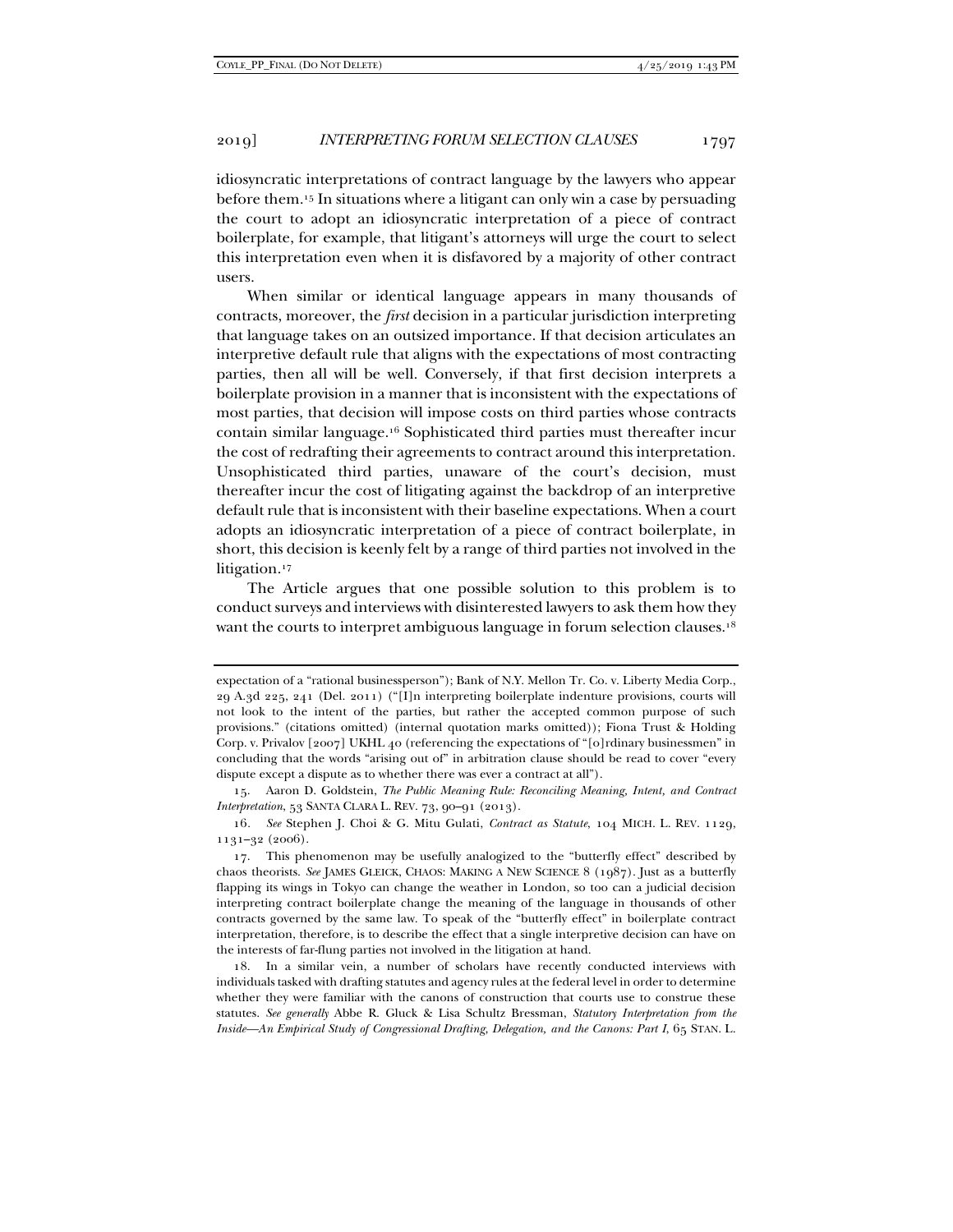When these surveys and interviews are conducted outside the context of litigation, the respondents are free to be candid with respect to their preferences; they are not constrained to give answers that advance their client's immediate interests in an ongoing lawsuit.19 While contract drafters may not always pay close attention to the boilerplate language used in their agreements, they almost always have a preference as to what they *want* such provisions to mean.20 As things stand, the courts have no easy way to uncover these preferences separate and apart from the self-serving evidence presented to them by the parties in litigation. Surveys and interviews with disinterested parties conducted by scholars and other disinterested parties can help to remedy this information deficit.

To illustrate the utility of such surveys to shed light on the intended meaning of boilerplate contract language, I contacted 86 attorneys to ask them how they generally want courts to interpret ambiguous language in forum selection clauses. Their responses—described in the main body of the

 19. This Article is not the first to note the advantages of an interpretive approach that looks to surveys and interviews to construe ambiguous contract language. *See generally* Omri Ben-Shahar & Lior Jacob Strahilevitz, *Interpreting Contracts Via Surveys and Experiments*, 92 N.Y.U. L. REV. 1753 (2017) (describing a method of interpreting the language of contracts by polling relevant respondents in surveys). And Mitu Gulati and Bob Scott have sought to gain insight into the meaning of a particular piece of contract boilerplate—the *pari passu* clause—that appears in many sovereign debt contracts by interviewing the lawyers who draft these contracts. *See generally*  MITU GULATI & ROBERT E. SCOTT, THE THREE AND A HALF MINUTE TRANSACTION: BOILERPLATE AND THE LIMITS OF CONTRACT DESIGN (2013) (relying on lawyer interviews to show that contract boilerplate is sometimes resistant to change); Mark Weidemaier et al., *Origin Myths, Contracts, and the Hunt for* Pari Passu, 38 LAW & SOC. INQUIRY 72 (2013). This Article is, however, among the first to make the case for relying on lawyer surveys and interviews to construe "ordinary" boilerplate provisions such as forum selection clauses. *See generally* Coyle, *supra* note 11 (using a similar methodological approach to assist courts called upon to construe language in boilerplate choice-of-law clauses).

 20. The methodological approach utilized in this Article is broadly similar to the "survey interpretation method" recently proposed by Ben-Shahar and Strahilevitz. *See generally* Ben-Shahar & Strahilevitz, *supra* note 19. However, there are important differences between their approach and the one utilized here. Ben-Shahar and Strahilevitz are principally interested in surveying consumers in an attempt to determine how substantive provisions in consumer contracts should be interpreted. This Article, by comparison, is principally interested in surveying lawyers in an attempt to ascertain how boilerplate provisions relating to dispute resolution in business-to-business contracts should be interpreted. While each approach makes perfect sense in context, the differences between the two inquiries necessitate different methodological approaches. It is much easier to conduct online surveys of consumers, for example, than it is to conduct online surveys of practicing attorneys. *See infra* note 218 (discussing methodological challenges of surveying attorneys). Nevertheless, the method proposed by Ben-Shahar and Strahilevitz and the approach used in this Article share the same basic insight—the best way to determine what certain types of contracts mean may be to ask a great many people in the relevant interpretive community what, exactly, they think these contracts mean.

REV. 901 (2013) (interviewing a number of government officials); Lisa Schultz Bressman & Abbe R. Gluck, *Statutory Interpretation from the Inside—An Empirical Study of Congressional Drafting, Delegation, and the Canons: Part II*, 66 STAN. L. REV. 725 (2014) (conducting a survey of a number of government officials); Christopher J. Walker, *Inside Agency Statutory Interpretation*, 67 STAN. L. REV. 999, 1013 (2015) (discussing survey methodology of government officials).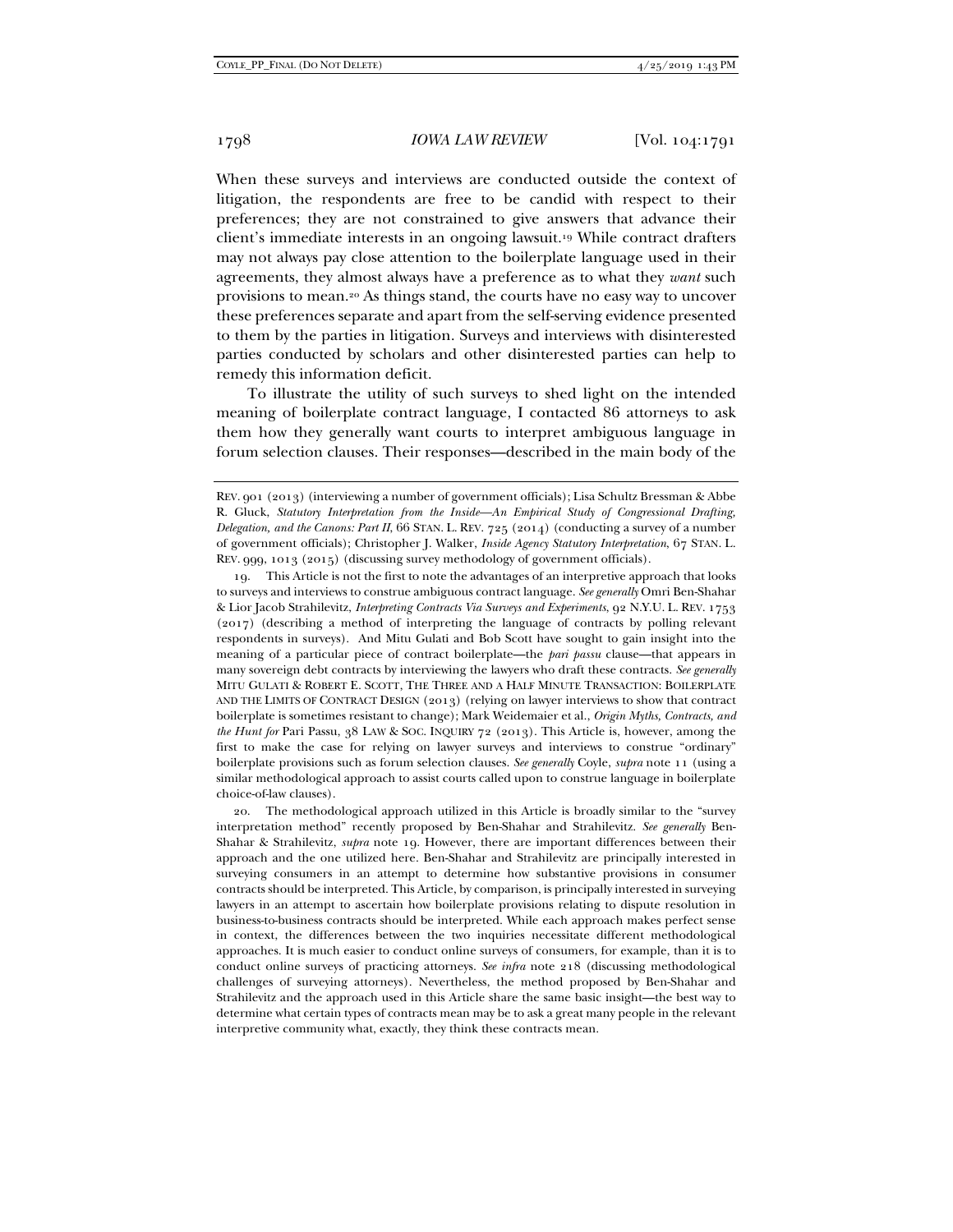Article—suggest that the canons relating to exclusivity generally produce outcomes that are consistent with the expectations of most parties. They also show that the canons relating to non-signatories and the canons relating to federal court frequently produce outcomes that are inconsistent with the expectations of most parties. With respect to the canons relating to scope, the survey responses suggest that the courts should generally err on the side of reading forum selection clauses broadly rather than narrowly. Each of these findings has the potential to reshape the way that courts go about assigning meaning to ambiguous language in forum selection clauses. More importantly, they show how courts might rely on surveys and interviews as aids when interpreting boilerplate contract language.

The Article's final contribution relates to contract drafting. If a forum selection clause is clear and unambiguous, there will be no need for the courts to invoke any of the canons discussed above. With this in mind, the Article identifies the language—the "magic words"—that the courts have previously identified as signaling a particular meaning in this context. It then urges parties to incorporate these words into their contracts *ex ante* to avoid incurring the costs associated with litigating their meaning *ex post*.

The Article proceeds as follows. Part II discusses the canons that the courts use to determine whether forum selection clauses are exclusive or nonexclusive. Part III reviews the canons that determine the scope of generic forum selection clauses. Part IV examines the canons that enable the courts to determine whether a forum selection clause may be invoked by nonsignatories. And Part V considers the canons used by the courts to assess whether the parties intended to litigate their dispute in state or federal court. These Parts are largely descriptive. The normative analysis begins in Part VI, which describes the survey methodology. Part VII then applies that methodology to each of the canons in an attempt to determine whether it produces results that are consistent with majoritarian preferences. The Article concludes by offering advice to contract drafters on how to draft forum selection clauses that specifically address each of the foregoing issues.

# II. THE CANONS RELATING TO EXCLUSIVITY

An exclusive forum selection clause may be usefully conceptualized as a form of waiver.<sup>21</sup> By agreeing to litigate a dispute in a specified forum, the contracting parties waive their right to bring a lawsuit elsewhere. When a defendant argues that a contract contains an exclusive forum selection clause that requires the parties to litigate their dispute in a different court, therefore, the court must determine if the plaintiff has waived its right to sue elsewhere. While this task may seem straightforward in theory, it can be surprisingly complex in practice. A waiver of one's right to sue elsewhere will often

<sup>21</sup>*. See* Atl. Marine Constr. Co. v. U.S. Dist. Court for the W. Dist. of Tex., 571 U.S. 49, 64 (2013); Stephen E. Sachs, *The Forum Selection Defense*, 10 DUKE J.CONST. L. & PUB. POL'Y 1, 1 (2015).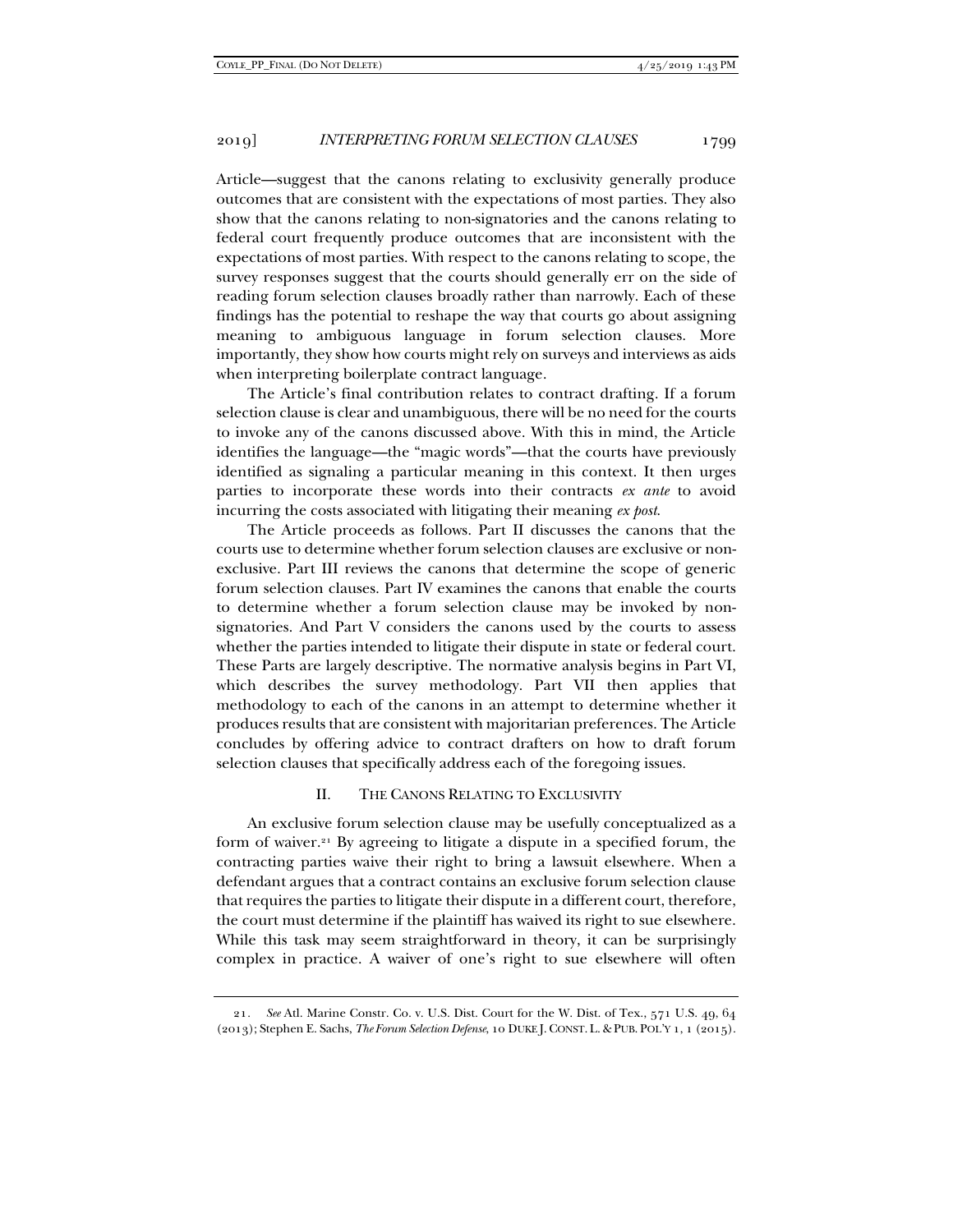resemble a waiver of the right to contest personal jurisdiction in the chosen court.22 It will also often resemble a waiver of the right to object to venue in the chosen court.23 To distinguish among these different types of waivers, the courts have developed interpretive rules to assist them. I refer to these rules as the *canons relating to exclusivity*.

The canons relating to exclusivity posit that the parties have waived their right to sue elsewhere only when a forum selection clause contains "language of exclusivity."24 Courts applying this test will look for certain "magic words" that signal the parties' intent to litigate their disputes in the chosen forum to the exclusion of all other possible venues. The words "exclusive" or "sole" are generally recognized to convey this intent.25 Statements that a claim "must" be brought in a particular forum or that it may "only" be brought in that forum also suffice.26 Each of the following provisions was held to be an exclusive forum selection clause because it contained the requisite language of exclusivity:

*Sole and exclusive* jurisdiction and venue for any action, suit or litigation arising from or related to this agreement shall be in the state or federal courts located in the State of New Hampshire. . . .27

<sup>22</sup>*. Compare* Am. Soda, LLP v. U.S. Filter Wastewater Grp., Inc., 428 F.3d 921, 927 (10th Cir. 2005) (concluding that a clause providing that the parties "submit to the jurisdiction of the Courts of the State of Colorado and agree that the Courts of the State of Colorado . . . shall be the exclusive forum for the resolution of any disputes" was exclusive), *with* Animal Film, LLC v. D.E.J. Prods., Inc., 123 Cal. Rptr. 3d 72, 77 (Ct. App. 2011) (concluding that a clause providing that the parties "submit and consent to the jurisdiction of the courts present in the State of Texas" was non-exclusive).

<sup>23</sup>*. Compare* Rafael Rodríguez Barril, Inc. v. Conbraco Indus., Inc., 619 F.3d 90, 92 (1st Cir. 2010) (concluding that a clause providing that the parties "consent and agree that jurisdiction for such action will lie only in the state and federal courts sitting in Mecklenburg County, North Carolina" was exclusive), *with* Luffey *ex rel.* Fredericksburg Props. of Tex., LP v. Fredericksburg Props. of Tex., LP, 862 So. 2d 403, 406 (La. Ct. App. 2003) (concluding that a clause providing that the parties agree that "Travis County, Texas shall be appropriate jurisdiction and venue for any litigation with respect to the Partnership" was non-exclusive).

<sup>24</sup>*. See* BAE Sys. Tech. Sol. & Servs., Inc. v. Republic of Korea's Def. Acquisition Program Admin., 884 F.3d 463, 472 (4th Cir. 2018); San Diego Gas & Elec. Co. v. Gilbert, 329 P.3d 1264, 1268 (Mont. 2014); Packers Printing & Publ'g Co. v. Anajet, LLC, No. COA13-1449, 2014 WL 4081765, at \*4 (N.C. Ct. App. Aug. 19, 2014).

<sup>25</sup>*. See* Starkey v. G Adventures, Inc., 796 F.3d 193, 196 (2d Cir. 2015); Verdugo v. Alliantgroup, L.P., 187 Cal. Rptr. 3d 613, 617 (Ct. App. 2015); Laibe Corp. v. Gen. Pump & Well, Inc., 733 S.E.2d 332, 336–37 (Ga. Ct. App. 2012).

 <sup>26.</sup> Rivera v. Centro Médico de Turabo, Inc., 575 F.3d 10, 14 (1st Cir. 2009).

 <sup>27.</sup> Cate St. Capital, Inc. v. DG Whitefield, LLC, No. 2182013CV00734, 2013 WL 10399704, at \*2 (N.H. Super. Ct. Nov. 25, 2013) (emphasis added).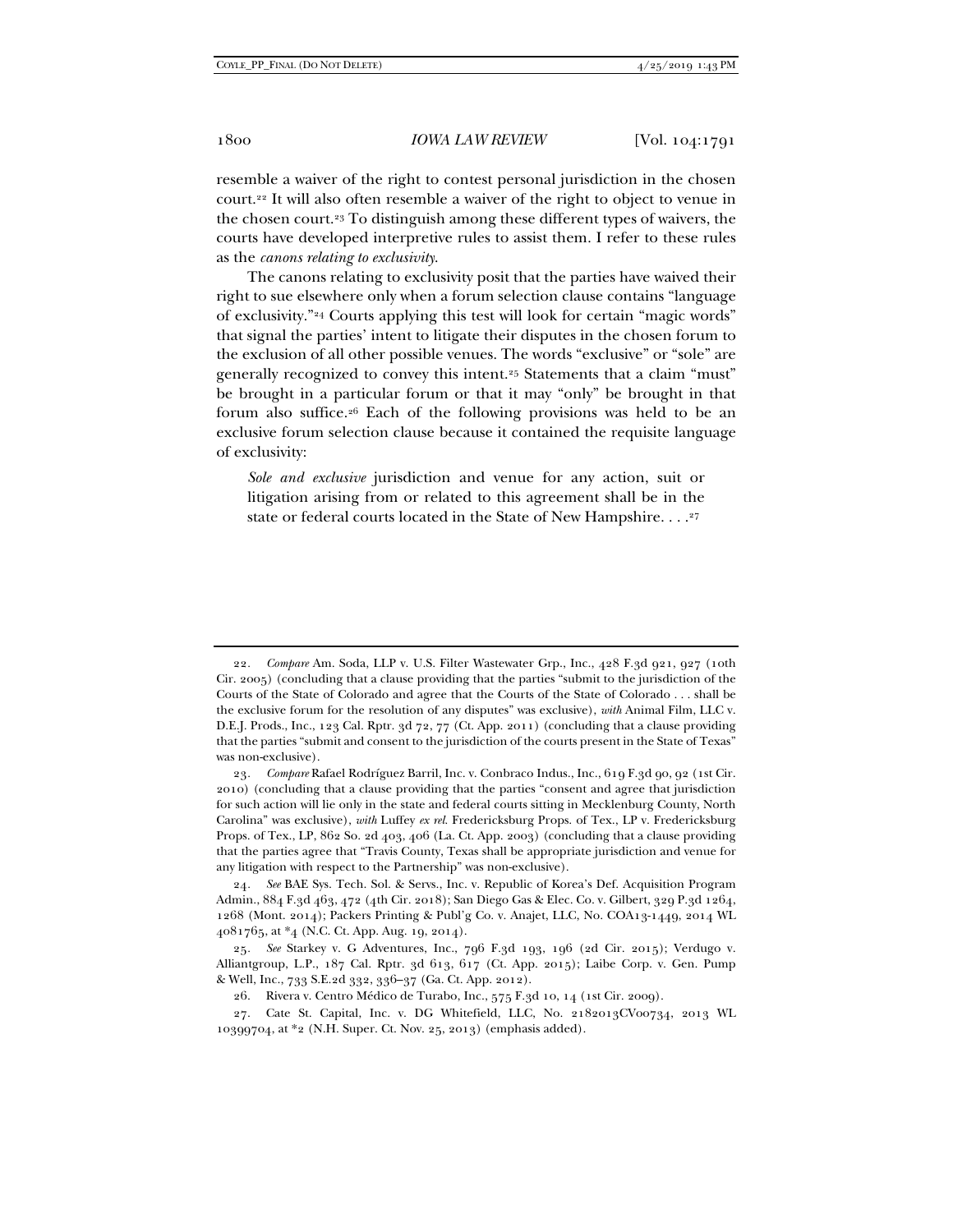[T]he Courts of the State of Colorado . . . shall be the *exclusive* forum for the resolution of any disputes related to or arising out of this Term Agreement.28

In the event that either party brings suit to enforce the terms of this [a]greement both [parties] consent and agree that jurisdiction for such action will lie *only* in the state and federal courts sitting in Mecklenburg County, North Carolina. . . .<sup>29</sup>

Charterer further specifically agrees and consents that any causes of action or suits related to this Agreement *must* be filed in the Second Judicial District Court, Albuquerque, New Mexico, USA. . . .30

Such language, in the view of the courts, clearly signals the parties' intent to waive their right to bring a lawsuit in any forum other than the chosen forum.

 Some courts have suggested that the word "shall" connotes a similar intent.31 In *Slater v. Energy Services Group International*, the Eleventh Circuit was asked to construe a clause stating "that all claims or causes of action relating to or arising from this Agreement shall be brought in a court in the City of Richmond, Virginia."32 That court held this clause was an exclusive forum selection clause because "the term 'shall' is one of requirement."33 There are, however, other cases in which the word "shall" was deemed insufficient. In *Hunt Wesson Foods, Inc. v. Supreme Oil Company*, the clause at issue stated that "[t]he courts of California . . . shall have jurisdiction over the parties in any action at law relating to the subject matter or the interpretation of this contract."34 The presence of the word "shall" notwithstanding, the Ninth Circuit reasoned that the clause was not mandatory because it did not prohibit the contract parties from bringing claims in other fora.35

30. Mueller v. Sample, 93 P.3d 769, 772 (N.M. Ct. App. 2004) (emphasis added).

32. Slater v. Energy Servs. Grp. Int'l, Inc., 634 F.3d 1326, 1328–29 (11th Cir. 2011).

33*. Id.* at 1330.

34. Hunt Wesson Foods, Inc. v. Supreme Oil Co., 817 F.2d 75, 76 (9th Cir. 1987).

35*. Id.* at 77; *see also* Weber v. PACT XPP Techs., AG, 811 F.3d 758, 768 (5th Cir. 2016) (stating that a forum selection clause "is mandatory only if it contains clear language specifying that litigation *must* occur in the specified forum—and language merely indicating that the courts of a particular place 'shall have jurisdiction' (or similar) is insufficient"); Caldas & Sons, Inc. v. Willingham, 17 F.3d 123, 127 (5th Cir. 1994) ("Even though the clause now before us uses 'shall,' which is generally mandatory, this clause need not necessarily be classified as mandatory."). The above list of exclusive words and phrases is not exhaustive; there are other

 <sup>28.</sup> Am. Soda, LLP v. U.S. Filter Wastewater Grp., Inc., 428 F.3d 921, 924 (10th Cir. 2005) (emphasis added).

 <sup>29.</sup> Rafael Rodriguez Barril, Inc. v. Conbraco Indus., Inc., 619 F.3d 90, 92 (1st Cir. 2010) (emphasis added).

<sup>31</sup>*. See* Caperton v. A.T. Massey Coal Co., 690 S.E.2d 322, 327 (W. Va. 2009) ("If jurisdiction is specified with mandatory terms such as 'shall,' . . . the clause will be enforced as a mandatory forum-selection clause."); *see also* Claudio-de León v. Sistema Universitario Ana G. Méndez, 775 F.3d 41, 46 (1st Cir. 2014) (observing that "it is axiomatic that the word 'shall' has a mandatory connotation").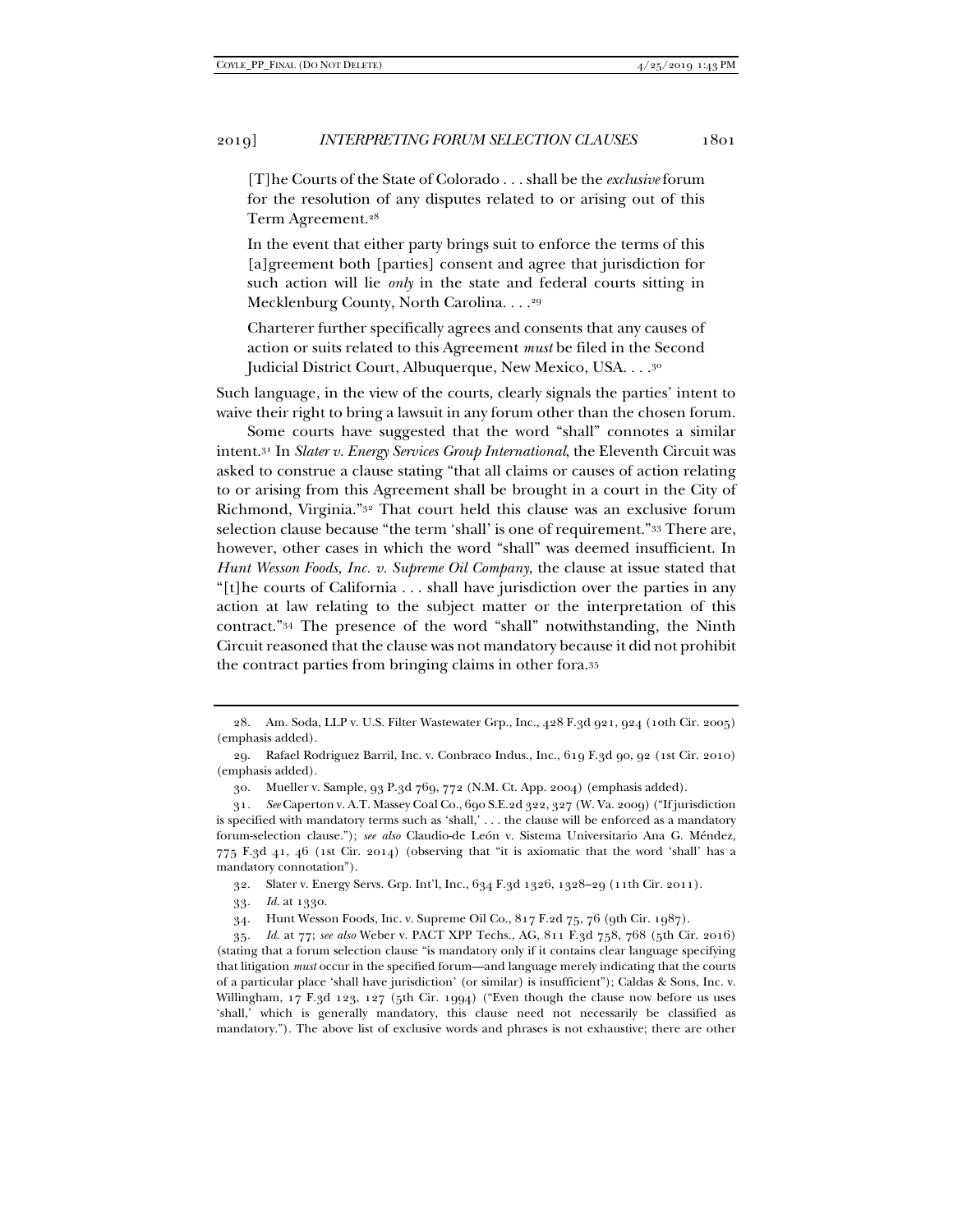As a form of shorthand, some courts distinguish between "mandatory" and "permissive" forum selection clauses.36 A "mandatory" clause contains language of exclusivity. A "permissive" clause lacks such language.37 When a clause states that a particular court shall "have jurisdiction" over a suit, for example, the parties have not waived their right to sue elsewhere. They have merely waived their right to object to the assertion of personal jurisdiction by the chosen court. This is a permissive clause.38 Similarly, when a clause states that the parties "consent to venue" in a particular court, the parties have not waived their right to sue elsewhere. They have merely waived their right to argue that the chosen venue is improper.39 This is also a permissive clause.40 Consent-to-jurisdiction clauses and consent-to-venue clauses will often *look* a great deal like exclusive forum selection clauses.41 These clauses are

ways for the parties to signal their intent to resolve their disputes exclusively in the chosen forum. The clause in question, however, must contain "clear" or "specific" language to this effect. *See Weber*, 811 F.3d at 768 (requiring "clear language"); *Claudio-de León*, 775 F.3d at 46 (same); Am. Soda, LLP v. U.S. Filter Wastewater Group, Inc., 428 F.3d 921, 926 (10th Cir. 2005) (same); N. Cal. Dist. Council of Laborers v. Pittsburg-Des Moines Steel Co., 69 F.3d 1034, 1037 (9th Cir. 1995) (requiring "clear[] language"); *see also* Global Seafood Inc. v. Bantry Bay Mussels Ltd., 659 F.3d 221, 221 (2d Cir. 2011) (requiring "specific language of exclusion"); IntraComm, Inc. v. Bajaj, 492 F.3d 285, 290 (4th Cir. 2007) (same); 14D CHARLES ALAN WRIGHT ET AL., FEDERAL PRACTICE AND PROCEDURE § 3803.1 (3d ed. 1998); *cf.* Troy Corp. v. Schoon, No. C.A.1959-VCL, 2007 WL 949441, at \*9 (Del. Ch. Mar. 26, 2007) (requiring "express language"). In only a few jurisdictions do the courts apply "ordinary contract principles" to resolve this question. *See, e.g.*, Liles v. Ginn-La West End, Ltd., 631 F.3d 1242, 1255 n.20 (11th Cir. 2011). While the simplest way of establishing exclusivity is to use one of the magic words—"exclusive," "shall," "sole," or "must"—there are other possible words and phrases that will achieve this same end. Rivera v. Centro Médico de Turabo, Inc., 575 F.3d 10, 17 n.5 (1st Cir. 2009) ("We reject appellant's argument that the absence of 'typical mandatory terms' such as 'shall,' 'exclusive,' 'only,' or 'must' requires a contrary result."); Michaluk v. Credorax (USA), Inc., 164 So. 3d 719, 725 (Fla. Dist. Ct. App. 2015) ("Although we noted that the clause did not contain the "magic words" "shall" or must,"' the parties nevertheless employed language of exclusivity." (quoting Celistics, LLC v. Gonzalez, 22 So. 3d 824, 826 (Fla. Dist. Ct. App. 2009))).

 36. In the years that followed the Supreme Court's decision in *M/S Bremen*, a few courts took the position that all forum selection clauses were exclusive. In *Republic Int'l Corp. v. Amco Eng'rs, Inc.*, 516 F.2d 161, 168 n.11 (9th Cir. 1975), for example, the Ninth Circuit concluded that a clause stating "the contracting parties place themselves under the jurisdiction and competence of the courts of the Republic of Uruguay" was a mandatory forum selection clause. Today, such a clause would likely be classified as permissive.

37*. See, e.g.*, Offshore Exploration & Prod., LLC v. Morgan Stanley Private Bank, N.A., 626 F. App'x 303, 306 (2d Cir. 2015) (holding a clause in which "parties[] consent[ed] to jurisdiction" was permissive).

38*. See* Buxbaum, *supra* note 5, at 135–40 (discussing distinction between permissive and mandatory clauses).

39*. See* Hoffman v. Blaski, 363 U.S. 335, 343 (1960) (observing that "venue, like jurisdiction over the person, may be waived").

40*. See* Davis v. Hall, 733 S.E.2d 878, 880 (N.C. Ct. App. 2012) ("[A] forum selection clause designates the venue, a consent to jurisdiction clause waives personal jurisdiction and venue . . . ." (quoting Corbin Russwin, Inc. v. Alexander's Hardware, Inc., 556 S.E.2d 592, 596 (N.C. Ct. App. 2001))).

41*. See supra* notes 22–23 and accompanying text.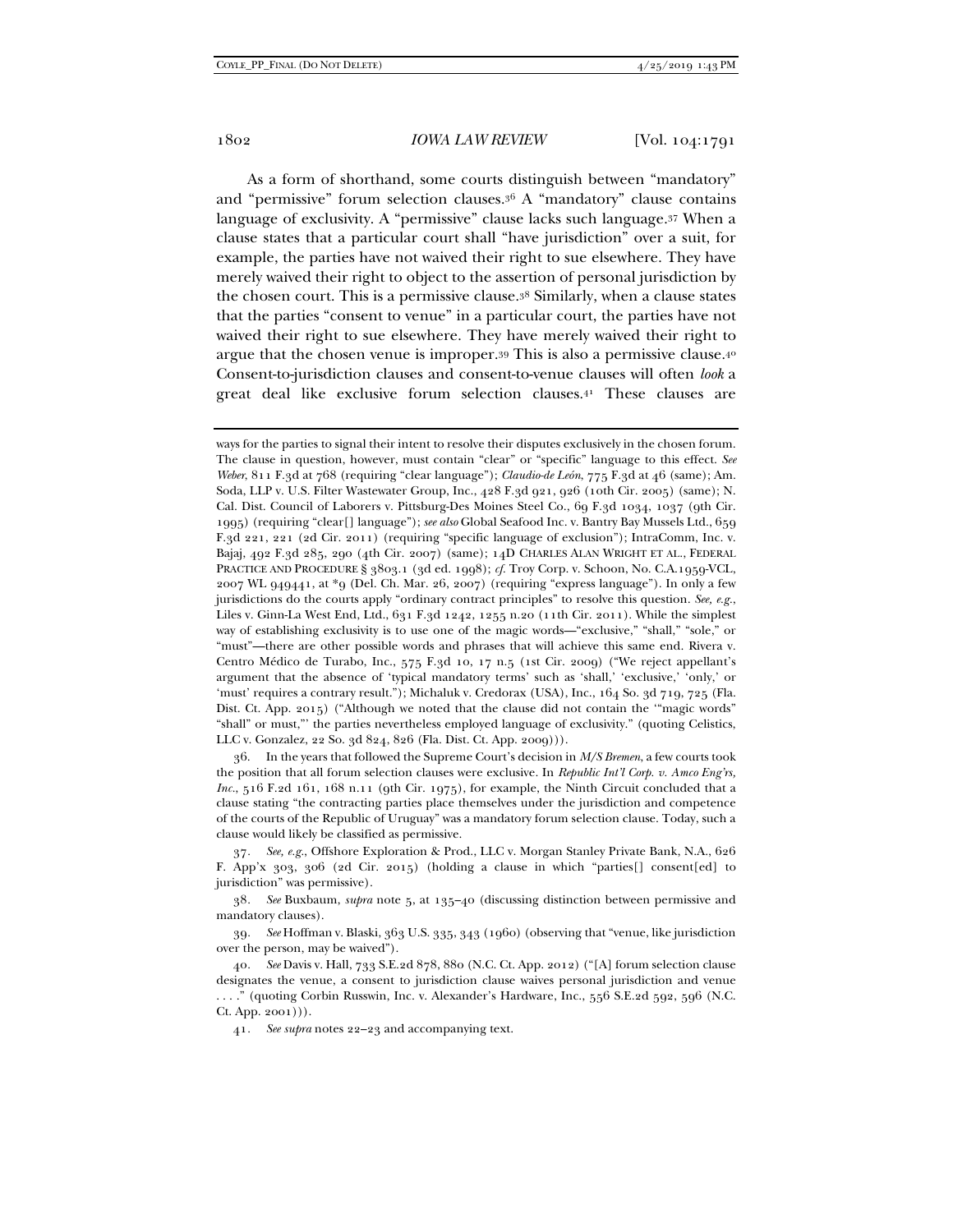distinguishable, however, because they lack the all-important language of exclusivity. Each of the following provisions was held to be permissive rather than mandatory:

The parties hereto *submit and consent to the jurisdiction* of the courts present in the state of Texas in any action brought to enforce (or otherwise relating to) this agreement.42

Any suit, action or proceeding arising out of or relating to this Agreement *may* be commenced and maintained in any court of competent subject matter jurisdiction in Miami-Dade County, Florida and *each party waives objection to such jurisdiction and venue*.43

Travis County, Texas *shall be appropriate jurisdiction and venue* for any litigation with respect to the Partnership.44

Each of the foregoing clauses lacks any of the words that are necessary to signal the parties' intent to select the chosen forum to the exclusion of all others. Accordingly, each was held to constitute a permissive (non-exclusive) forum selection clause rather than a mandatory (exclusive) one.45

## III. THE CANONS RELATING TO SCOPE

A different interpretive question asks whether a forum selection clause applies solely to claims for *breach of contract* or whether it also applies to *tort and statutory claims*. The answer to this question will depend on the language in the clause.46 At one end of the spectrum lie clauses that are clearly broad

 45. There also exist so-called "hybrid" clauses that function as consent-to-jurisdiction or consent-to-venue clauses until suit is filed. Up until this point, the parties may sue wherever they want. Once a lawsuit is filed, however, the clause becomes mandatory because the parties have waived their right to seek a transfer of the suit to another court. *See* Ocwen Orlando Holdings Corp. v. Harvard Prop. Tr., LLC, 526 F.3d 1379, 1381 (11th Cir. 2008).

 46. John Wyeth & Brother Ltd. v. Cigna Int'l Corp., 119 F.3d 1070, 1075 (3d Cir. 1997) ("Whether or not a forum selection clause applies depends on what the *specific clause at issue* says."); New Moon Shipping Co. v. MAN B & W Diesel AG, 121 F.3d 24, 33 (2d Cir. 1997) ("The scope of the forum selection clause is a contractual question that requires the courts to interpret the clause and, where ambiguous, to consider the intent of the parties."). Whether the parties *should* be granted the autonomy to choose the law and forum for tort claims *before* the tort is committed is a question that has attracted little attention in the United States. In many other countries, the courts will only enforce such clauses when they are negotiated after the tort has been committed. *Cf.* HAY ET AL., *supra* note 6, at 1142 ("In the rest of the world, the prevailing view is that the parties may choose the applicable law only *after* the occurrence of the tort.").

 <sup>42.</sup> Animal Film, LLC v. D.E.J. Prods., Inc., 123 Cal. Rptr. 3d 72, 75 (Ct. App. 2011) (emphasis added).

 <sup>43.</sup> State *ex rel*. Cordray v. Makedonija Tabak 2000, 937 N.E.2d 595, 600–01 (Ohio Ct. App. 2010) (emphasis added).

 <sup>44.</sup> Luffey *ex rel.* Fredericksburg Props. of Tex., LP v. Fredericksburg Props. of Tex., LP, 862 So. 2d 403, 406 (La. Ct. App. 2003).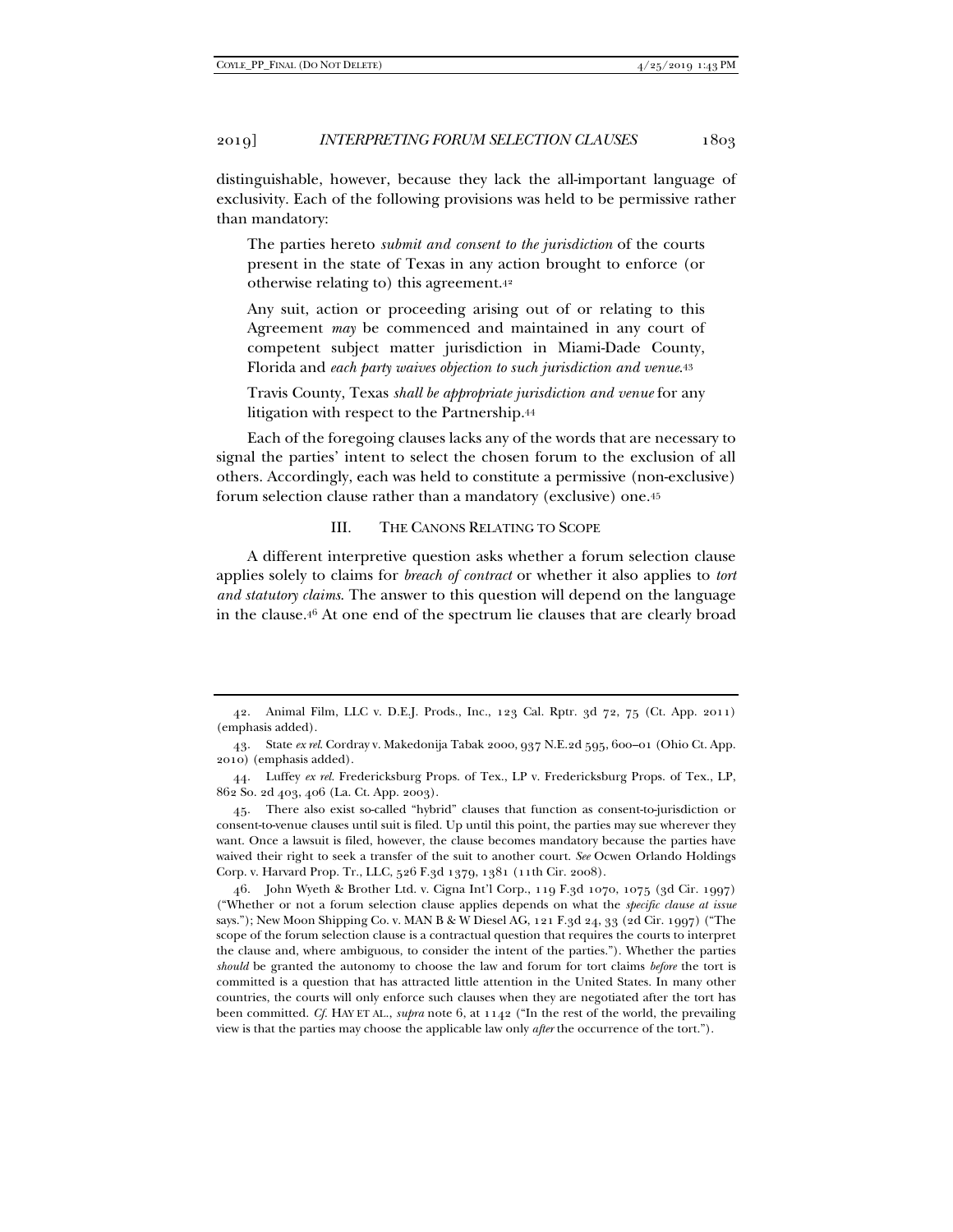enough to cover non-contractual claims. 47 These clauses typically contain the phrase "related to" or "in connection with":

[A]ll claims or causes of action *relating to* or arising from this Agreement shall be brought in a court in the City of Richmond, Virginia.48

[The parties] agree that any appropriate state or federal district court located in the Borough of Manhattan, New York City, New York, shall have exclusive jurisdiction over any case or controversy arising under or *in connection with* this Agreement and shall be a proper forum in which to adjudicate such case or controversy.49

Each of these clauses clearly covers non-contractual claims that relate to the agreement in some way. At the other end of the spectrum, one finds clauses that were clearly *not* intended to apply to non-contractual claims. These clauses typically contain language that refers specifically to the contract or the obligations set forth in the contract:

Should either party institute *legal suit or action for enforcement of any obligation contained herein*, it is agreed that the venue of such suit or action shall be in San Diego County, California.50

 48. Slater v. Energy Servs. Grp. Int'l, Inc., 634 F.3d 1326, 1328–29 (11th Cir. 2011) (emphasis added).

 49. Stewart Org., Inc. v. Ricoh Corp., 810 F.2d 1066, 1073 n.4 (11th Cir. 1987); *see also In re* McGraw-Hill Glob. Educ. Holdings LLC, 909 F.3d 48, 68 (3d Cir. 2018) (concluding that the word "regarding" was the equivalent of the phrase "relates to" and broader than the phrase "arising out of"); Sun v. Advanced China Healthcare, Inc., 901 F.3d 1081, 1086 (9th Cir. 2018) (concluding that phrase "related to" covered a tort claim for fraud); Bartels *ex rel.* Bartels v. Saber Healthcare Grp., LLC, 880 F.3d 668, 678 (4th Cir. 2018) ("The 'in connection with' language broadens the scope of the clause beyond pure contract claims and extends it to 'every dispute between the parties having a *significant relationship to the contract* regardless of the label attached to the dispute.'" (quoting J.J. Ryan & Sons, Inc. v. Rhone Poulenc Textile, S.A., 863 F.2d 315, 321 (4th Cir. 1988))); WMW Mach., Inc. v. Werkzeugmaschinenhandel GmbH IM Aufbau, 960 F. Supp. 734, 747 (S.D.N.Y. 1997) (considering a forum selection clause governing "any dispute arising out of or in connection with" an agreement and holding that the clause covered a wrongful conversion claim); Caperton v. A.T. Massey Coal Co., 679 S.E.2d 223, 234, 239 (W. Va. 2008) (holding that tort claims were encompassed by a forum selection clause concerning "[a]ll actions brought in connection with" a contract), *rev'd and remanded*, 556 U.S. 868 (2009).

50. S-Fer Int'l, Inc. v. Paladion Partners, Ltd., 906 F. Supp. 211, 213 (S.D.N.Y. 1995).

 <sup>47.</sup> The broadest possible version of the forum selection clause is one stipulating the forum for any claim arising out of the parties' *relationship*. *See* Cascade Promotion Corp. v. AMA Sys., LLC, No. C 07-1513 CW, 2007 WL 1574544, at \*1 (N.D. Cal. May 30, 2007) (concerning a clause stating that the parties "consent to the exclusive jurisdiction of the courts of the State of Maryland, USA for any dispute arising out of their relationship"); Hoes of Am., Inc. v. Hoes, 493 F. Supp. 1205, 1208 (C.D. Ill. 1979) (concerning a clause choosing a forum for disputes "arising out of the relationship between the parties"). Such a clause will cover claims that are completely unrelated to the contract so long as they relate in some way to the relationship between the parties—as they almost always will.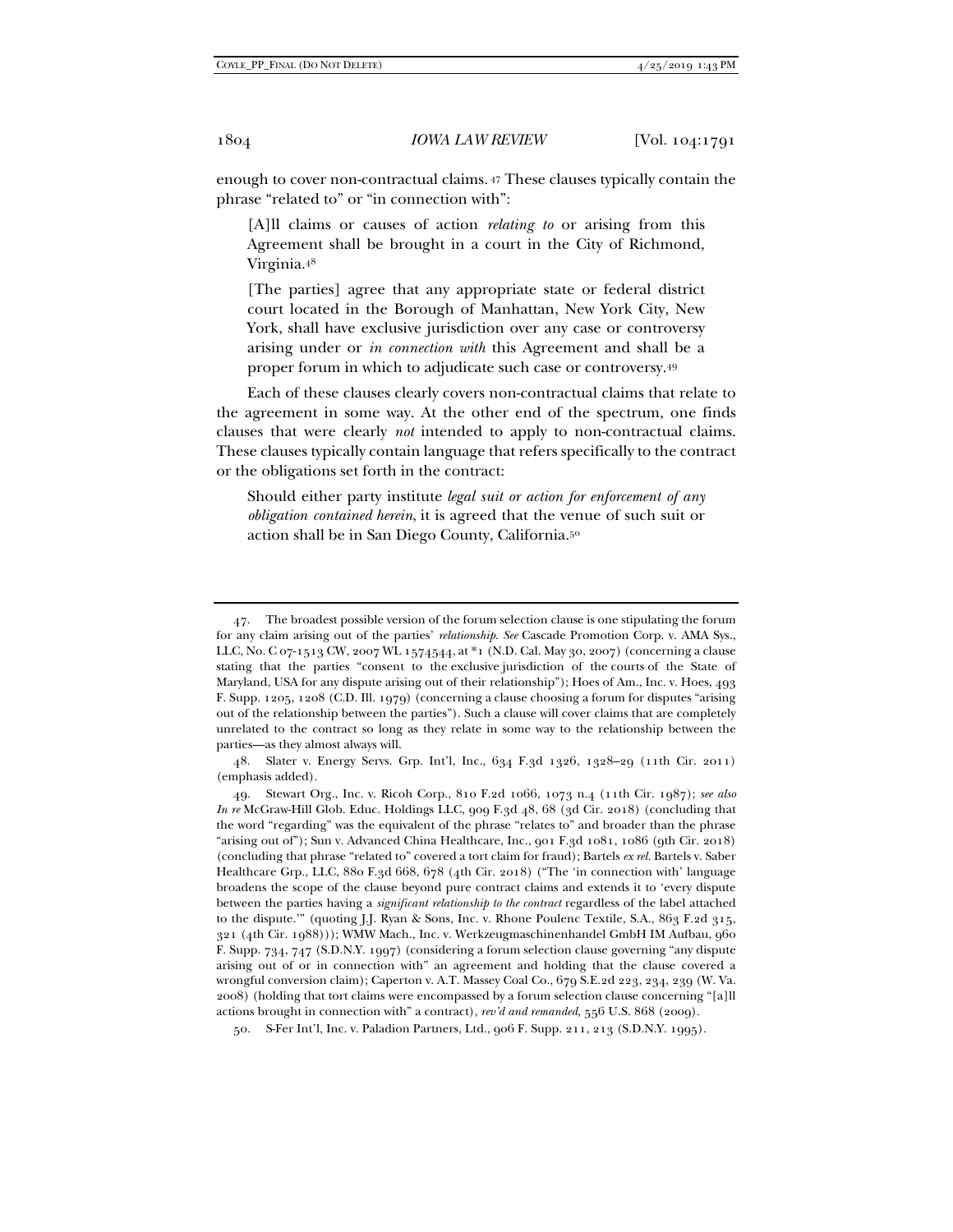Any conflict which may arise *regarding the interpretation or fulfillment of this contract*, shall be submitted expressly to the courts of the City of Ensenada, B.C.51

There are, however, many clauses that fall between these two poles. These clauses do not contain a clear statement of scope.52 Instead, they contain language such as "arising out of" or "arising hereunder." Such clauses often look like this:

The sole venue for disputes *arising hereunder* shall be in Harris County, Texas.53

Any litigation or arbitration between the parties which *arises out of* this Agreement shall be instituted and prosecuted only in the appropriate state or federal court or other tribunal situated in Miami, Florida.54

The parties agree to *submit to the exclusive jurisdiction over all disputes hereunder* to the federal and state courts in the State of New York located in New York County.55

I refer to this third and final group of clauses—which shall occupy the bulk of our attention in this Part—as "generic" forum selection clauses.56 A generic

 53. Verdugo v. Alliantgroup, L.P., 187 Cal. Rptr. 3d 613, 617 (Ct. App. 2015), *as modified on denial of reh'g* (June 25, 2015) (emphasis added).

 54. Cheney v. IPD Analytics, LLC, 583 F. Supp. 2d 108, 114 (D.D.C. 2008) (emphasis added); *see also* Presbyterian Healthcare Servs. v. Goldman, Sachs & Co., 122 F. Supp. 3d 1157, 1166 (D.N.M. 2015) ("[A]ll actions and proceedings arising out of this Broker–Dealer Agreement or any of the transactions contemplated hereby shall be brought in the United States District Court in the County of New York *. . .* ." (emphasis omitted))*.*

55. Graham Tech. Sols., Inc. v. Thinking Pictures, Inc., 949 F. Supp. 1427, 1429 (N.D. Cal. 1997).

 56. Courts disagree as to whether the phrase "arising out of" should be included in the list of "magic words" that give a clause a broad scope. A few courts have held that this phrase is the functional equivalent of "relating to" or "in connection with" and that it should therefore be given a broad scope. *See* Roby v. Corp. of Lloyd's, 996 F.2d 1353, 1361 (2d Cir. 1993) ("We find no substantive difference in the present context between the phrases 'relating to,' 'in connection with' or 'arising from.'"); Credit Suisse Sec. (USA) LLC v. Hilliard, 469 F. Supp. 2d 103, 107 (S.D.N.Y. 2007) ("When 'arising out of,' 'relating to,' or similar words appear in a forum selection clause, such language is regularly construed to encompass . . . tort claims associated with the underlying contract."); *cf.* Autoridad de Energía Eléctrica v. Vitol S.A., 859 F.3d 140, 143 (1st Cir. 2017) (concluding that a clause giving the courts of Puerto Rico exclusive jurisdiction to hear "controversies . . . regarding the terms and conditions of this Contract" covered statutory claims). However, most courts—including several other panels of judges sitting in the Second Circuit—have held that the phrase "arising out of" is narrower than the phrase "relating to." *See*  Huffington v. T.C. Grp. LLC, 637 F.3d 18, 23 (1st Cir. 2011) (discussing crucial differences

 <sup>51.</sup> Bancomer v. Superior Court, 52 Cal. Rptr. 2d 435, 437 (Ct. App. 1996) (emphasis added).

<sup>52</sup>*. See, e.g.*, Hansa Consult of N. Am., LLC v. Hansaconsult Ingenieurgesellschaft mbH, 35 A.3d 587, 593 (N.H. 2011) ("The clause at issue here—'Place of Jurisdiction is only Hamburg' —provides little guidance as to the scope of possible non-contract-based disputes the parties intended to litigate in Hamburg.").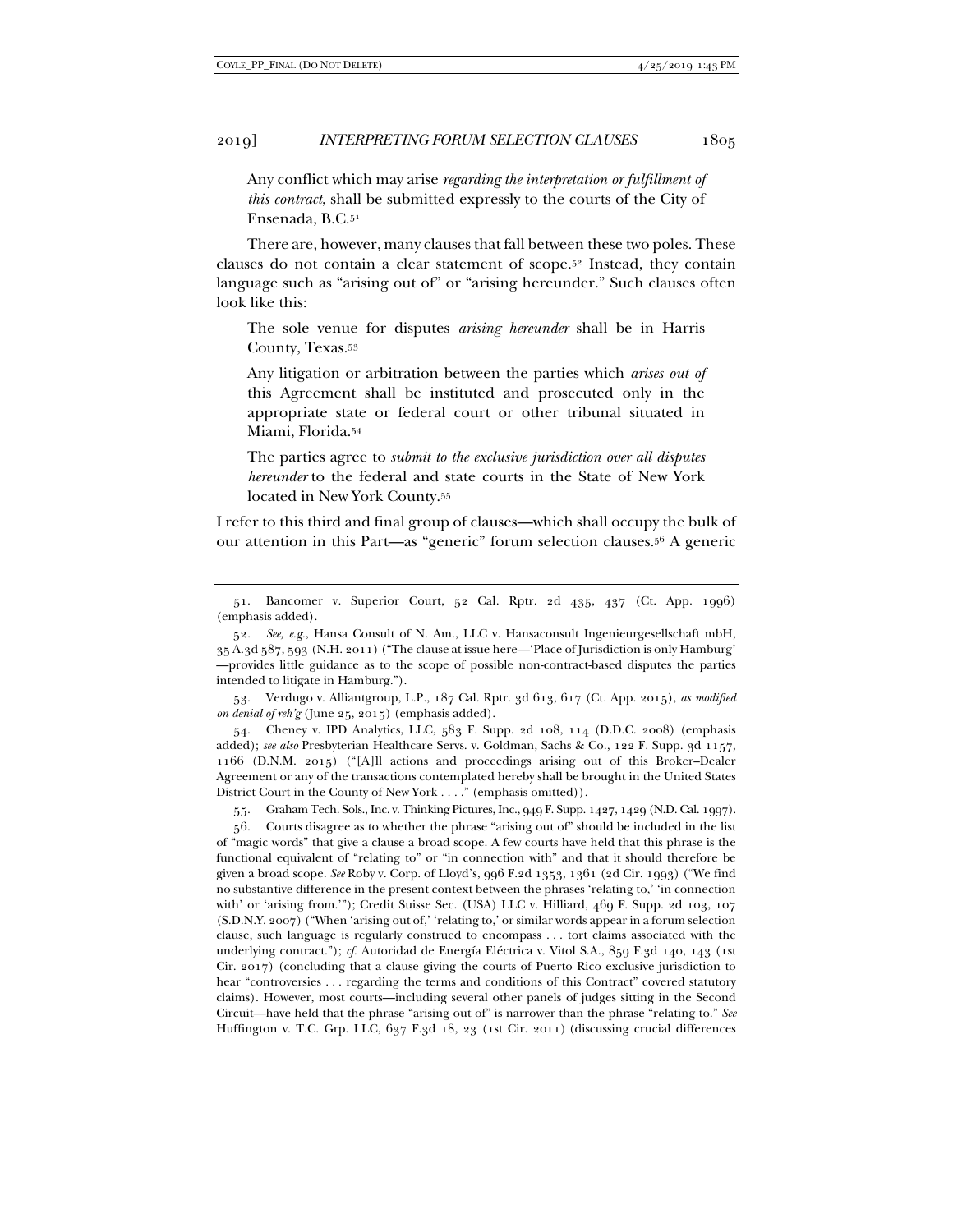forum selection clause, by definition, is ambiguous when it comes to the question of whether it applies to tort and statutory claims.57

The courts have reached varying conclusions about how to interpret generic forum selection clauses. Some courts have held that these clauses cover tort and statutory claims.58 Other courts have held that these clauses do not cover tort and statutory claims.59 These varying outcomes are attributable, at least in part, to the very different interpretive approaches that different courts utilize to resolve this question. Since these clauses are mostly boilerplate, there is rarely much in the way of extrinsic evidence to shed light on the intent of the contracting parties. To resolve the ambiguity, the courts must make informed guesses as to what *most* contracting parties *probably* would have wanted at the time of drafting to assign a meaning to the clause.<sup>60</sup> Over time, these judicial guesses have congealed into a set of interpretive default rules that assist courts in determining the scope of a generic forum selection clause. These interpretive rules are the *canons relating to scope*.

between clauses with "embracing language" such as "with respect to," "with reference to," "relating to," "in connection with," and "associated with" which "have usually been construed broadly," and clauses with terms like "to enforce" or "arising out of," which necessitate a "narrower focus"); Manila Indus., Inc. v. Ondova Ltd. Co., 334 F. App'x 821, 823 (9th Cir. 2009) (Tallman, J., concurring) (arguing that the phrase "arising out of or resulting from" is narrower than the phrase "relates in some way"); Phillips v. Audio Active, Ltd., 494 F.3d 378, 389 (2d Cir. 2007) ("We do not understand the words 'arise out of' as encompassing all claims that have some possible relationship with the contract, including claims that may only 'relate to,' be 'associated with,' or 'arise in connection with' the contract."); Coregis Ins. Co. v. Am. Health Found., Inc., 241 F.3d 123, 129 (2d Cir. 2001) (concluding that the phrases "relating to," "in connection with," "associated with," "with respect to," and "with reference to" were synonyms and that all connoted a broader scope that the phrase "arising out of"); Brown v. Federated Capital Corp., 991 F. Supp. 2d 857, 862 (S.D. Tex. 2014) (observing that "forumselection clauses that apply to all disputes that 'relate to' or 'are connected with' the contract are construed broadly, while clauses that apply to all disputes 'arising out of' or 'the implementation and interpretation of' the contract are construed narrowly"); *cf.* Cape Flattery Ltd. v. Titan Mar., LLC,  $647$  F.3d  $914$ ,  $921-23$  (9th Cir. 2011) (concluding that the phrase "arising out of" is narrower than the phrase "arising out of or relating to" in arbitration context).

 57. In *Forrest v. Verizon Commc'ns, Inc.*, 805 A.2d 1007, 1009 (D.C. 2002), for example, the court was called upon to construe a clause stipulating that the parties "consent to the exclusive personal jurisdiction of and venue in a court of competent jurisdiction located in Fairfax County, Virginia." The trial court held, and the court of appeals agreed, that this provision was susceptible to two equally plausible interpretations as to its scope: "[T]he clause could reasonably be interpreted as applying only to disputes concerning the Agreement or as applying to all claims between the parties." *Id*. at 1014.

- 58*. See supra* note 56 and accompanying text.
- 59*. See supra* note 56 and accompanying text.

 60. Hansa Consult of N. Am., LLC v. Hansaconsult Ingenieurgesellschaft mbH, 35 A.3d 587, 593–94 (N.H. 2011) ("[A]pplying a contractual forum selection provision . . . outside the scope of the contract would upset the legitimate expectations of the contracting parties and would encompass a potentially unforeseeable range of noncontractual disputes. Limiting the reach of such generic forum selection provisions to disputes involving the rights and obligations that the contract itself creates will give effect to the most likely intent of the parties and help foster stable and predictable commercial relationships." (citations omitted)).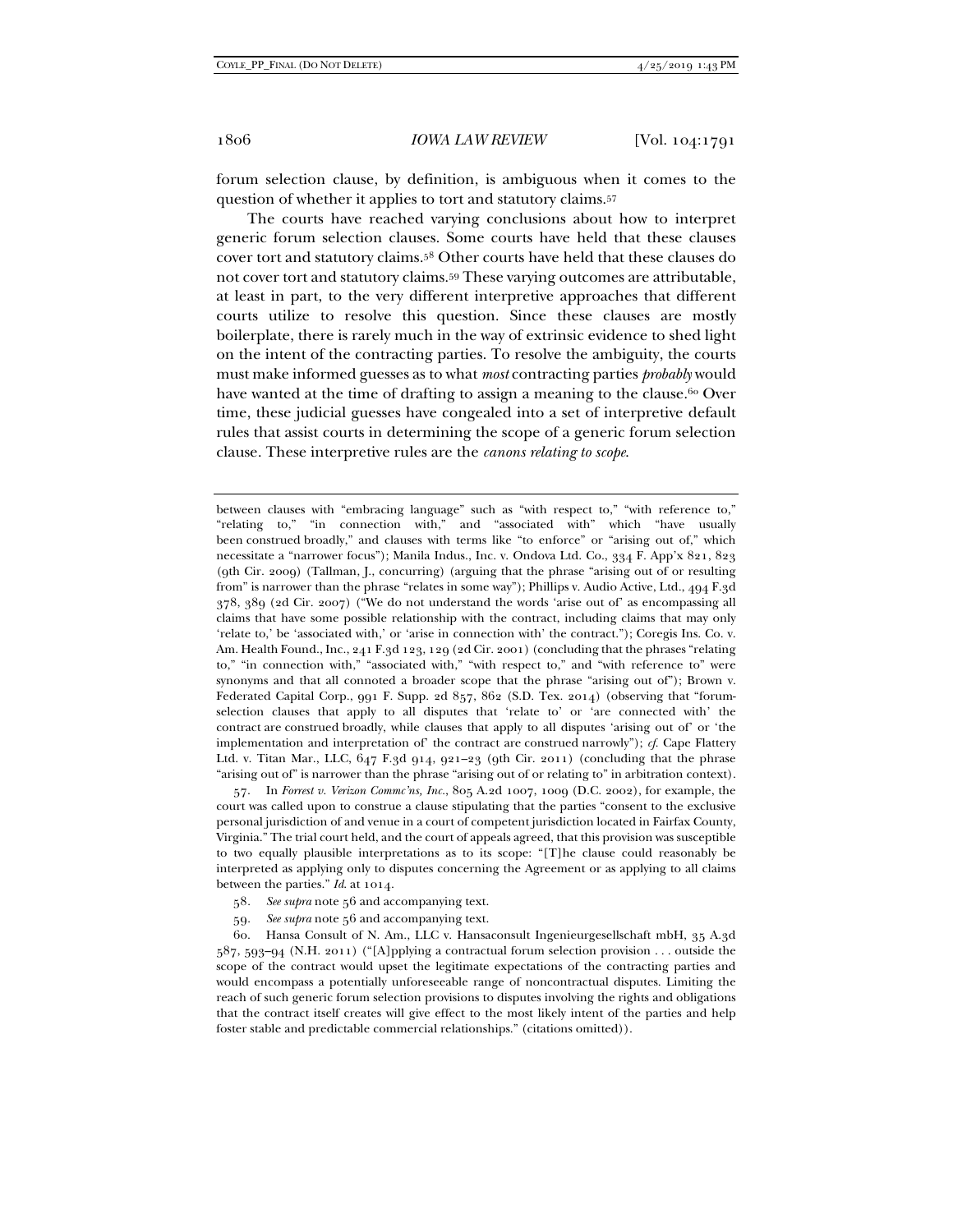Although each of these canons is distinct, they all seek to answer the same basic question: whether a plaintiff's non-contractual claims are so closely intertwined with the parties' contractual relationship that the parties would have wanted them to be covered by the forum selection clause. Unlike the canons relating to exclusivity, the canons relating to scope are not always closely tied to specific words and phrases.<sup>61</sup> While the courts frequently utilize the canons to construe specific phrases in the agreement—typically "brought hereunder" or "arising under"—they also deploy these canons where these phrases are absent.62 The canons may therefore be usefully conceptualized as a set of interpretive default rules that are applied to ambiguous clauses as a whole rather than to specific words and phrases within each clause.<sup>63</sup>

The canons relating to scope encompass five distinct interpretive methodologies that assign a scope to a generic forum selection clause. These are:

- 1. *Origination*. A generic forum selection clause never covers noncontractual claims because these claims do not originate in the contract.
- 2. *Same Operative Facts*. A generic forum selection clause covers noncontractual claims only when these claims arise out of the same operative facts as a parallel contract claim.
- 3. *Contract Analysis*. A generic forum selection clause covers noncontractual claims only when (a) the claims relate in some way to the interpretation of the contract, (b) the court must construe the contract to resolve the claims, i.e., read implied terms into it, or (c) the claims cannot be adjudicated without determining whether the defendant is in compliance with the contract.
- 4. *Existence of a Contractual Relationship*. A generic forum selection clause covers non-contractual claims only when (a) the claims would not have arisen but for the contractual relationship between the parties, or (b) the claims have a direct relationship to the contract.
- 5. *Hybrid*. A generic forum selection clause covers non-contractual claims only when (a) they arise out of the same operative facts as

 <sup>61.</sup> Some courts have invoked the canons relating to scope where the clause in question contained the phrase "brought hereunder." *See* Stiles v. Bankers Healthcare Grp., Inc., 637 F. App'x 556, 558, 559–61 (11th Cir. 2016); *Ex parte* Bad Toys Holdings, Inc., 958 So. 2d 852, 855–60 (Ala. 2006). Other courts have applied them to determine the scope of a clause in which the parties "consent to jurisdiction" in a particular court. Kochert v. Adagen Med. Int'l, Inc., 491 F.3d 674, 677–79 (7th Cir. 2007); Tuxedo Int'l Inc. v. Rosenberg, 251 P.3d 690, 696–700 (Nev. 2011). Most courts have applied these canons to construe some variation of the phrase "arising out of." *See, e.g.*, Marinechance Shipping, Ltd. v. Sebastian, 143 F.3d 216, 220–23 (5th Cir. 1998).

<sup>62</sup>*. See, e.g.*, *Hansa Consult of N. Am.*, 35 A.3d at 593.

<sup>63</sup>*. See* Sherby, *supra* note 6, at 280–93.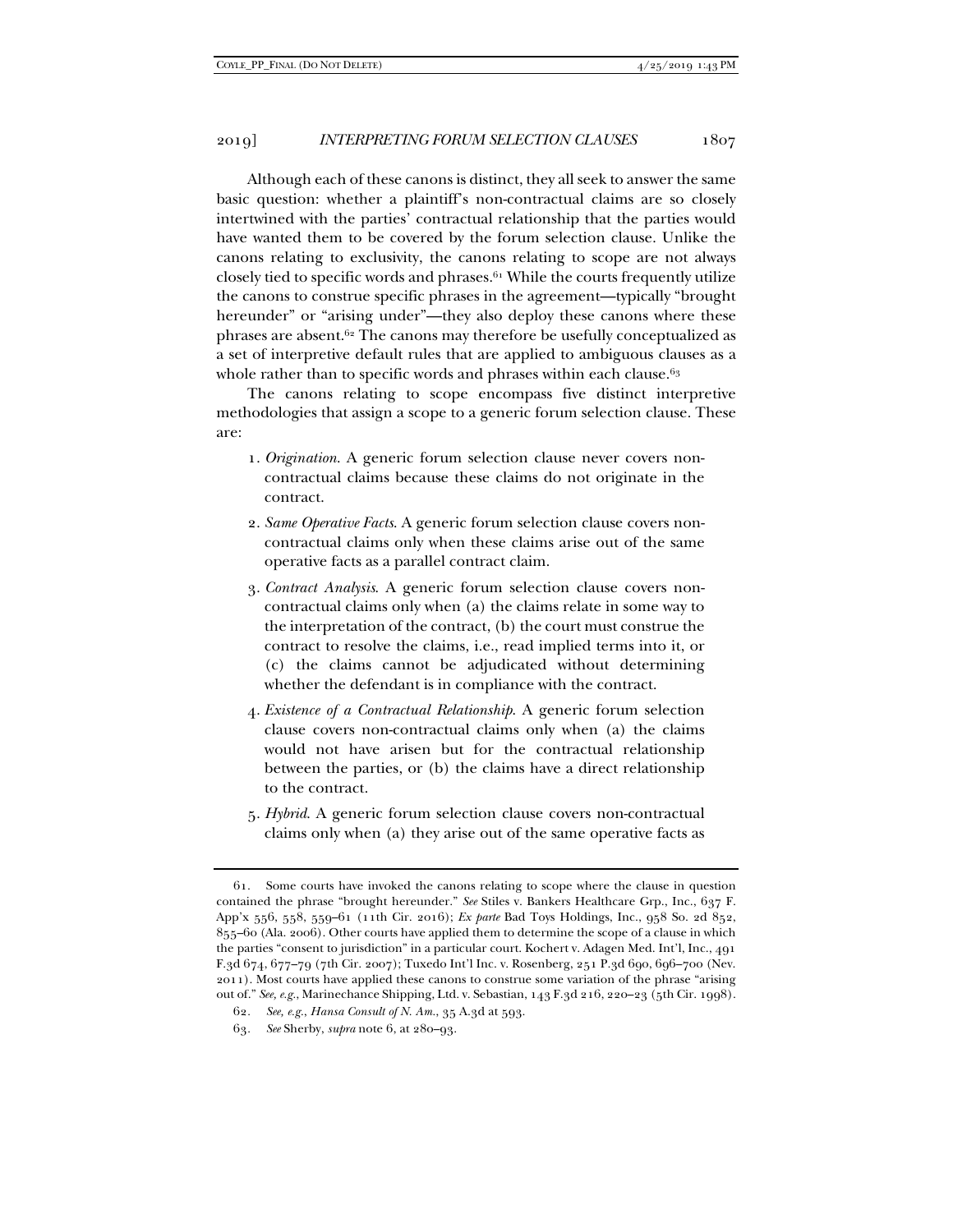a parallel contract claim, (b) they require contractual analysis, or (c) they depend upon the existence of a contractual relationship.64

At the outset of this inquiry, it should be noted that—at least in this area of law—the courts are magpies. They routinely pick and choose among interpretive methodologies without regard to precedent or hierarchy of authority.65 While some methods are more likely to be applied by certain courts, to search for perfect consistency across the many hundreds of cases in this area is to invite madness.<sup>66</sup>

## *A. ORIGINATION*

Some courts have held that tort and statutory claims are *never* covered by a generic forum selection clause. Courts that follow this approach reason that non-contractual claims do not "originate" in the contract—they originate in the common law of tort or in a statute—and therefore do not arise out of the contract.67 This approach represents the most parsimonious approach to clause construction.

In *Phillips v. Active Audio Ltd*, for example, the Second Circuit was asked to determine whether the plaintiff's claim for copyright infringement arose out of a recording contract between a U.S. musician and an English recording studio.68 The court concluded that this claim did not *arise out of* the contract —and was therefore not covered by the forum selection clause naming England as the exclusive forum—because it did not *originate* in the contract.69 The court held that the claim *originated* in the federal copyright statute.70

68*. Phillips*, 494 F.3d at 390–91. The clause in question provided that "any legal proceedings that may arise out of [the agreement] are to be brought in England." *Id.* at 382.

69*. Id.* at 390–91.

 <sup>64.</sup> Occasionally, courts have invoked public policy as a rationale for construing generic forum selection clauses so as not to cover non-contractual claims. *See, e.g.*, N. Star Gas Co. v. Pac. Gas & Elec. Co., No. 15-cv-02575-HSG, 2016 WL 5358590, at \*16 (N.D. Cal. Sept. 26, 2016); Mgmt. Comput. Controls, Inc. v. Charles Perry Constr., Inc., 743 So. 2d 627, 632 (Fla. Dist. Ct. App. 1999).

<sup>65</sup>*. Compare* Phillips v. Audio Active Ltd., 494 F.3d 378, 390–91 (2d Cir. 2007) (utilizing an origination approach), *with* Magi XXI, Inc. v. Stato della Città del Vaticano, 714 F.3d 714, 725 (2d Cir. 2013) (utilizing a contract compliance approach).

 <sup>66.</sup> This lack of predictability is frustrating and "runs against the very fabric of the common law because 'the effectiveness of the law is seriously diminished when legal practitioners believe they cannot confidently advise what the law is.'" Glenn D. West & W. Benton Lewis, Jr., *Contracting to Avoid Extra-Contractual Liability—Can Your Contractual Deal Ever Really Be the "Entire" Deal?*, 64 BUS. LAW. 999, 1035 (2009) (quoting Perre v. Apand Pty Ltd. (1999) 198 C.L.R. 180, 215 (Austl.)).

<sup>67</sup>*. Phillips*, 494 F.3d at 390–91. *But see* Cheney v. IPD Analytics, LLC, 583 F. Supp. 2d 108, 122 (D.D.C. 2008) ("Substituting 'originate' for 'arising out of' is of little use in construing the scope of the forum selection clause because it simply substitutes a synonym.").

<sup>70</sup>*. Id.* ("[Plaintiff] does not rely on the recording contract to establish his ownership of the relevant copyrights, but on his authorship of the work, a status afforded him as the composer who translates an idea into a fixed, tangible musical expression entitled to copyright protection.").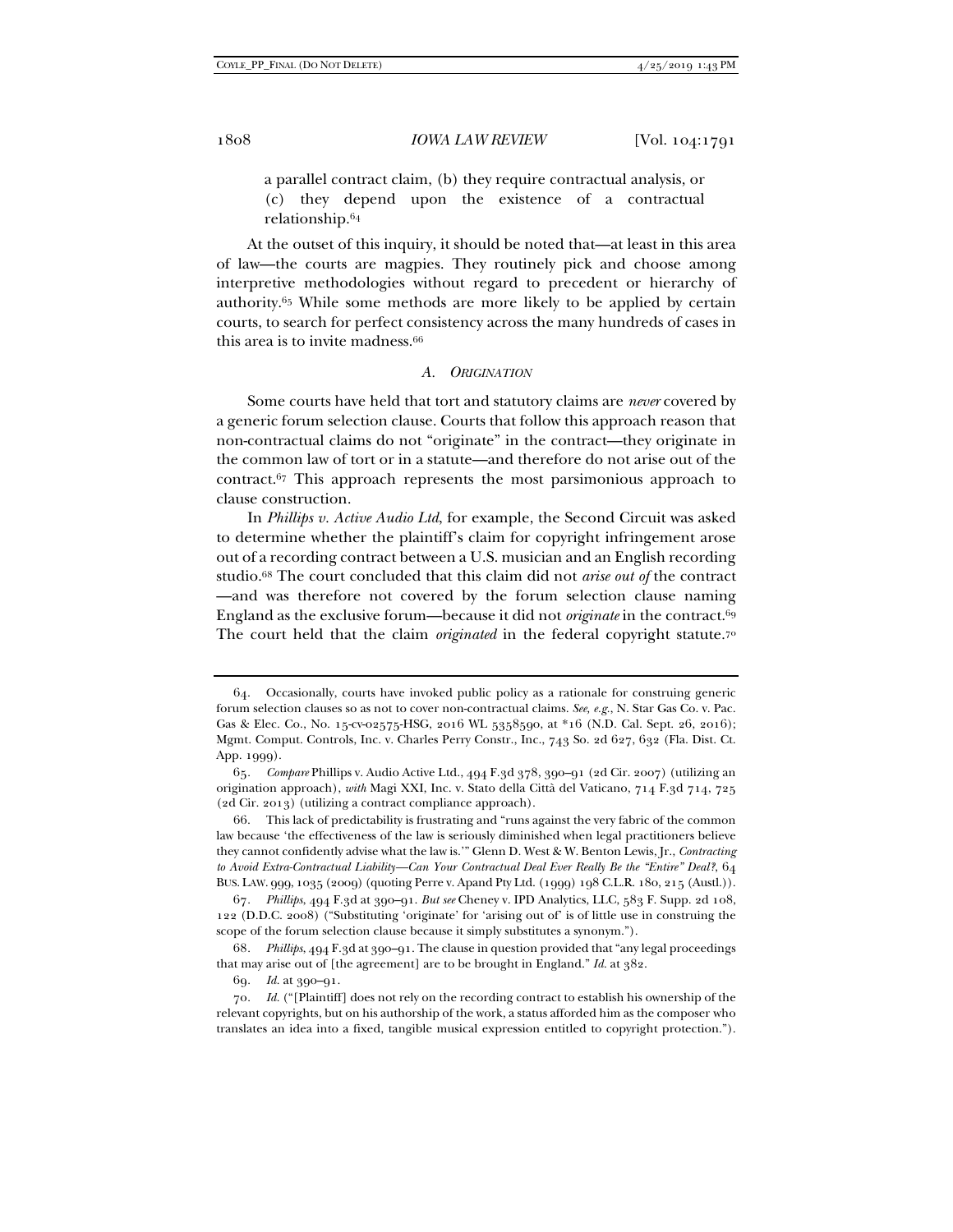Accordingly, it concluded that while the plaintiff's breach of contract claim had to be litigated in England—per the exclusive forum selection clause—his copyright claim could be litigated in New York.71

This narrow interpretive approach has been rejected by most other courts. These courts have observed that the approach encourages plaintiffs to recast contract claims as tort and statutory claims to evade an otherwise valid forum selection clause.72 In the words of the New Hampshire Supreme Court:

The Second Circuit's test, by asking whether the rights of the claims originate in the contract, may allow savvy plaintiffs to disguise what could be contract-based claims as statutory or common-law tort claims, even if the parties would have expected to litigate such disputes in the selected forum.73

This approach is also disfavored because it makes it more likely that litigation arising out of a single contractual relationship will proceed in multiple fora. As the Second Circuit observed at the conclusion of its opinion in *Phillips*:

We are aware that the commencement of separate proceedings in two countries is a likely inconvenience to the parties and that they ... may have intended to bundle all claims constituting any proceeding to avoid fractured litigation....  $[B]$ ut our twin commitments to upholding forum selection clauses where these are

71*. Phillips*, 494 F.3d at 390–91. The court also noted that the copyright claims did not "arise out of" the contract because the contract was relevant only as a defense in the litigation. *Id.* at 382. This approach has been followed by at least one other federal court of appeals. *See* Reading Health Sys. v. Bear Stearns & Co., 900 F.3d 87, 100 (3d Cir. 2018) ("Where, as here, the clause encompasses only disputes 'arising out of' the contract, courts have rejected the argument that a contractual defense alone is sufficient to bring the dispute within the scope of the clause."). It has, however, also been rejected by at least two other federal appeals courts. *See* John Wyeth & Brother Ltd. v. Cigna Int'l Corp., 119 F.3d 1070, 1076 (3d Cir. 1997) (concluding that the phrase "arising . . . in relation to" encompasses a dispute in which a contract is raised as a defense); Omron Healthcare, Inc. v. Maclaren Exps. Ltd., 28 F.3d 600, 602 (7th Cir. 1994) (reaching same conclusion with respect to the phrase "arises out of"). In 2015, the Texas Court of Appeals adopted an analytical approach that was similar to the one utilized by the Second Circuit in *Phillips*, but this decision was reversed on appeal. *See* Sheldon v. Pinto Tech. Ventures, L.P., 477 S.W.3d 411, 420 (Tex. App. 2015), *rev'd*, 526 S.W.3d 428 (Tex. 2017).

 72. AMA Multimedia LLC v. Sagan Ltd., No. CV-16-01269-PHX-DGC, 2017 WL 372970, at \*5 (D. Ariz. Jan. 26, 2017) (declining to follow this approach because it was inconsistent with Ninth Circuit precedent and observing that "[a] claim that may be brought without reference to a contract may nonetheless require interpretation of the contract, particularly if the contract presents a possible defense to the claim."), *vacated and remanded*, 720 F. App'x 873 (9th Cir. 2018).

 73. Hansa Consult of N. Am. v. Hansaconsult Ingenieurgesellschaft mbH, 35 A.3d 587, 595 (N.H. 2011).

This approach has been followed by a number of other courts considering intellectual property cases. *See* Altvater Gessler-J.A. Baczewski Int'l (USA) Inc. v. Sobieski Destylarnia S.A., 572 F.3d 86, 91 (2d Cir. 2009) (applying the same analysis to copyright claims); Corcovado Music Corp. v. Hollis Music, Inc., 981 F.2d 679, 684–85 (2d Cir. 1993) (applying the same analysis to copyright claims); Xiao Wei Yang Catering Linkage in Inner Mong. Co., Ltd. v. Inner Mong. Xiao Wei Yang USA, Inc., 150 F. Supp. 3d 71, 80–81 (D. Mass. 2015) (applying the same analysis to trademark claims).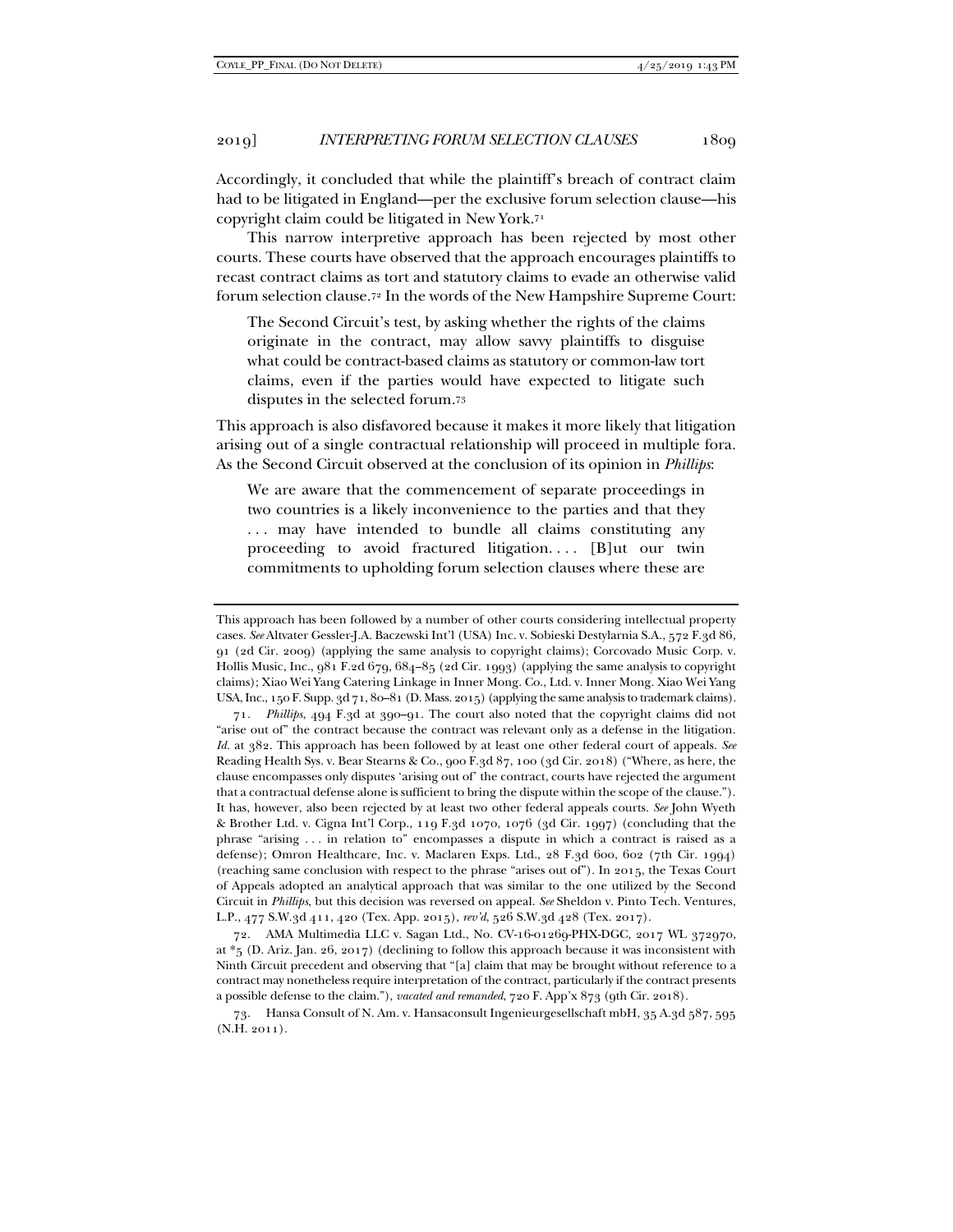found to apply and deferring to a plaintiff's proper choice of forum constrain us in the present context to treat [Plaintiff's] claims separately.74

In summary, while there may be a certain linguistic elegance in the notion that non-contractual claims do not "arise out of" a contract because they do not "originate" in that same contract, most courts have shied away from this approach due to concerns about artful pleading and fragmented litigation proceedings.75

# *B. SAME OPERATIVE FACTS*

Other courts have held that tort and statutory claims are covered by generic forum selection clauses only when such claims arise out of the "same operative facts" as a parallel contract claim.76 In essence, this analytical approach directs courts to consider whether the facts underlying the plaintiff's tort or statutory claim could also support a breach of contract action.77 If so, these non-contractual claims are covered by the forum selection clause.

The "same operative facts" test was utilized by the New Hampshire Supreme Court in *Hansa Consult of North America v. Hansaconsult Ingenieurgesellschaft*.78 The plaintiff in *Hansa* was a U.S. company "in the

76*. See, e.g.*, Rivera v. Centro Médico de Turabo, Inc., 575 F.3d 10, 24 (1st Cir. 2009); Terra Int'l, Inc. v. Miss. Chem. Corp., 119 F.3d 688, 694 (8th Cir. 1997); Sagittarius Sporting Goods Co. v. LG Sourcing, Inc., 162 F. Supp. 3d 531, 539 (D.S.C. 2016); Lawler v. Schumacher Filters Am., Inc., 832 F. Supp. 1044, 1052 (E.D. Va. 1993); *Pinto Tech. Ventures*, 526 S.W.3d at 439; Tuxedo Int'l Inc. v. Rosenberg, 251 P.3d 690, 699 (Nev. 2011); *Hansa Consult of N. Am.*, 35 A.3d at 595; Forrest v. Verizon Commc'ns., Inc., 805 A.2d 1007, 1014 (D.C. 2002); *see also* Stiles v. Bankers Healthcare Grp., Inc., 637 F. App'x 556, 561 (11th Cir. 2016); Bancomer v. Superior Court, 52 Cal. Rptr. 2d 435, 442 (Ct. App. 1996) (concluding that the claims in question were not covered by the clause). In this same vein, some courts have held that non-contractual claims are covered where they "are 'integrally related' to the" contract. Paduano v. Express Scripts, Inc., 55 F. Supp. 3d 400, 433 (E.D.N.Y. 2014).

<sup>74</sup>*. Phillips*, 494 F.3d at 393.

<sup>75</sup>*. See* Pinto Tech. Ventures, L.P. v. Sheldon, 526 S.W.3d 428, 440 (Tex. 2017) (observing that this approach promotes "artful pleading" and noting that "[a] plaintiff could characterize its claim as a statutory or common-law tort claim to evade the agreed-upon forum despite essential allegations that are 'inextricably enmeshed' or 'factually intertwined' with the underlying contract" (quoting AutoNation USA Corp. v. Leroy, 105 S.W.3d 190, 195 (Tex. App. 2003))); *see also* Ashall Homes Ltd. v. ROK Entm't Grp. Inc., 992 A.2d 1239, 1252 n.62 (Del. Ch. 2010) ("A forum selection clause should not be defeated by artful pleading of claims not based on the contract containing the clause if those claims grow out of the contractual relationship . . . ." (quoting Direct Mail Prod. Servs. Ltd. v. MBNA Corp., No. 99 Civ. 10550(SHS), 2000 WL 1277597, at \*6 (S.D.N.Y. Sept. 7, 2000))). *See generally* Ferens v. John Deere Co., 494 U.S. 516 (1989) ("To permit a situation in which two cases involving precisely the same issues are simultaneously pending in different District Courts leads to . . . wastefulness of time, energy, and money." (citations omitted) (internal quotation marks omitted)).

<sup>77</sup>*. Terra Int'l*, 119 F.3d at 695.

 <sup>78.</sup> *Hansa Consult of N. Am.*, 35 A.3d at 595.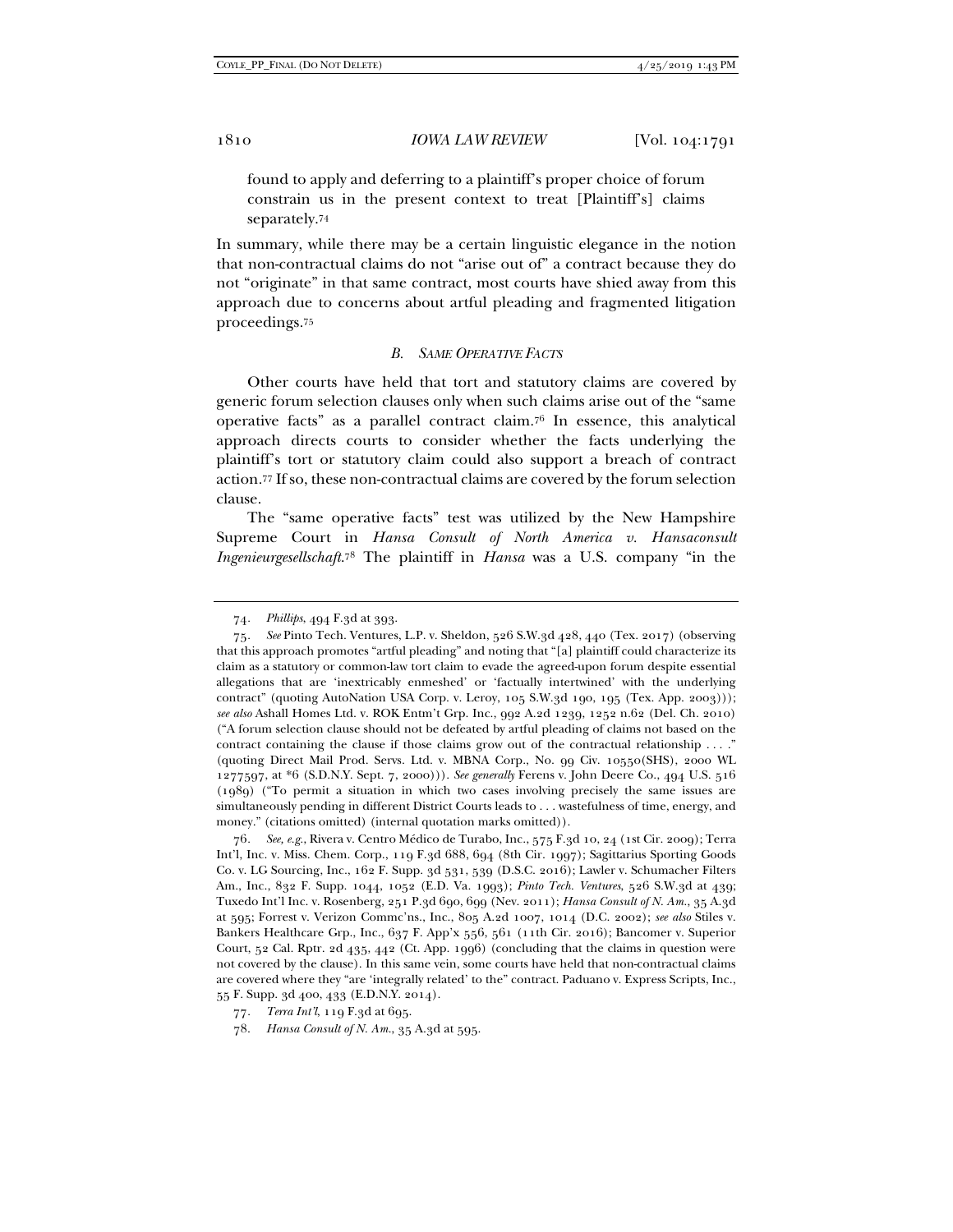business of detecting fuel leaks at airports."79 The defendant was a German company.80 In 2001, these two companies entered into a distribution agreement in which the U.S. company was named the exclusive distributor of the German company's products and services in the United States and Canada. $81$  In 2009, the U.S. company sued the German company in New Hampshire state court.<sup>82</sup> The plaintiff alleged that the defendant had—prior to the expiration of the distribution agreement—hired one of its former employees and that this employee had stolen trade secrets from the plaintiff's computer server.83 The plaintiff further alleged that the defendant had—after the expiration of the distribution agreement—wrongfully and incorrectly told customers and potential customers that the plaintiff lacked authority to utilize a certain type of software to detect fuel leaks.84

Based on these factual allegations, the plaintiff asserted five noncontractual claims: (1) misappropriation of trade secrets, (2) conversion, (3) violation of the New Hampshire Consumer Protection Act, (4) common law unfair competition, and  $(5)$  tortious interference with contractual relations.85 The question before the court was whether these claims fell within the scope of the forum selection clause in the distribution agreement, which stipulated that "[p]lace of [j]urisdiction is only Hamburg."86 The court decided to apply the "same operative facts" test to determine the scope of the clause because in the court's view this test "best effectuates the legitimate expectations of contracting parties."87 Under this approach, the court must "examine the claims and facts side-by-side and . . . determine which disputes can fairly be considered to 'arise under' the contract."88

In applying this test to the facts before it, the court held that two of the plaintiff's claims—misappropriation of trade secrets and conversion—were covered by the forum selection clause because the operative facts underlying these claims would have supported a parallel cause of action for breach of contract.89 In reaching this conclusion, the court relied heavily on the fact that the contract contained a provision obliging the parties to protect each other's trade secrets.90 The court ordered these two claims to be dismissed in

- 79*. Id.* at 590. 80*. Id.*
- 81*. Id.*
- 82*. Id.*
- 83*. Id.* at 592.
- 84*. Id.*
- 85*. Id.*
- 86*. Id.*
- 87*. Id.* at 595.
- 88*. Id.*
- 89*. Id.*
- 90*. Id.*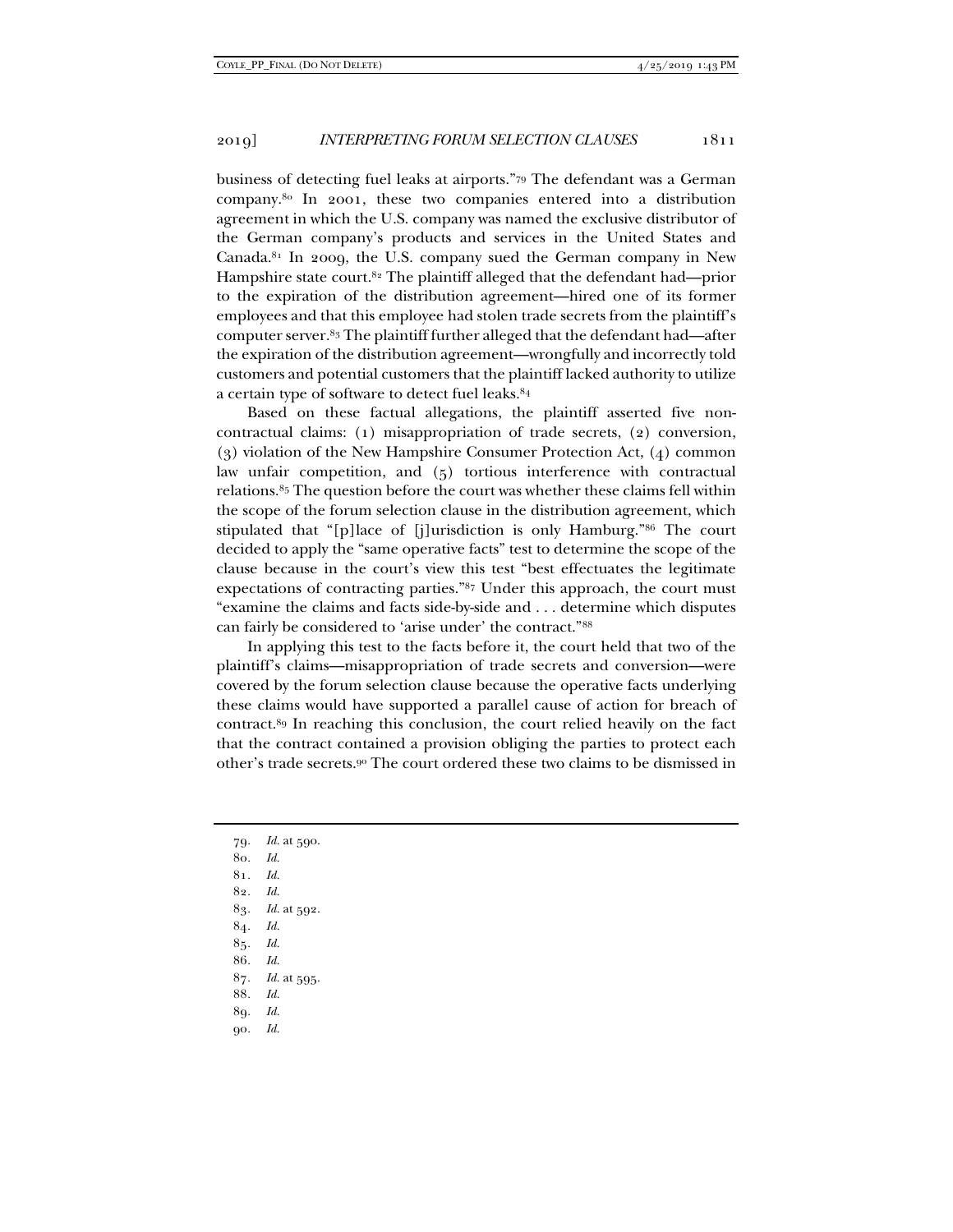favor of a German forum.91 The court then held that the three remaining claims—violation of the consumer protection act, unfair competition, and tortious interference—were not covered by the forum selection clause because there was "no parallel breach of contract claim involving the same operative facts."92 Accordingly, the court held that these three claims could be brought in New Hampshire state court because they did not grow out of the "same operative facts" as the contract claim.

#### *C. CONTRACT ANALYSIS*

Other courts have held that a non-contractual claim is covered by a generic forum selection clause only when the claim requires the court to *analyze* the contract in some way. Some courts utilizing this approach have held that non-contractual claims are covered when they relate to the "interpretation" of the contract.93 Other courts applying this test routinely ask whether the adjudication of the non-contractual claims will require the court to read "implied terms" into the contract.94 Still others ask whether the noncontractual claims can be adjudicated without assessing whether the parties are in "compliance" with the contract.95 Each of these approaches is briefly set forth below.

## 1. Interpretation

In one iteration of the contract-analysis inquiry, the court considers whether the non-contractual claims relate in some way to the "interpretation" of the contract.96 The U.S. District Court for the Northern District of California adopted this approach in *Graham Technology Solutions v. Thinking Pictures*. 97 The plaintiff was a computer programmer who brought a copyright infringement suit against a technology company.98 The essence of the complaint was that the company was illegally using code written by the programmer.99 In its defense, the company argued that (1) the code was

95*. See infra* Section III.C.3.

96*. See In re* Orange, S.A., 818 F.3d 956, 962 (9th Cir. 2016) ("Nothing in the claims required the district court to interpret, let alone reference, the [contract] to issue a ruling on [plaintiff's] claims."); *see also* Manetti-Farrow, Inc. v. Gucci Am., Inc., 858 F.2d 509, 514 (9th Cir. 1988) (stating that the court "must, therefore, determine if Manetti-Farrow's claims require interpretation of the contract"); Oracle Am., Inc. v. Or. Health Ins. Exch. Corp., 145 F. Supp. 3d 1018, 1027 (D. Or. 2015) (concluding that "resolution of Oracle's copyright-infringement claim against DHS/OHA will require the Court to analyze the terms and provisions of the [contract]").

 97. Graham Tech. Sols., Inc. v. Thinking Pictures, Inc., 949 F. Supp. 1427, 1432–33 (N.D. Cal. 1997).

99*. Id.*

<sup>91</sup>*. Id.* at 597.

<sup>92</sup>*. Id*. at 596.

<sup>93</sup>*. See infra* Section III.C.1.

<sup>94</sup>*. See infra* Section III.C.2.

<sup>98</sup>*. Id.* at 1429.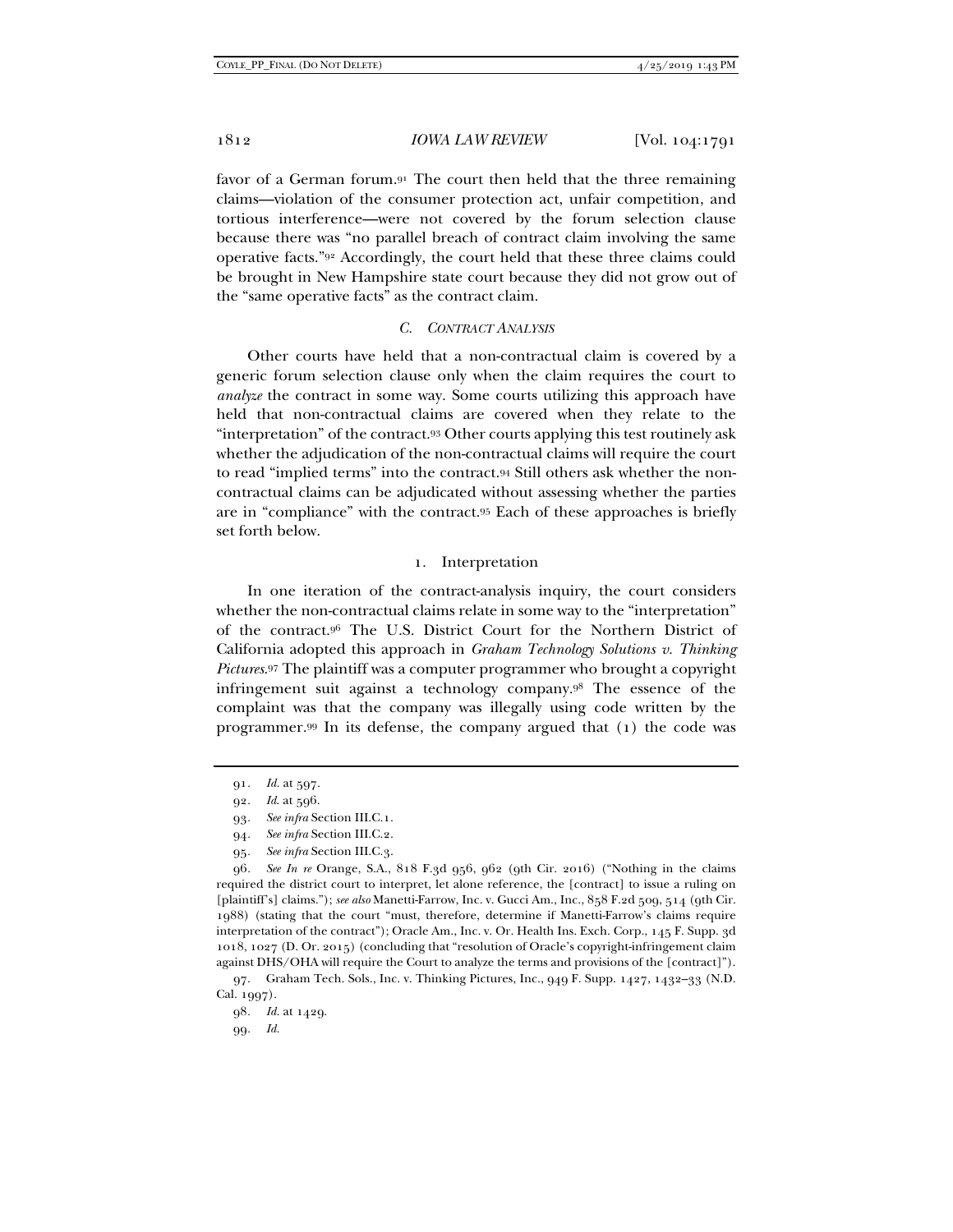produced pursuant to detailed hardware and software specifications that the company delivered to the programmer, and (2) the parties had executed a professional services agreement ("PSA") stipulating that the company "would own all right, title and interest to the [programmer's] completed work product."100 This agreement also contained a forum selection clause stating that "[t]he parties agree to *submit to the exclusive jurisdiction over all disputes hereunder* to the federal and state courts in the State of New York located in New York County."101 When the plaintiff filed suit in federal court in California, the company moved to dismiss the case in favor of a New York forum, citing the forum selection clause.102 In response, the plaintiff argued that the copyright claims were not covered by the forum selection clause and that the case should remain in California.103

In considering these competing arguments, the court first observed that "forum selection clauses can be equally applied to contractual and tort causes of action where resolution of the tort claims relates to the interpretation of the contract."104 It then went on to observe that

[f]or either party to prevail in this action, it must prove that its interpretation of the PSA and the work to be completed by [the plaintiff] under the terms and conditions of the PSA is correct. *The causes of action alleged by [the plaintiff] relate to the central conflict over the interpretation of the PSA, and therefore fall within the scope of the forum selection clause*.105

Since it was necessary for the court to *interpret* the PSA in order to evaluate the merits of the plaintiff's non-contractual claims, in other words, the court concluded that these claims must be covered by the contractual forum selection clause.<sup>106</sup>

# 2. Construction and Implied Terms

A slightly different iteration of this inquiry posits that a generic forum selection clause covers all non-contractual claims whose resolution "arguably depend[s] on the construction of an agreement."107 This version of the test was utilized by the Seventh Circuit in *Omron Healthcare, Inc. v. Maclaren Exports,* 

106*. Id.* at 1433.

 107. Omron Healthcare, Inc. v. Maclaren Exps. Ltd., 28 F.3d 600, 603 (7th Cir. 1994). For a case with similar facts that came out differently on the same test, see Payne v. N. Tool & Equip. Co., No. 2:13-CV-109 JD, 2013 WL 6019299, at \*18–20 (N.D. Ind. Nov. 12, 2013).

<sup>100</sup>*. Id*.

<sup>101</sup>*. Id.*

<sup>102</sup>*. Id.* at 1431–32.

<sup>103</sup>*. Id.*

<sup>104</sup>*. Id.* at 1432.

<sup>105</sup>*. Id.* at 1434 (emphasis added).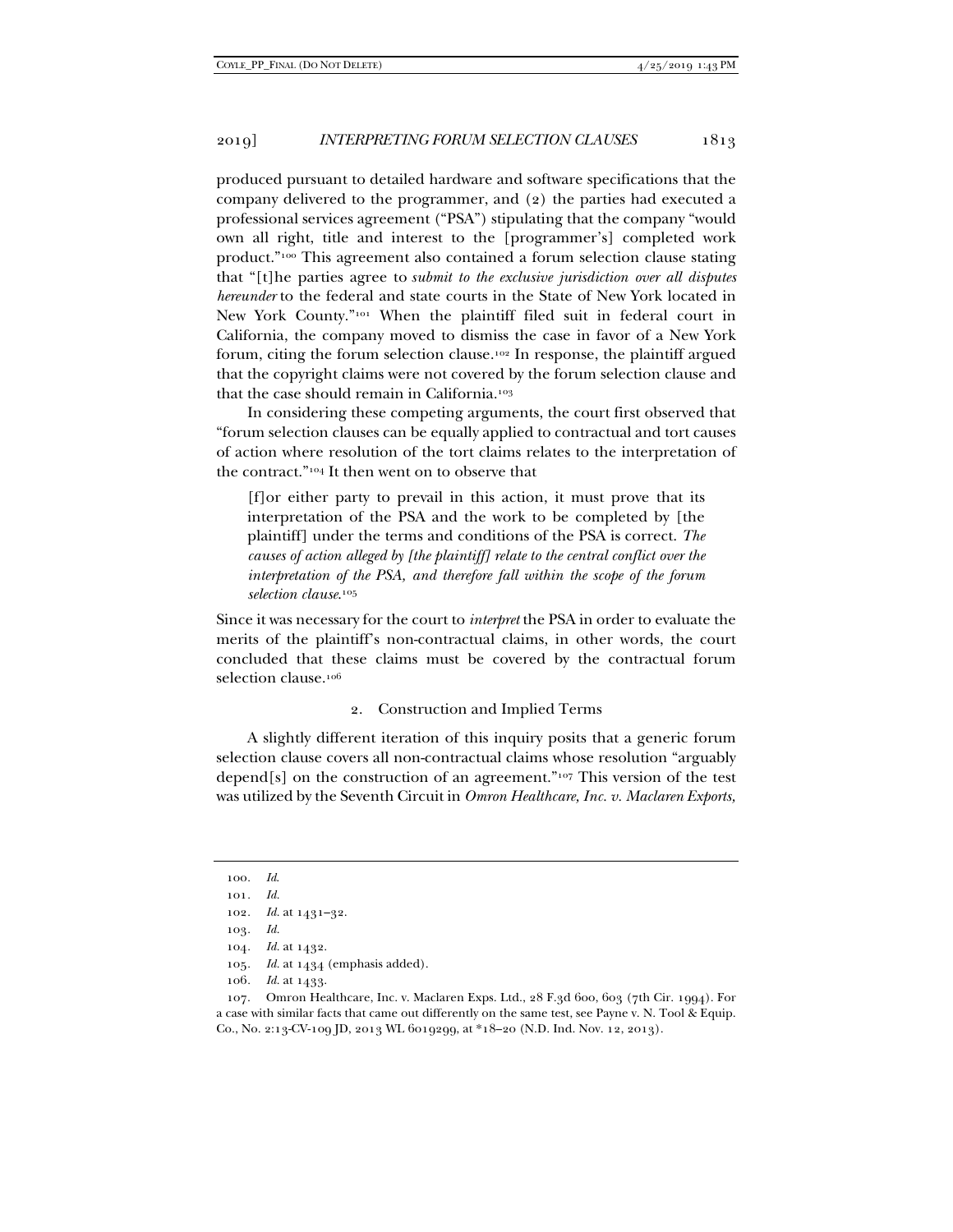*Ltd.*108 The plaintiff in *Omron* was a U.S. company that sold baby strollers.109 Omron entered into a distribution agreement with a British firm whereby Omron was named the exclusive distributor of its strollers in the United States.110 After this agreement was terminated, the British firm entered into a new distribution agreement with a different U.S. company.111 The first shipment of goods delivered to this new U.S. company contained strollers that still bore the "Omron" trademark because they had been produced for Omron prior to the termination of the old distribution agreement.<sup>112</sup> Omron then sued the British firm for trademark infringement in the Northern District of Illinois.113 The British firm moved to dismiss on the basis of the following forum selection clause in the distribution agreement: "The parties hereto agree that all disputes arising out of this Agreement which cannot be resolved amicably between the parties shall be referred to the High Court of Justice in England which will have exclusive jurisdiction to determine such disputes."114 The plaintiff argued that the trademark claims did not "arise out of" the distribution agreement and were therefore not covered by it.115 The defendants argued in response that the trademark claims "arose out of" the distribution agreement because it would be necessary for the court to construe the contract to resolve those claims.116

The Seventh Circuit sided with the defendants. It held that the plaintiff's trademark claims fell within the forum selection clause because the resolution of these claims would require the court to read implied terms into the distribution agreement.117 Unlike the *Graham* court, the *Omron* court did not focus on the need to interpret words that were actually *in* the contract.118 Instead, the *Omron* court focused on the fact that it would be necessary to read certain default rules *into* the contract in order to resolve the plaintiff's claims. Reading implied terms into an agreement is not, strictly speaking, an act of interpretation—it is an act of construction. Nevertheless, the *Omron* court

112*. Id.*

114*. Id.* at 601–02.

<sup>108</sup>*. Omron Healthcare*, 28 F.3d at 603.

<sup>109</sup>*. Id.* at 601.

<sup>110</sup>*. Id.*

<sup>111</sup>*. Id.*

<sup>113</sup>*. Id.*

<sup>115</sup>*. Id.* at 602.

<sup>116</sup>*. Id.*

<sup>117</sup>*. Id.*; *see also* Wellogix, Inc. v. SAP Am., Inc., 58 F. Supp. 3d 766, 779 (S.D. Tex. 2014) (*"*[S]ince the NetWeaver Agreement governs the confidentiality of Wellogix's trade secrets, the resolution of Wellogix's claims 'arguably depends' on construction of the NetWeaver Agreement." (footnote omitted)).

 <sup>118.</sup> The *Omron* court specifically rejected the notion that the plaintiff's intellectual property claims were not covered by the forum selection clause merely because these claims originated in a federal statute. *Omron Healthcare*, 28 F.3d at 602.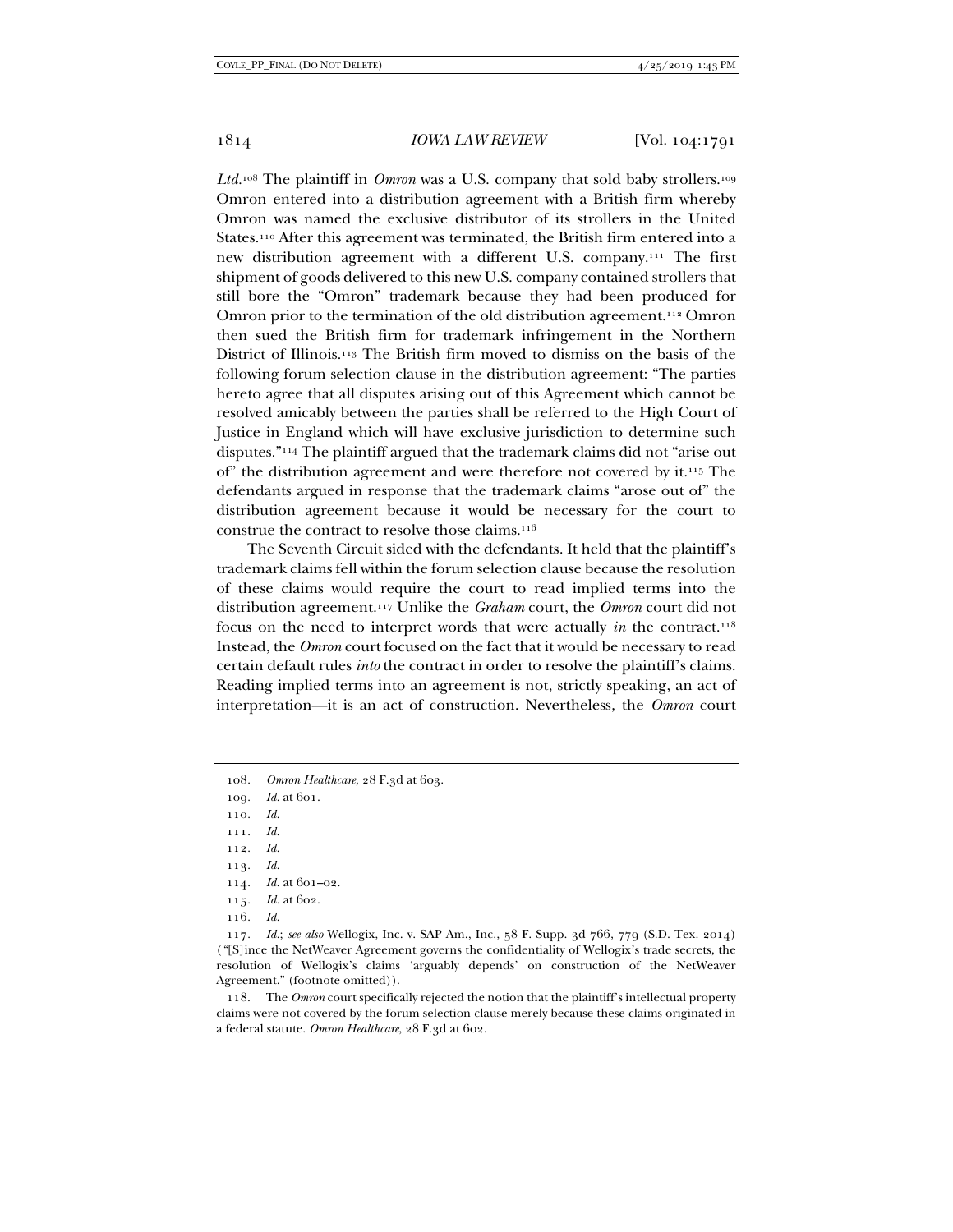held that the need to perform this task operated to bring the plaintiff's noncontractual claims within the scope of the forum selection clause.

# 3. Compliance with the Contract

The third and final iteration of the contract-analysis inquiry holds that non-contractual claims are subject to a forum selection clause when these claims cannot be properly adjudicated without determining whether the parties were "in compliance" with the contract.119 In essence, this approach asks whether it is possible to resolve the non-contractual claims without inquiring into whether the defendant was in breach of the contract. If so, then these claims are not covered by the forum selection clause. If not, then these claims fall within the scope of the clause. This approach was utilized by the Second Circuit in *Magi XXI, Inc. v. Stato della Città del Vaticano*, a case involving a sublicense to reproduce images of various items in the Vatican library collection.120 The plaintiff asserted claims for fraud, negligence, breach of contract, unjust enrichment, and conversion.121 The defendant sought to dismiss on the basis of a forum selection clause requiring all disputes to be resolved in Vatican City.122 While the plaintiff argued that its tort claims were not covered by this clause, the Second Circuit disagreed. It stated that

[e]ach of [the plaintiff's] claims relates to the rights and duties set out in the [license agreements]. These claims cannot be properly adjudicated without determining whether the parties were in compliance with the Sublicense Agreements and the Master License Agreement. Because the resolution of these claims requires interpretation of the contracts at issue, they fall within the scope of the forum selection clauses in the [Sublicense] Agreements.123

In light of this analysis, the court ordered the plaintiff's claims to be dismissed in favor of a forum in Vatican City.124

To sum up, some courts have—in determining the scope of ambiguous forum selection clauses—asked whether the adjudication of non-contractual claims requires *interpretation* of the contract. Others have asked whether the adjudication of these claims requires the courts to read *implied terms* into the contract. Still others have asked whether the adjudication of these claims necessitates an inquiry into whether the defendant is in *compliance* with the

123*. Id*. at 725 (emphasis added).

<sup>119</sup>*. See, e.g.*, Int'l Software Sys., Inc. v. Amplicon, Inc., 77 F.3d 112, 116 (5th Cir. 1996); Manetti-Farrow, Inc. v. Gucci Am., Inc., 858 F.2d 509, 514 (9th Cir. 1988); Sebascodegan Enters., LLC v. Petland, Inc., 647 F. Supp. 2d 71, 75 (D. Me. 2009); S. Union Co. v. Sw. Gas Corp., 165 F. Supp. 2d 1010, 1030 (D. Ariz. 2001); Tuxedo Int'l Inc. v. Rosenberg, 251 P.3d 690, 695 (Nev. 2011).

 <sup>120.</sup> Magi XXI, Inc. v. Stato della Città del Vaticano, 714 F.3d 714, 725 (2d Cir. 2013).

<sup>121</sup>*. Id.* at 717.

<sup>122</sup>*. Id.* at 718.

<sup>124</sup>*. Id.* at 725.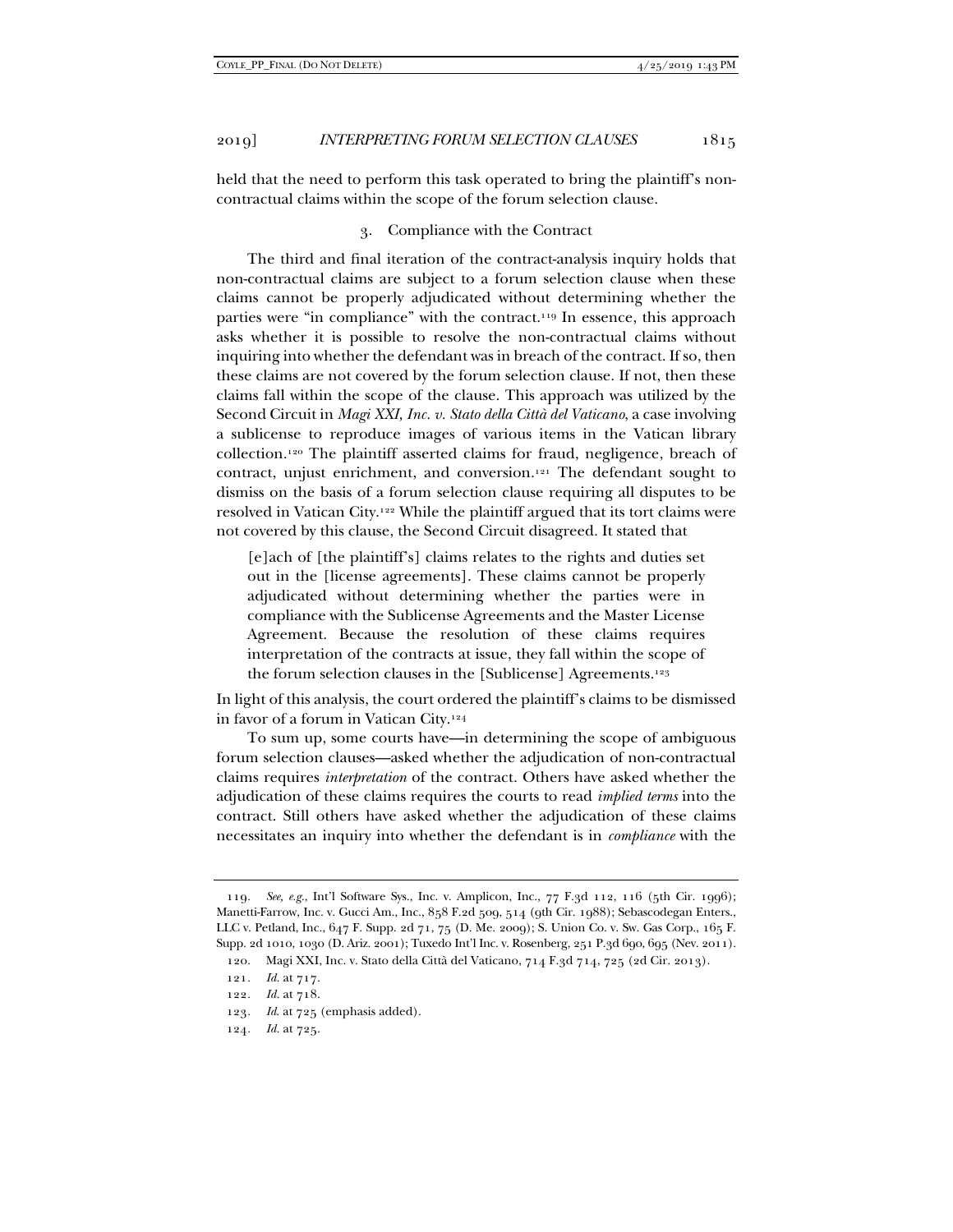contract. If the answer to any of these questions is yes, the non-contractual claim will be deemed to fall within the scope of the forum selection clause and the plaintiff must sue in the chosen forum. If the answer is no, then the plaintiff may ignore the clause and sue elsewhere.

## *D. EXISTENCE OF A CONTRACTUAL RELATIONSHIP*

Still other courts have held that non-contractual claims are covered by generic forum selection clauses where these claims "ultimately depend on the existence of a contractual relationship" between the parties.125 In practice, the courts have adopted two different approaches to resolving this question. Some courts have held that any claims that would not have arisen "but for" the contract are covered by the forum selection clause.126 This approach will typically result in a clause being given a broad scope. Other courts, by contrast, have held that a clause will only cover non-contractual claims when these claims have a "direct relationship" to the contract at issue or where the existence of the contract is the "proximate caus[e]" of the claims.<sup>127</sup> This approach will typically result in the clause being given a narrower scope.128

#### 1. "But For" Causation

A good example of the "but for" line of reasoning can be found in *Doe v. Seacamp Association*.129 In this case, the U.S. District Court for the District of Massachusetts was called upon to determine whether a minor's tort claims against a summer camp were covered by a forum selection clause in the enrollment contract requiring all suits to be brought in Florida. In concluding that the plaintiff's tort claims were covered by the clause, the court reasoned that "[a]bsent the contract enrolling [plaintiff] at Seacamp, no duty would have been owed to him by this defendant."<sup>130</sup> In essence, this analytical approach imagines a hypothetical world in which the contractual relationship never came into existence and asks whether the non-contractual claims would still exist. In *Doe*, the court reasoned that if the plaintiff had never signed the enrollment contract, he would never have come to camp; if he had never come to the camp, he never would have been assaulted by a counselor; and if

 <sup>125.</sup> Coastal Steel Corp. v. Tilghman Wheelabrator Ltd., 709 F.2d 190, 203 (3d Cir. 1983), *overruling recognized, In re* McGraw-Hill Glob. Educ. Holdings LLC, 909 F.3d 48 (3d Cir. 2018).

<sup>126</sup>*. See, e.g.*, YWCA v. HMC Entm't, Inc., No. 91 Civ. 7943 (KMW), 1992 WL 279361, at \*4 (S.D.N.Y. Sept. 25, 1992) ("Plaintiff's entire business relation with defendant with respect to the proposed award program stemmed from the contract between the two parties.").

 <sup>127.</sup> Pinto Tech. Ventures, L.P. v. Sheldon, 526 S.W.3d 428, 438 (Tex. 2017) (discussing this narrower approach and framing it as an issue of "proximate caus[e]").

 <sup>128.</sup> Some courts have also held that a forum selection clause will cover non-contractual claims where the "gist" of those claims is a breach of a contractual relationship. Cfirstclass Corp. v. Silverjet PLC, 560 F. Supp. 2d 324, 329 (S.D.N.Y. 2008).

 <sup>129.</sup> Doe v. Seacamp Ass'n, Inc., 276 F. Supp. 2d 222, 228 (D. Mass. 2003).

<sup>130</sup>*. Id.*; *see also* Starkey v. G Adventures, Inc., 796 F.3d 193, 196 (2d Cir. 2015) (concluding that sexual assault claim was covered by forum selection clause).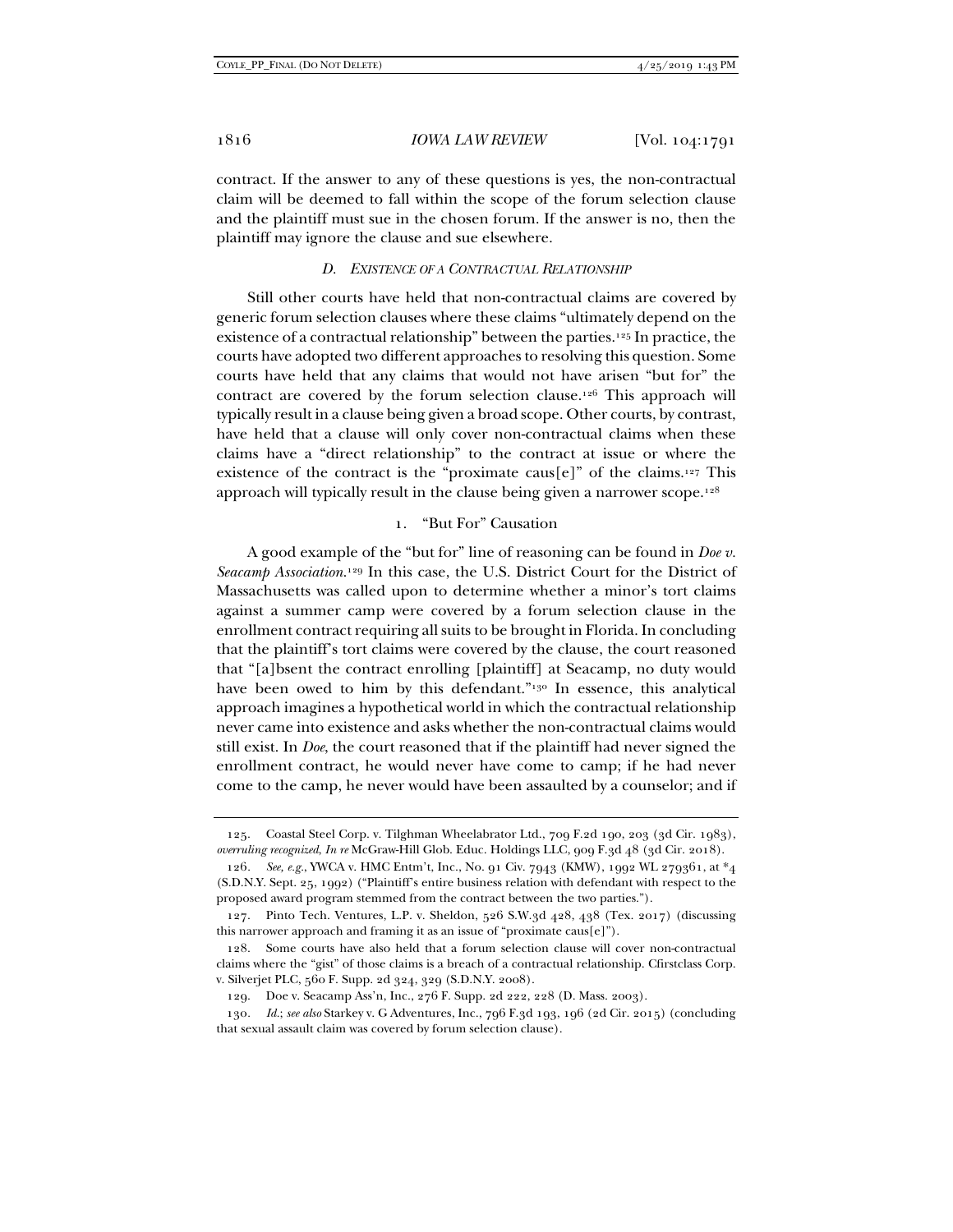he had never been assaulted, the tort claims never would have been brought.131 Accordingly, the court concluded that the contract was a "but-for" cause of the tort claims and that these claims were therefore covered by the forum selection clause.132

This sweeping approach has attracted criticism.133 The Seventh Circuit has argued that "[b]ut-for causation is an unsatisfactory understanding of language referring to 'disputes arising out of' an agreement."<sup>134</sup> Similarly, the Missouri Court of Appeals has held that "[a] forum selection clause in a contract does not control the site for litigation of a tort claim simply because the dispute that produced the tort claim would not have arisen absent the existence of the contract."135 In these courts' view, there must be *some* limiting principle on the scope of a generic forum selection clause when the issue is whether the non-contractual claim depends upon the existence of a contractual relationship. The limiting principle, for these courts, is the concept of proximate cause.

## 2. Proximate Causation

The Eleventh Circuit utilized a proximate cause analysis in *Bailey v. ERG Enterprises, LP* to determine the scope of a forum selection clause.<sup>136</sup> In that case, the trial court—relying on notions of "but for" causation—had held that

 133. Morgan Trailer Mfg. Co. v. Hydraroll, Ltd., 759 A.2d 926, 932 (Pa. Super. Ct. 2000) ("While Morgan certainly had a contract with appellees, that does not mean that all future relations with appellees are somehow connected to that contract.").

 134. Omron Healthcare, Inc. v. Maclaren Exps. Ltd., 28 F.3d 600, 602 (7th Cir. 1994); *see also* Abbott Labs. v. Takeda Pharm. Co., 476 F.3d 421, 425–26 (7th Cir. 2007) ("Abbott has one good interpretive argument, which is that a 'but for' test of 'arising out of' or 'related to' would be unsound. For then if Abbott and Takeda had a dispute over an unrelated agreement made 20 years later, Takeda could argue that it arose from the 1985 agreement because if it hadn't been for what the parties learned about each other in operating under the agreement they would not have included in the later agreement the clause giving rise to the dispute. Takeda's lawyer at argument readily conceded that the forum selection clause should not be stretched that far, that is, to its literal limits.").

 135. Serv. Vending Co. v. Wal-Mart Stores, Inc., 93 S.W.3d 764, 768–69 (Mo. Ct. App. 2002); *see also* Bah. Sales Assoc., LLC v. Byers, 701 F.3d 1335, 1341 (11th Cir. 2012) ("[T]he fact that a dispute could not have arisen but for an agreement does not mean that the dispute necessarily 'relates to' that agreement.").

<sup>131</sup>*. Seacamp Ass'n*, 276 F. Supp. 2d at 228.

 <sup>132.</sup> The Texas Supreme Court recently adopted a version of this approach. Rather than focusing on the existence of a contractual relationship between the parties, however, the court instead focused on the existence of specific provisions within the shareholder agreement that were relevant to the suit. *Pinto Tech. Ventures*, 526 S.W.3d at 442–43. This approach is more narrowly tailored than the approach utilized by the court in *Doe*. The Texas Supreme Court did not imagine a world in which the parties had never entered into any contractual relationship. Instead, it imagined a world in which certain provisions had never been written into the shareholder agreement. After determining that the dispute would not exist in such a world, it then concluded that the plaintiff's tort and statutory claims must necessarily be covered by the agreement's forum selection clause.

 <sup>136.</sup> Bailey v. ERG Enters., LP, 705 F.3d 1311, 1318 (11th Cir. 2013).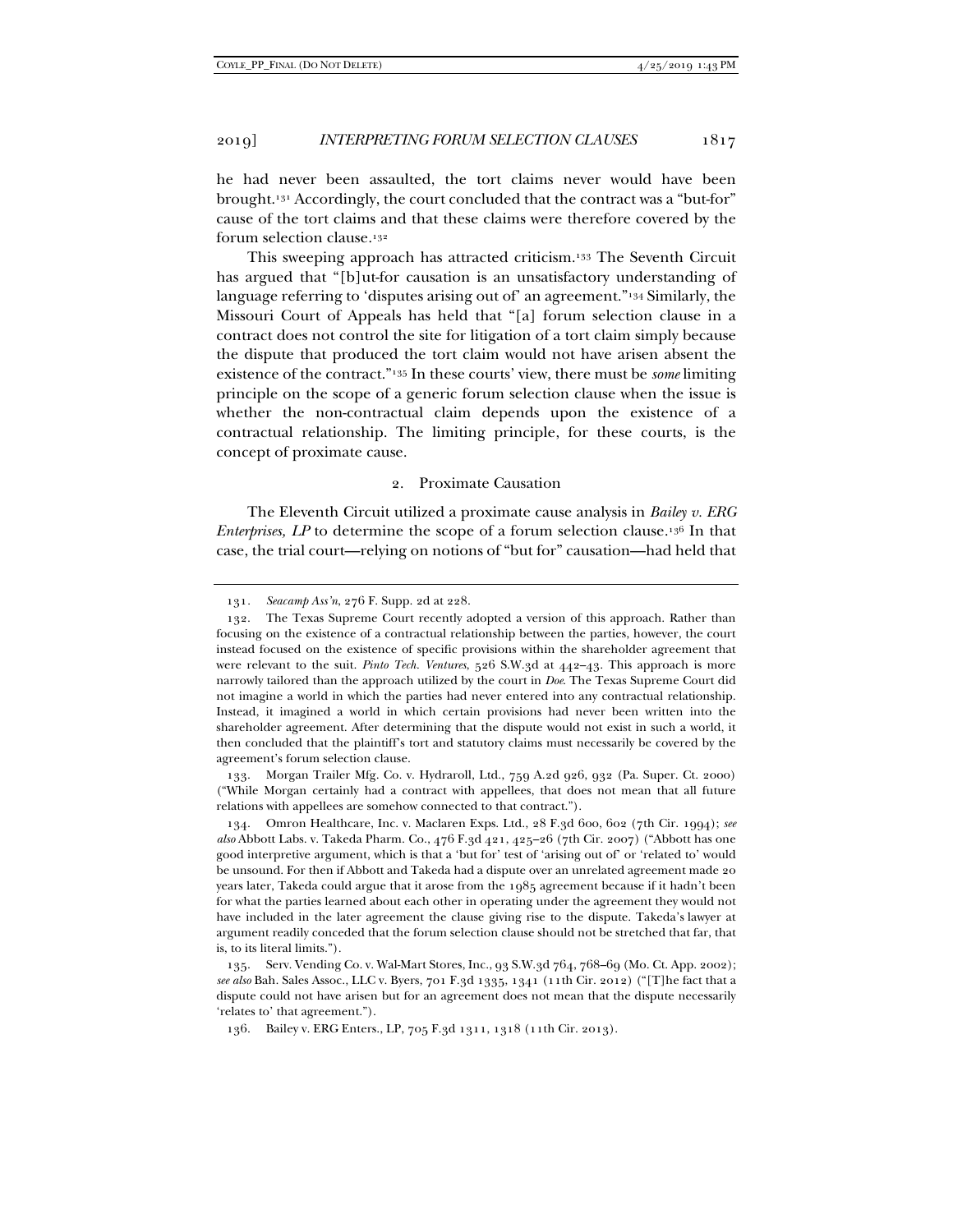the plaintiffs' non-contractual claims fell within the scope of the clause because their claims "ar[o]se out of a relationship that was established by the . . . contracts" and because they "would not have any claims had they not entered into the ... contracts."<sup>137</sup> The Eleventh Circuit reversed. For the plaintiffs' claims to fall within the scope of the contracts' forumselection clauses, the court held, the claims must either have a "direct relationship" to the contract at issue or be the "fairly direct result of the performance of contractual duties."138 Neither condition was met on these facts:

[A]lthough the claims would not exist but for the [plaintiffs] purchasing the [property], this but-for relationship does not mean that the claims relate to the lot purchase contracts. The claims must result from the performance of duties under the lot purchase contracts; the [plaintiff's] claims do not.139

Although the plaintiffs' non-contractual claims would not have arisen "but for" their entering into the contract in the first place, the Eleventh Circuit held that these claims were not covered by the forum selection clause because they did not have a "direct relationship" to that contract.140 The existence of the contractual relationship, in short, was not the proximate cause of the plaintiff's non-contractual claims. Accordingly, the court held that the claims were not covered by the clause.141

#### *E. HYBRID APPROACHES*

While some courts have applied the various interpretive approaches set forth above in isolation, other courts have combined the previous three approaches into a multi-part test. The seminal case adopting such an approach is *Terra International, Inc. v. Mississippi Chemical Company*.142 The court observed that the resolution of the plaintiff's claims did not "seem to relate to or require the interpretation of the license agreement."143 It went on to conclude, however, that the plaintiff's tort claims "ultimately depend on the existence of a contractual relationship" and "involve the same operative facts as would a parallel claim for breach of contract."144 Accordingly, the court held that the plaintiff's tort claims fell within the scope of the forum

<sup>137</sup>*. Id.*

<sup>138</sup>*. Id.*

<sup>139</sup>*. Id.*

<sup>140</sup>*. Bah*. *Sales Assoc.*, 701 F.3d at 1341 ("The dispute between Byers and the Mortgage Entities is not 'a fairly direct result of the performance of contractual duties' under the lot purchase contract.").

<sup>141</sup>*. Bailey*, 705 F.3d at 1323.

 <sup>142.</sup> Terra Int'l, Inc. v. Miss. Chem. Corp., 119 F.3d 688, 693 (8th Cir. 1997).

<sup>143</sup>*. Id*. at 694.

<sup>144</sup>*. Id*. at 694–95.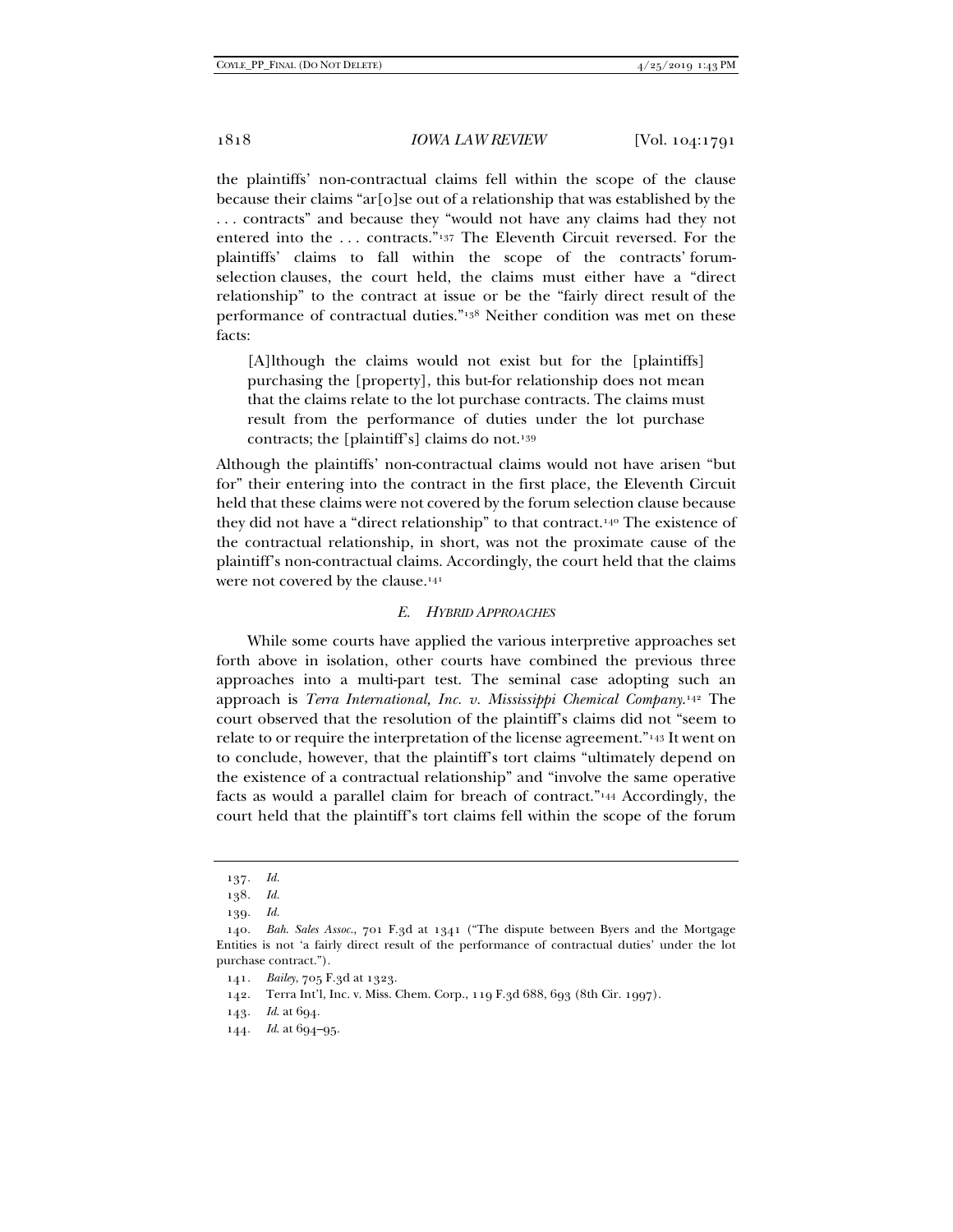selection clause and ordered the case dismissed in favor of the jurisdiction selected in the exclusive forum selection clause (Mississippi).<sup>145</sup>

In the years since *Terra* was decided, its hybrid approach has attracted many adherents.146 There are a significant number of cases in which courts consider not one, not two, but all three of the approaches discussed immediately above.147 In cases where the courts have adopted a hybrid approach, the defendant typically need only prove that the criteria in *one* of these tests has been satisfied in order to prove that the plaintiff's noncontractual claims are subject to the forum selection clause.148 Even if a particular tort claim does not arise out of the same operative facts as a contract claim or require the interpretation of the contract, for example, it may still be covered if the claim would not exist absent a contractual relationship between the parties. In practice, therefore, courts applying a hybrid approach give the litigant seeking to enforce the clause multiple bites at the apple, thereby increasing the chances that tort and statutory claims will be covered by the clause.

# *F. SUMMING UP*

The canons relating to scope constitute a set of judicial guesses as to what *most parties* to a particular contract *probably* would have wanted the scope of their generic forum selection clause to be. It is useful, therefore, to recast the discussion above as a set of guesses as to party intent:

- *1. Origination*. Parties never want their generic forum selection clauses to cover non-contractual claims.
- 2. *Same Operative Facts*. Parties want their clauses to cover noncontractual claims only when the claims arise out of the same operative facts as a parallel contract claim.
- 3. *Contract Analysis*. Parties want their clauses to cover their noncontractual claims only when (a) the claims relate in some way to the interpretation of the contract, (b) the court must construe the

<sup>145</sup>*. Id*. at 697.

<sup>146</sup>*. See* Stiles v. Bankers Healthcare Grp., Inc., 637 F. App'x 556, 561 (11th Cir. 2016) (concluding that tort claims fell with the scope of the forum selection clause both because they related to the interpretation of the contract and because they arose out of the same set of operative facts as the contract claim); Magi XXI, Inc. v. Stato della Città del Vaticano, 714 F.3d 714, 724 (2d Cir. 2013) (same); Worldwide Network Servs., LLC v. DynCorp Int'l, 496 F. Supp. 2d 59, 63 (D.D.C. 2007) (same); BioCapital, LLC v. BioSystem Sols., Inc., No. FSTCV085009331S, 2009 WL 1815056, at \*7 (Conn. Super. Ct. June 1, 2009) (same).

 <sup>147.</sup> The origination approach is not incorporated into any of these analyses.

 <sup>148.</sup> In *Worldwide Network Services, LLC v. DynCorp International*, for example, the U.S. District Court for the District of Columbia held that the plaintiff's non-contractual clauses were covered because (1) they arose out of the same set of operative facts as a parallel contract claim, and (2) the adjudication of those claims required the court to interpret the contract. *Worldwide Network Servs.*, 496 F. Supp. 2d at 63.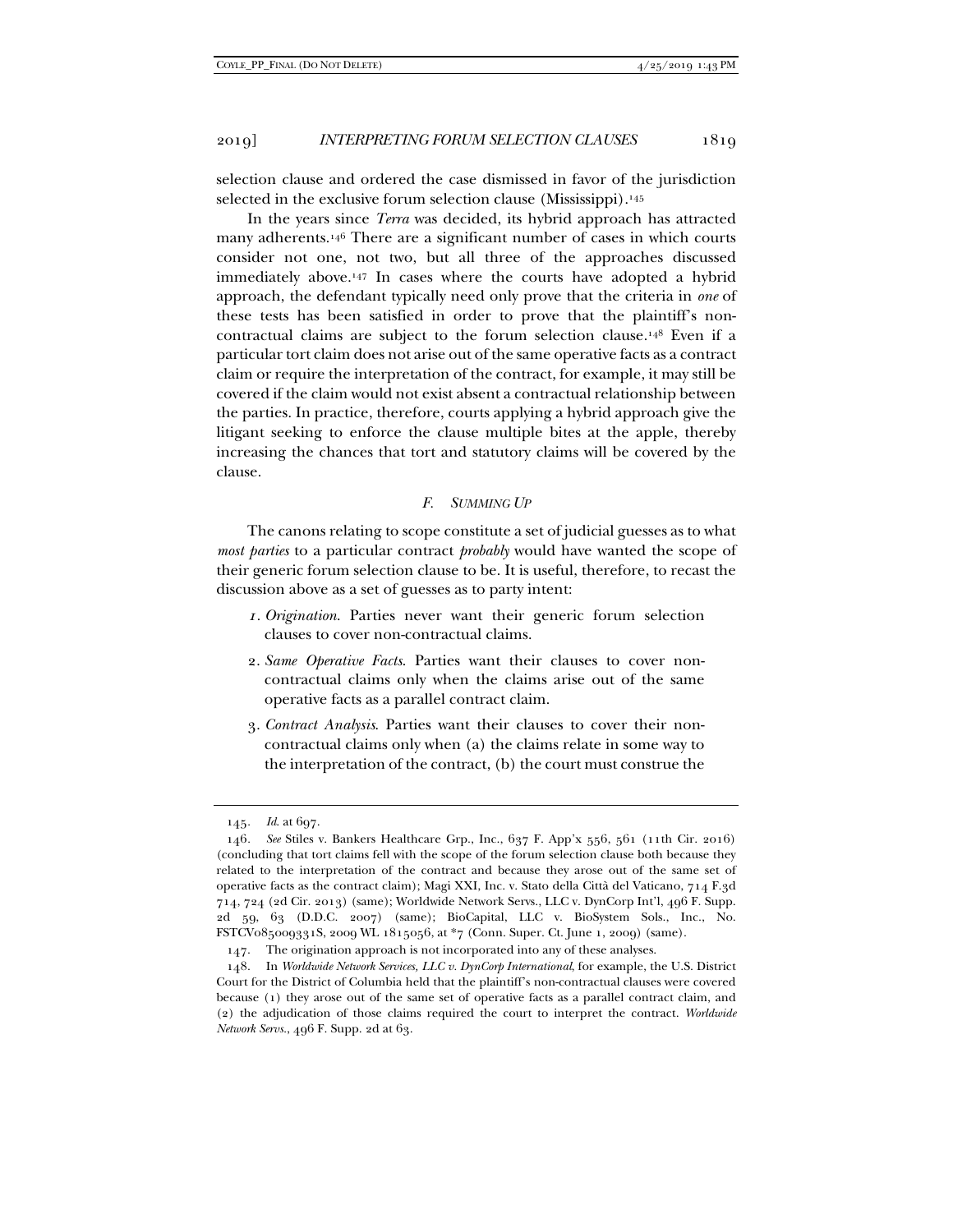contract to resolve the claims, i.e., read implied terms into it, or (c) the claims cannot be adjudicated without determining whether the defendant is in compliance with the contract.

- 4. *Existence of a Contractual Relationship*. Parties want their clauses to cover non-contractual claims only when (a) the claims would not have arisen but for the contractual relationship between the parties, or (b) the claims have a direct relationship to the contract.
- 5. *Hybrid*. Parties want their clauses to cover non-contractual claims only when (a) they arise out of the same operative facts as a parallel contract claim, (b) they require contractual analysis, or (c) they depend upon the existence of a contractual relationship.

Each of these judicial guesses as to party intent is empirically testable. It should be possible, in other words, to determine whether each guess tracks the actual preferences of most parties who enter into agreements that contain generic forum selection clauses. One need only ask these parties—or more realistically, their lawyers—about their baseline expectations when it comes to the scope of their forum selection clauses. This Article undertakes just such an inquiry in Parts VI and VII. Before proceeding to that analysis, however, it is necessary to review the remaining two categories of canons.

# IV. THE CANONS RELATING TO NON-SIGNATORIES

Still another issue that sometimes arises is whether an exclusive forum selection clause covers *non-signatories* to the agreement. At first glance, the answer to this question may seem obvious. It is hornbook law that one cannot be bound by a contract that one has not signed.149 On a number of occasions, however, courts have held that a litigant may invoke a forum selection clause in an agreement to which it was not a party if that litigant is affiliated in some way with one of the contracting parties.150 In reaching these decisions, the courts have frequently invoked the presumed intent of the parties.151 The result is a set of interpretive rules that I call the *canons relating to nonsignatories.*<sup>152</sup>

151*. See infra* notes 179–80.

 <sup>149.</sup> Adams v. Unione Mediterranea di Sicurta, 364 F.3d 646, 652 (5th Cir. 2004) ("Under the general principles of contract law, it is axiomatic that courts cannot bind a non-party to a contract, because that party never agreed to the terms set forth therein." (quoting EEOC v. Frank's Nursery & Crafts, Inc., 177 F.3d 448, 460 (6th Cir. 1999))); *cf.* AT&T Techs., Inc. v. Commc'ns Workers of Am., 475 U.S. 643, 648 (1986) ("[A] party cannot be required to submit to arbitration any dispute which he has not agreed so to submit." (quoting United Steelworkers v. Warrior & Gulf Navigation Co., 363 U.S. 574, 582 (1960))).

<sup>150</sup>*. See infra* note 153 (collecting cases).

 <sup>152.</sup> Several of these rationales sound in equity. Some courts, for example, have held that the doctrine of "direct benefit estoppel" may be used to bind a non-signatory to a forum selection clause. *See, e.g.*, *In re* Lloyd's Register N. Am., Inc., 780 F.3d 283, 291 (5th Cir. 2015); Liles v. Ginn-La W. End, Ltd., 631 F.3d 1242, 1256–57 (11th Cir. 2011); LaRoss Partners, LLC v. Contact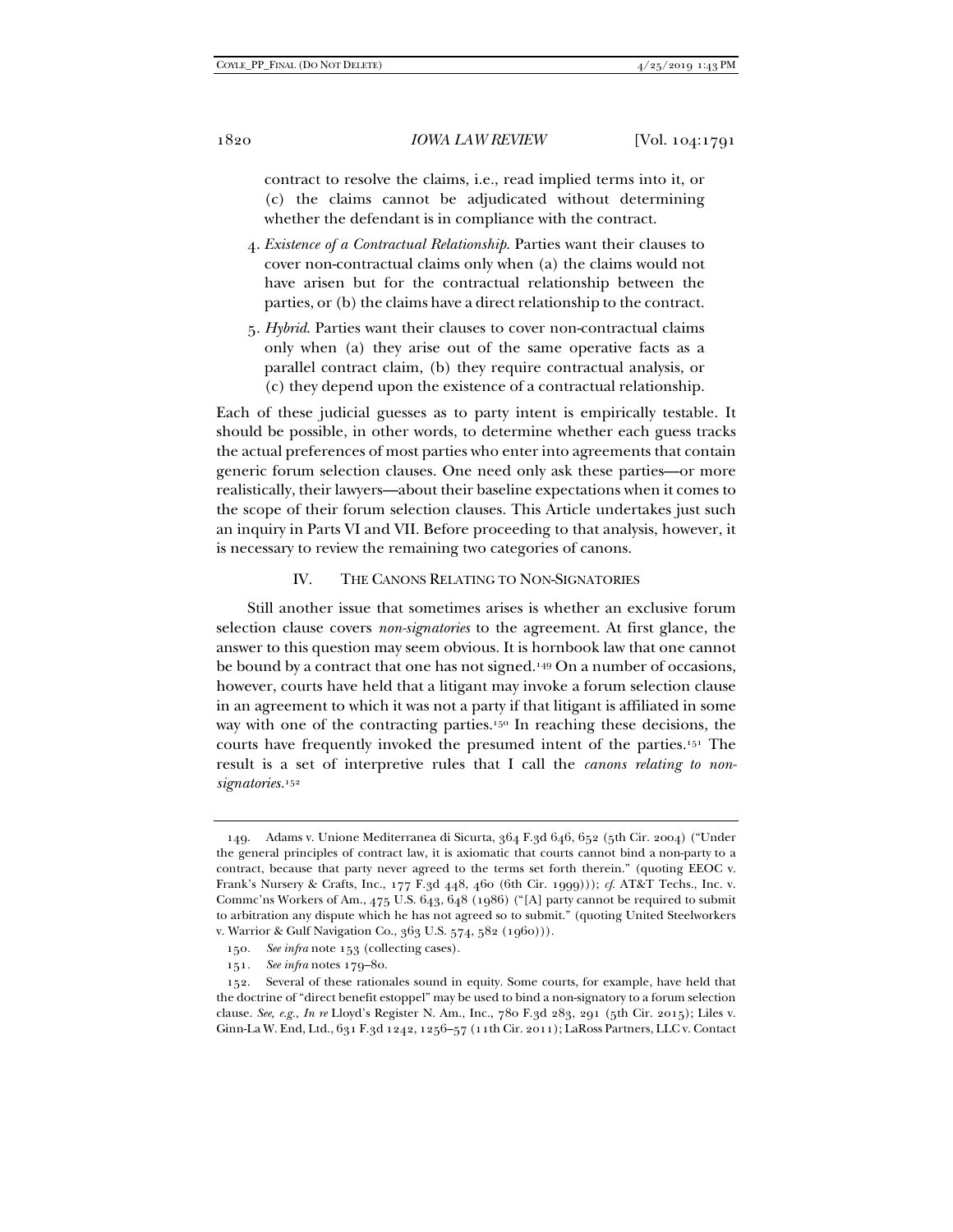The canons relating to non-signatories may be distinguished from the canons discussed above in several respects. First, they are generally not tied to any particular words or phrases that commonly appear in forum selection clauses. Instead, they are applied to interpret the clause as a whole. Second, while other provisions in a contract may be relevant to the analysis, it is exceedingly rare for the parties to address the issue of non-signatories in the forum selection clause itself. Since many attorneys assume that contracts do not bind non-signatories, they do not think to address the question of whether such persons are covered by a forum selection clause.

The issue of whether a forum selection clause applies to non-signatories frequently arises when a plaintiff brings a lawsuit against companies that are affiliated in some way with the contracting party but that are not actually parties to the contract.153 In *Lu v. Dryclean-U.S.A. of California*, for example, the plaintiffs were California residents who had entered into a franchise agreement with a Florida-based dry cleaning company.154 The franchise agreement contained a forum selection clause requiring all litigation to be brought in Florida.155 The plaintiffs sued their counterparty, its parent company, and its grandparent company in California state court.156 The parent and grandparent companies moved to dismiss, citing the forum selection clause.157 The plaintiff opposed the motion on the grounds that these companies were not parties to the contract and hence not entitled to invoke the forum selection clause.158 The California Court of Appeal sided with the defendants and ordered the suit dismissed.159 It held that because these companies were "closely related" to the counterparty and that it was "foreseeable" to the plaintiff that the clause would apply to them, the clause

- 158*. Id.*
- 159*. Id.*

<sup>911</sup> Inc., 874 F. Supp. 2d 147, 156 (E.D.N.Y. 2012); *see also* Cajun Glob. LLC v. Swati Enters., Inc., 283 F. Supp. 3d 1325, 1330 (N.D. Ga. 2017). In such cases, the courts do not purport to be "interpreting" the contract to reach their decision.

<sup>153</sup>*. See, e.g.*, Firefly Equities LLC v. Ultimate Combustion Co., 736 F. Supp. 2d 797, 800 (S.D.N.Y. 2010) (holding that forum selection clause binds company president who signed contract on behalf of the company). The following are non-signatories that have been found to be "closely related" to the contracting party: (1) "parent corporations to the contracting party;" (2) "spousal guarantors of the contracting party;" (3) "directors of the contracting party;" (4) "corporations controlled by the contracting party;" (5) "agents of the contracting party;" (6) "successor corporations to the contracting party;" and  $(7)$  "corporations affiliated with the contracting party." *See* Venard v. Jackson Hole Paragliding, LLC, 292 P.3d 165, 172 (Wyo. 2013) (collecting cases); *see also* Wylie v. Kerzner Int'l Bah. Ltd., 706 F. App'x 577, 579 (11th Cir. 2017) (considering whether non-signatory wife was bound to a forum selection clause signed by her husband).

 <sup>154.</sup> Lu v. Dryclean-U.S.A. of Cal., Inc., 14 Cal. Rptr. 2d 906, 907–08 (Ct. App. 1992).

<sup>155</sup>*. Id.* 

<sup>156</sup>*. Id.*

<sup>157</sup>*. Id.*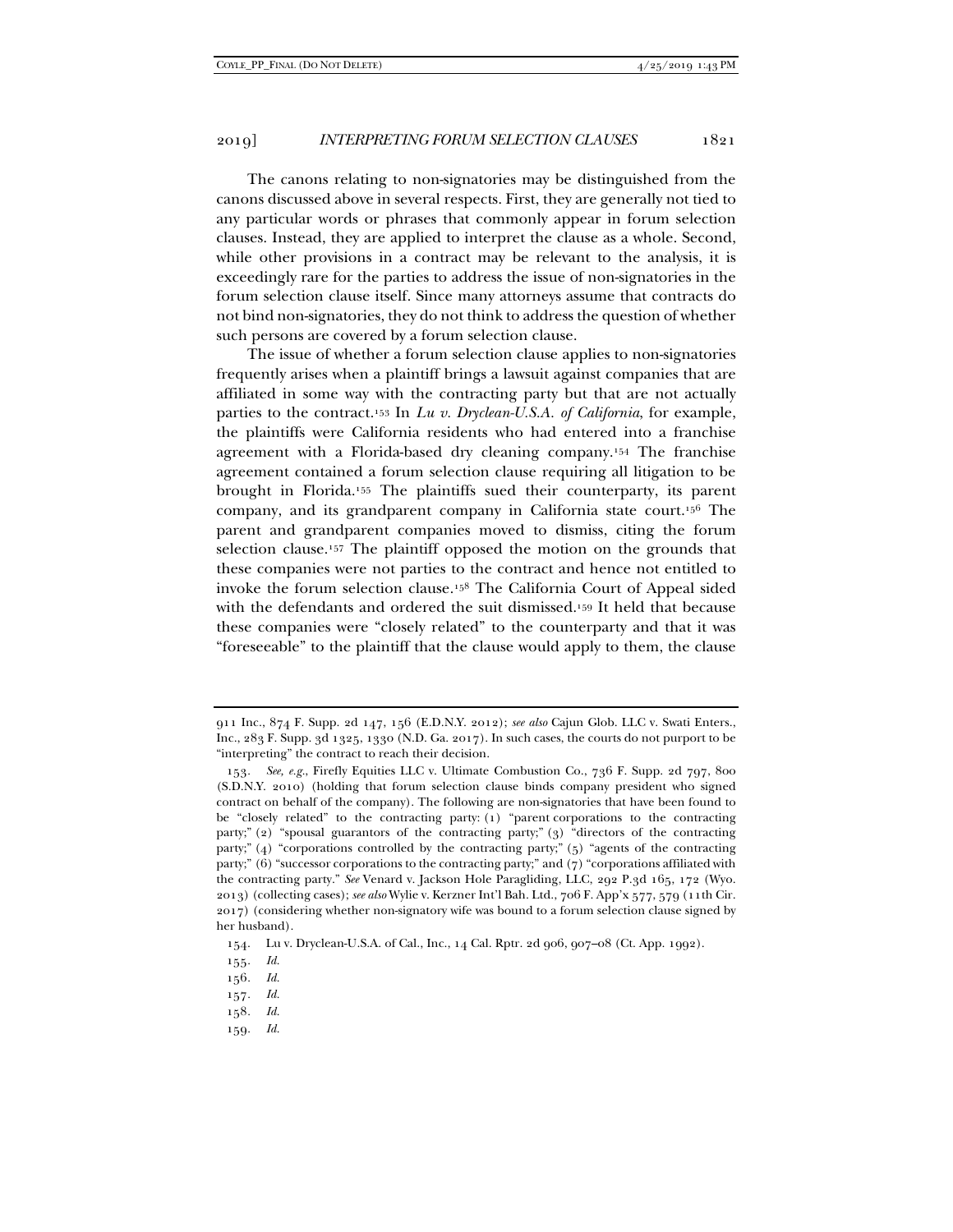applied to the parent and the grandparent company.160 In a subsequent case presenting similar issues, this same court explained that "[g]iving standing to all closely related entities honors general principles of judicial economy by making all parties closely allied to the contractual relationship accountable in the same forum, thereby abating a proliferation of actions and inconsistent rulings."161

Many courts have similarly held that a defendant non-signatory to a contract will be covered by a forum selection clause where that person is "closely related" to a signatory and where it is "foreseeable" that the nonsignatory would be bound.<sup>162</sup> As the Second Circuit has explained:

[A] non-signatory to a contract containing a forum selection clause may enforce the forum selection clause against a signatory when the non-signatory is "closely related" to another signatory. In such instances, the relationship between the non-signatory and that (latter) signatory must be sufficiently close that the non-signatory's enforcement of the forum selection clause is "foreseeable" to the signatory against whom the non-signatory wishes to enforce the forum selection clause.163

This outcome, in the view of the Second Circuit, comports with the "legitimate expectations of the parties, manifested in their freely negotiated agreement."164

While the *Lu* case addressed the ability of a non-signatory defendant to enforce a forum selection clause against a signatory plaintiff, this is not the

<sup>160</sup>*. Id.*

 <sup>161.</sup> Bugna v. Fike, 95 Cal. Rptr. 2d 161, 165 (Ct. App. 2000).

 <sup>162.</sup> Some courts have adopted a "totality of the circumstances" test in determining whether one party is closely related to another. *See* Synthes, Inc. v. Emerge Med., Inc., 887 F. Supp. 2d 598, 607 (E.D. Pa. 2012) ("[C]ourts considering this question of whether a non-signatory may be bound by a forum selection clause take a common sense, totality of the circumstances approach that essentially inquires into whether, in light of those circumstances, it is fair and reasonable to bind a non-party to the forum selection clause." (quoting Regions Bank v. Wyndham Hotel Mgmt., Inc., No. 3:09-1054, 2010 WL 908753, at \*6 (M.D. Tenn. Mar. 12, 2010))). A few courts have applied a version of this test which holds that so-called "transaction participants" may enforce a forum selection clause even if they are not signatories to the contract containing that clause. *See* Pinto Tech. Ventures, L.P. v. Sheldon, 526 S.W.3d 428, 444 (Tex. 2017) (observing "that 'transaction participants' may enforce a valid forum-selection clause even if they are not actually signatories to the contract"). In practice, the "closely related" test subsumes the "transaction participants" test because transaction participants are by definition "closely related" to the contract. *See id.* (noting similarities between the two tests).

 <sup>163.</sup> Magi XXI, Inc. v. Stato della Città del Vaticano, 714 F.3d 714, 723 (2d Cir. 2013). The California Court of Appeal has opined that the judicial inquiry in this area should focus on the closeness to the *contractual relationship* rather than the closeness to the *contracting parties*. *Bugna*, 95 Cal. Rptr. 2d at 165.

<sup>164</sup>*. Magi XXI*, 714 F.3d at 723 (quoting M/S Bremen v. Zapata Off-Shore Co., 407 U.S. 1, 12 (1972)). For a rare case concluding that the "foreseeable" requirement had not been satisfied, see *In re* Howmedica Osteonics Corp., 867 F.3d 390, 407 n.13 (3d Cir. 2017).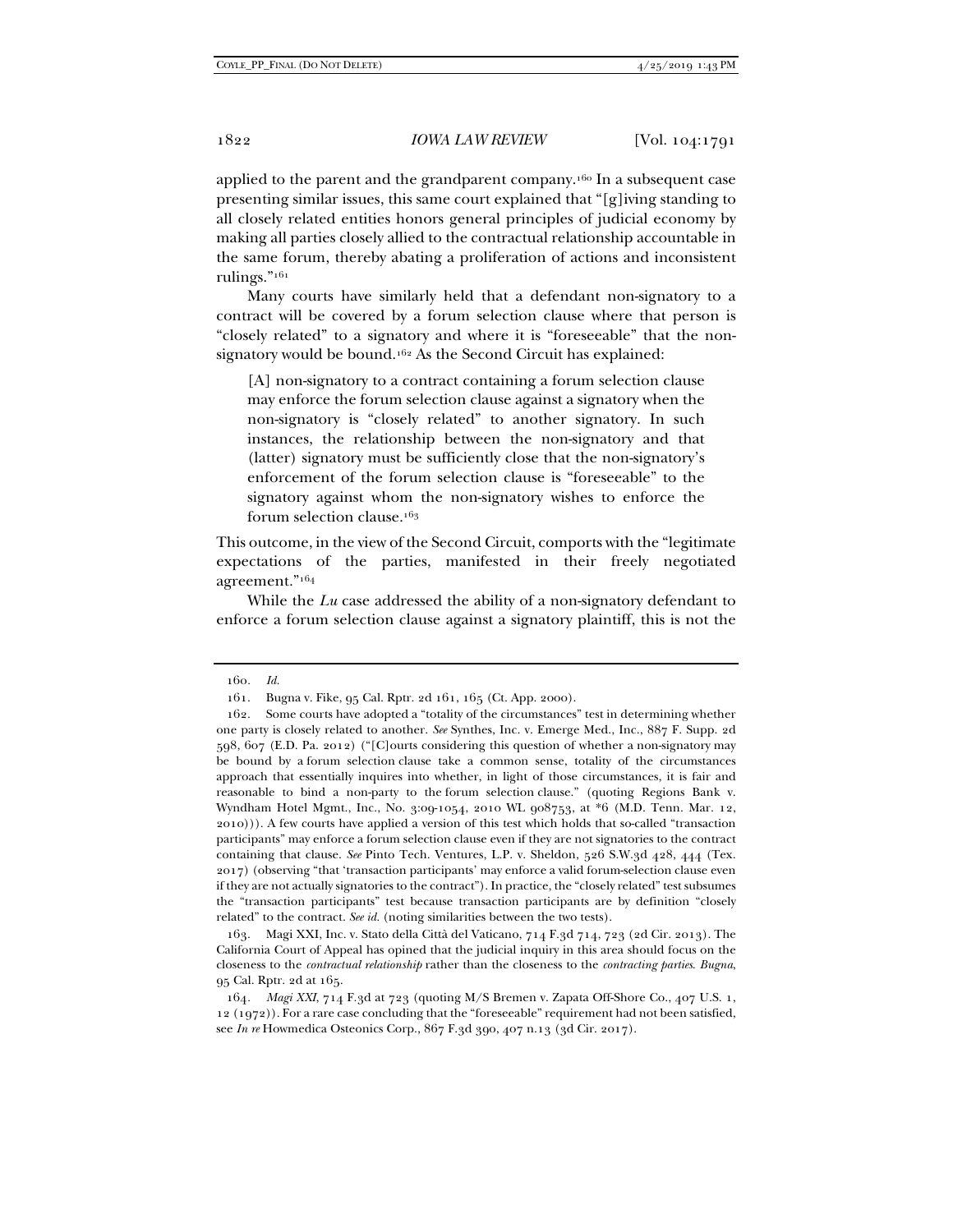only setting in which this particular issue arises. In other cases, a signatory defendant will attempt to enforce a clause against a non-signatory plaintiff when the latter sues the former in a forum other than the one named in the clause.165 In *Marano Enterprises of Kansas v. Z-Teca Restaurants, L.P.*, a lawsuit was brought in federal district court in Missouri by three plaintiffs.166 Two of these plaintiffs were parties to several franchise and development agreements with the named defendants.<sup>167</sup> The third plaintiff was not.<sup>168</sup> The defendants moved to dismiss the suit based on a forum selection clause requiring suit to be brought in Colorado.169 The non-signatory plaintiff argued that he should not be bound by the clause because he was not a party to the contracts.170 The Eighth Circuit rejected that argument:

[T]he plaintiffs jointly represented to the District Court that [the third plaintiff] is a shareholder, officer, and director of Marano Enterprises, which *was* a party to the agreements. As such, he is, without question, "closely related" to the disputes arising out of the agreements and properly bound by the forum-selection provisions. [The third plaintiff] joined with [the other two plaintiffs] in bringing suit against [the defendant] under the agreements, arguably acquiescing in the forum-selection clauses within those agreements.171

The basic judicial inquiry is thus the same regardless of whether the clause is being applied to a non-signatory defendant or a non-signatory plaintiff.<sup>172</sup>

The "closely related" test is not without its critics. One court has described the test as "so vague as to be unworkable."173 Other courts have turned instead to traditional contract principles—specifically, the law of thirdparty beneficiaries—to determine whether a non-signatory is covered by a forum selection clause.174 This doctrinal move to third-party-beneficiary law

170*. Id.*

171*. Id.* (citation omitted); *see also* Manetti-Farrow, Inc. v. Gucci Am., Inc., 858 F.2d 509, 514 n.5 (9th Cir. 1988) (stating "that the alleged conduct of the non-parties is so closely related to the contractual relationship that the forum selection clause applies to all defendants").

172*. Compare Marano Enters. of Kan.,* 254 F.3d at 757 (holding that a non-signatory plaintiff was "properly bound by the forum-selection provisions"), *with* Medtronic, Inc. v. Endologix, Inc., 530 F. Supp. 2d 1054, 1056–57 (D. Minn. 2008) (agreeing that a non-signatory defendant "is bound by the forum selection clauses in the employment agreements").

173. Dos Santos v. Bell Helicopter Textron, Inc., 651 F. Supp. 2d 550, 556 (N.D. Tex. 2009).

 174. BNY AIS Nominees Ltd. v. Quan, 609 F. Supp. 2d 269, 275 (D. Conn. 2009) ("One situation where a non-party may invoke a contractual forum selection clause, or it can be invoked against the non-party, is where the non-party is a third-party beneficiary of the contract.");

<sup>165</sup>*. See generally* LaRoss Partners, LLC v. Contact 911 Inc., 874 F. Supp. 2d 147, 160 (E.D.N.Y. 2012) (collecting cases).

 <sup>166.</sup> Marano Enters. of Kan. v. Z-Teca Rests., L.P., 254 F.3d 753, 754 (8th Cir. 2001).

<sup>167</sup>*. Id.* at 754–55.

<sup>168</sup>*. Id.* at 757–58.

<sup>169</sup>*. Id.*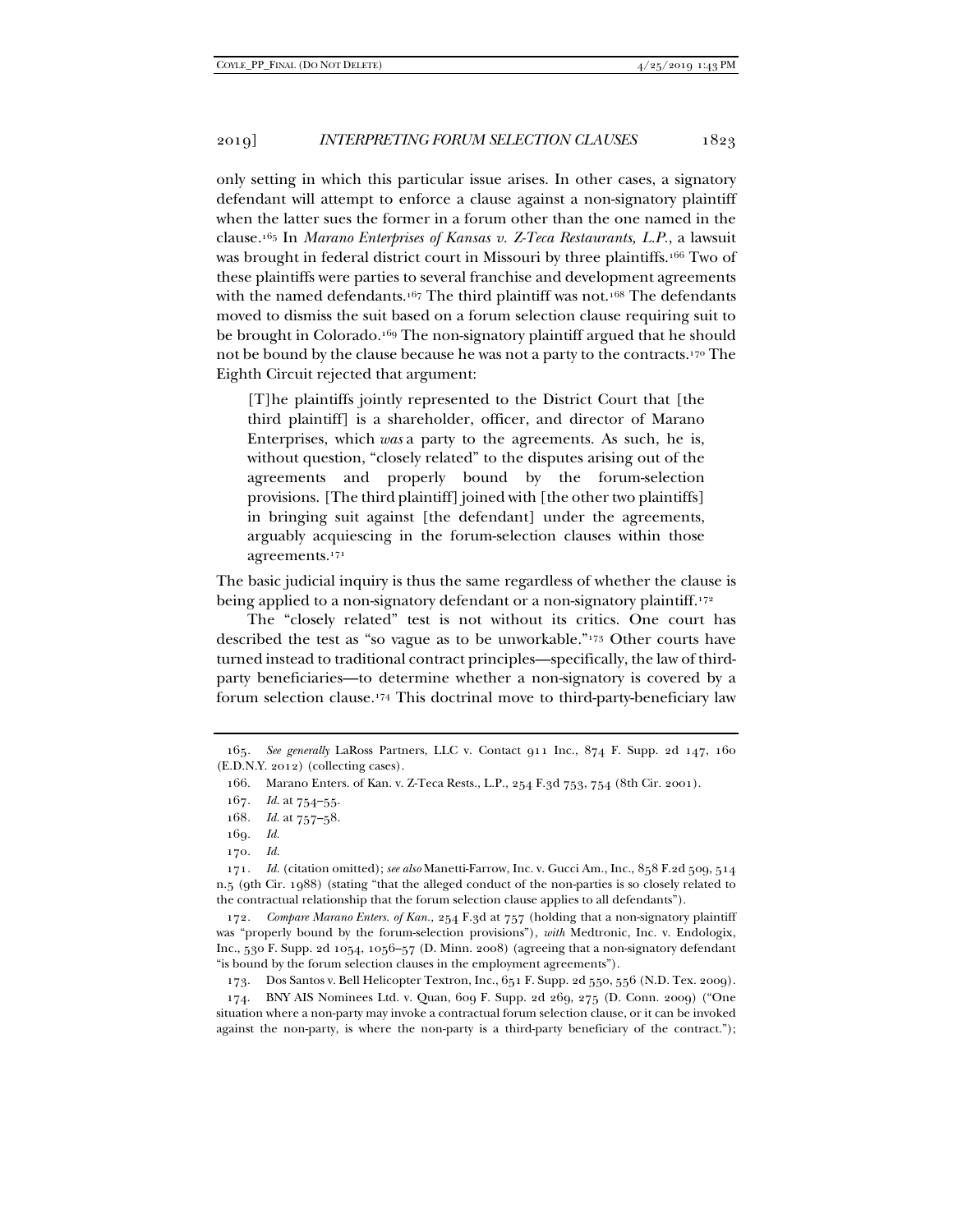should, in theory, result in fewer non-signatories being bound to forum selection clauses because the "closely related" test is more expansive than third-party-beneficiary law.175 In practice, however, few courts strictly apply the law of third-party beneficiaries in this context.<sup>176</sup> Some courts have even stated—offering little in the way of analysis or support—that the "closely related" test and the "third-party beneficiary" test are essentially interchangeable.177 Although using third-party-beneficiary law to resolve the thorny question of whether non-signatories are bound by forum selection clauses may be more intellectually defensible than using the "closely related" test, this doctrine consistently plays second fiddle to the "closely related" test in contemporary practice.<sup>178</sup>

One thing that the third-party-beneficiary doctrine and the "closely related" test have in common is that both direct the courts to consider the intentions of the parties in making their decisions. One court has observed that "third-party beneficiaries of agreements containing . . . forumselection clauses may be bound to the clause, depending on the parties' intentions at the time the contract was executed."179 Another court has stated that the "closely related" test "comports with the 'legitimate expectations of

Thorworks Indus. v. E.I. DuPont De Nemours & Co., 606 F. Supp. 2d 691, 695–97 (N.D. Ohio 2008) (concluding defendant was not a third-party beneficiary to a contract and could therefore not invoke a forum selection clause); Try Switch, Ltd. v. Endurance Int'l Grp., No. 12-P-1535, 2013 WL 2096605, at \*1 (Mass. App. Ct. May 16, 2013) (concluding Massachusetts defendant was not a third-party beneficiary and was hence ineligible to invoke forum selection clause).

<sup>175</sup>*. Dos Santos*, 651 F. Supp. 2d at 556.

<sup>176</sup>*. See, e.g.*, Hugel v. Corp. of Lloyd's, 999 F.2d 206, 209–10 n.7 (7th Cir. 1993). Some courts have used the fact that a non-signatory was a third-party beneficiary to the agreement to justify a conclusion that that party was "closely related" to the transaction. *See, e.g.*, Freeford Ltd. v. Pendleton, 857 N.Y.S.2d 62, 66–67 (App. Div. 2008); Solargenix Energy, LLC v. Acciona, S.A., 17 N.E.3d 171, 183 (Ill. App. Ct. 2014). *See generally* George S. Geis, *Broadcast Contracting*, 106 NW. U. L. REV. 1153, 1193 (2012) (arguing that "the default rule for third-party rights should be off, not maybe").

 <sup>177.</sup> Carlyle Inv. Mgmt. LLC v. Moonmouth Co. SA, 779 F.3d 214, 218 (3d Cir. 2015) (observing that, under Delaware law, a non-signatory to an agreement is bound by its forum selection clause when "the non-signatory [is] a third-party beneficiary of the agreement or closely related to the agreement").

 <sup>178.</sup> Hadley v. Shaffer, No. Civ.A. 99-144-JJF, 2003 WL 21960406, at \*6 (D. Del. Aug. 12, 2003) ("Even if the Hadleys are not third-party beneficiaries to the Merger Agreement, the Court concludes that they are closely related to the Merger Agreement, and therefore, reasonably bound by its forum selection clause."); Sealord Marine Co. v. Am. Bureau of Shipping, 220 F. Supp. 2d 260, 270 (S.D.N.Y. 2002) (observing "that third party beneficiary status is not required in order for a non-party to invoke a forum-selection provision"); *cf. In re* McGraw-Hill Glob. Educ. Holdings LLC, 909 F.3d 48, 59 (3d Cir. 2018) (concluding that plaintiffs were not bound by forum selection clause under either third-party beneficiary doctrine or the "closely related" test); Coastal Steel Corp. v. Tilghman Wheelabrator Ltd., 709 F.2d 190, 202–04 (3d Cir. 1983) (holding that third-party-beneficiary status was not a ground for disregarding an otherwise valid forum selection clause).

<sup>179.</sup> Harland Clarke Holdings Corp. v. Milken, 997 F. Supp. 2d 561, 581 (W.D. Tex. 2014).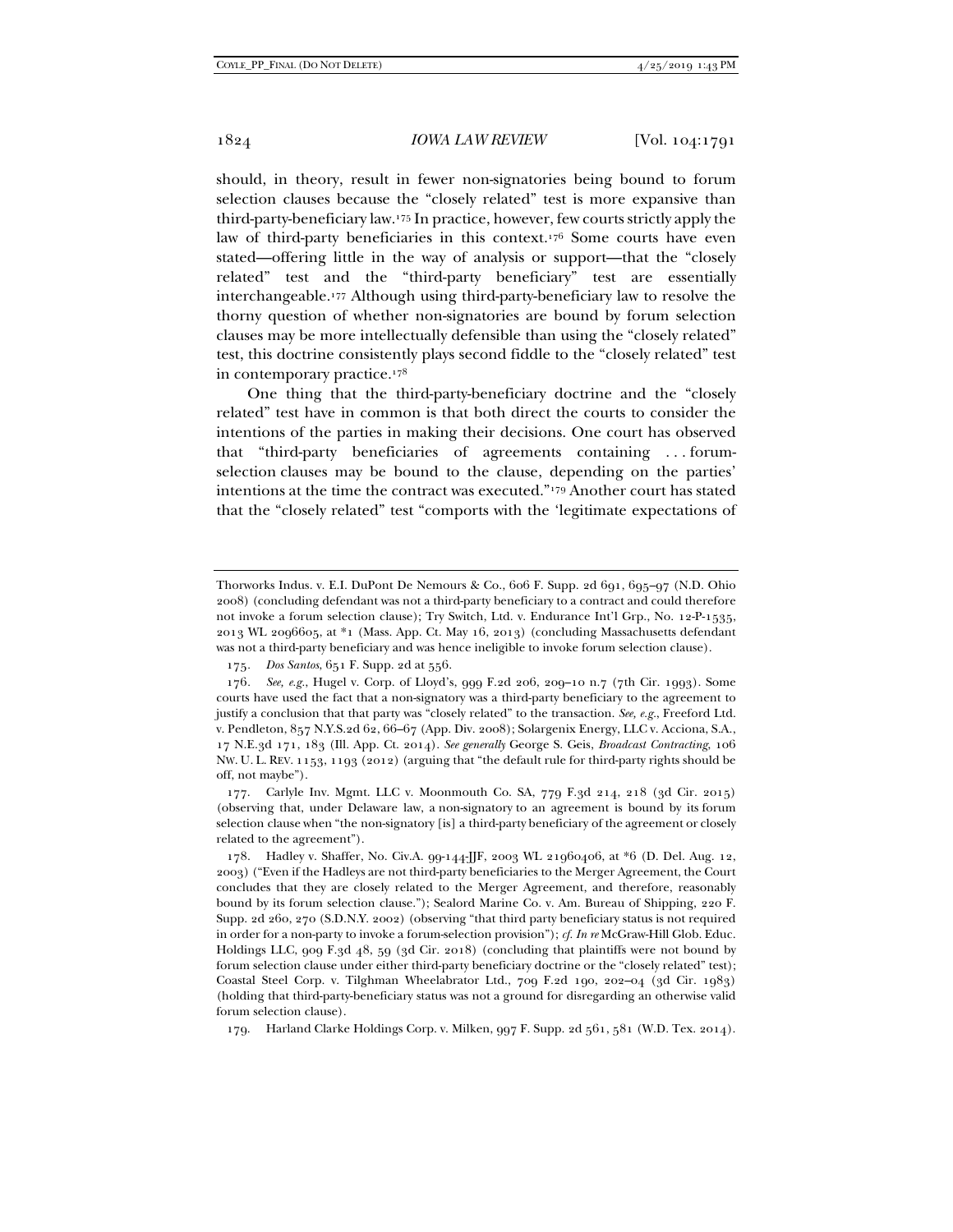the parties, manifested in their freely negotiated agreement.'"180 Since both tests are keyed to party intent, it follows that the parties have the power to *alter* each test in their agreements should they wish to do so.

In a few instances, they have done exactly that. In *Pinto Technology Ventures, L.P. v. Sheldon*, for example, the Texas Supreme Court held that the following contract provision clearly expressed an intent to *prevent* nonsignatory defendants from invoking a forum selection clause:

This Agreement . . . shall inure to the benefit of and be binding upon, the successors, permitted assigns, legatees, distributees, legal representatives and heirs of each party and is not intended to confer upon any person, other than the parties and their permitted successors and assigns, any rights or remedies hereunder.<sup>181</sup>

The court concluded that this language "disclaims any intent to extend the contract's benefits to nonparties" and that to allow non-signatories to enforce the forum selection clause in the contract "would contravene the parties' expressed intent and is, thus, impermissible."182 In *Casville Invs., Ltd. v. Kates*, the U.S. District Court for the Southern District of New York was presented with a very similar clause:

[T]he provisions of this Agreement shall be binding upon and shall inure to the benefit of the parties hereto and their respective successors and permitted assigns. . . . Neither this Agreement nor any provision hereof is intended to confer upon any person other than the parties hereto any rights or remedies hereunder.183

In light of this language, this court also concluded that the clause could not be invoked by non-signatory "[p]laintiffs because they [were] barred from doing so under the express terms of the Agreement itself."184

On the one hand, the courts in each of these cases are clearly correct that the plain language of the contract's no-third-party-beneficiary clause stated that it did not confer any benefit on any non-signatory.185 On the other, it is

 <sup>180.</sup> Magi XXI, Inc. v. Stato della Città del Vaticano, 714 F.3d 714, 723 (2d Cir. 2013) (quoting M/S Bremen v. Zapata Off-Shore Co., 407 U.S. 1, 12 (1972)).

 <sup>181.</sup> Pinto Tech. Ventures, L.P. v. Sheldon, 526 S.W.3d 438, 445 (2017) (alteration in original) (emphasis omitted).

<sup>182</sup>*. Id.*; *see also* Black v. Diamond Offshore Drilling, Inc., 551 S.W.3d 346, 352–53 (Tex. App. 2018) (noting contractual limits in holding that non-signatories were not covered by forum selection clause).

 <sup>183.</sup> Casville Invs., Ltd. v. Kates, No. 12 Civ. 6968(RA), 2013 WL 3465816, at \*6 (S.D.N.Y. July 8, 2013).

<sup>184</sup>*. Id.*; *see also* Bensinger v. Denbury Res. Inc., No. 10-CV-1917 (JG), 2011 WL 3648277, at \*6 (E.D.N.Y. Aug. 17, 2011) (construing similar clause to reach same result); APA Excelsior III L.P. v. Premiere Techs., Inc., 49 F. Supp. 2d 664, 672 (S.D.N.Y. 1999) (same).

<sup>185</sup>*. See* Team Y&R Holdings H.K. Ltd. v. Ghossoub [2017] EWHC, 2401, para. 82 (Comm) (Rabinowitz, J.) ("[W]here contracting parties intend that any claim relating to the contract be subject to the exclusive jurisdiction clause even where it is one brought by or against a non-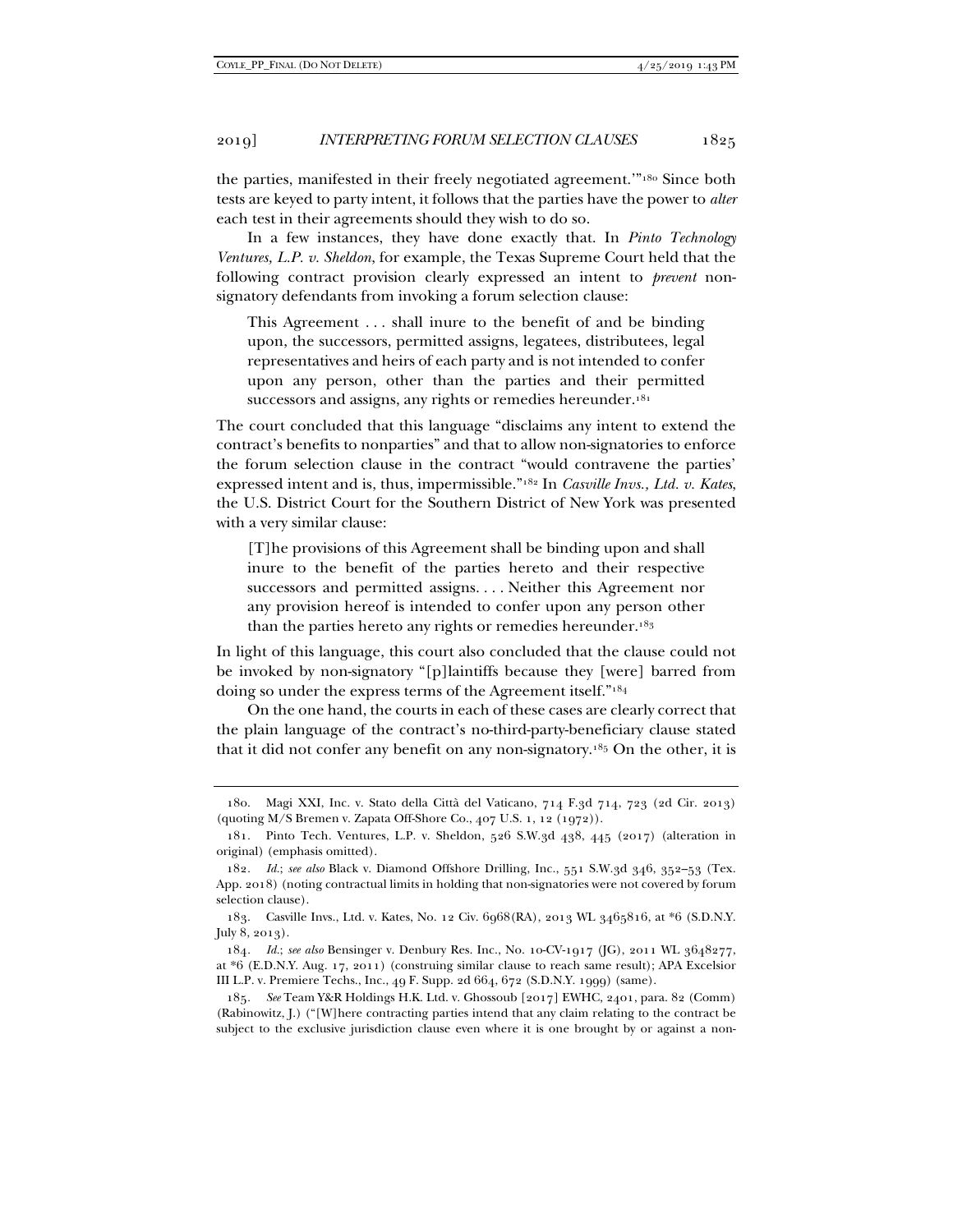not altogether clear that the parties foresaw this issue at the time of contracting and consciously drafted this clause to limit the ability of nonsignatories to partake of the contract's forum selection clause.<sup>186</sup>

# V. THE CANONS RELATING TO FEDERAL COURT

When two contracting parties agree to an exclusive forum selection clause, it is not always clear whether they wanted to litigate their disputes in *state court* or whether they wanted to preserve the option of going to *federal court*. 187 This issue sometimes arises when a defendant seeks to remove a case to federal court and the plaintiff objects on the ground that the defendant had previously waived its right to remove in a forum selection clause.<sup>188</sup> It also arises when a plaintiff files a suit in federal court and the defendant moves to dismiss on the ground that the parties had agreed to litigate their disputes exclusively in state court.189 When presented with these arguments, the courts have developed three canons of construction that seek to resolve the interpretive issue. These are (1) the "of" canon, (2) the "in" canon, and

187*. See generally* David S. Coale et. al., *Contractual Waiver of the Right to Remove to Federal Court: How Policy Judgments Guide Contract Interpretation*, 29 REV. LITIG. 327 (2010) (providing detailed analysis of the case law in this area).

 188. 1A JAMES W.M. MOORE & BRETT A. RINGLE, MOORE'S FEDERAL PRACTICE para. 0.157[9], at 152 (2d ed. 1996) ("Waiver of the right to remove is . . . possible but defendant's intent must be clear and unequivocal."); *see also* New Jersey v. Merrill Lynch & Co., 640 F.3d 545, 548 (3d Cir. 2011) (looking to "plain and ordinary meaning" of the clause); Snapper, Inc. v. Redan, 171 F.3d 1249, 1261 (11th Cir. 1999) (observing that "in the context of removal based solely on diversity jurisdiction, ordinary contract principles govern a contractual waiver" (footnote omitted)); Regis Assocs. v. Rank Hotels (Mgmt.) Ltd., 894 F.2d 193, 195 (6th Cir. 1990) (adopting clear and unequivocal standard). In some cases, a party's ability to remove a case to federal court may be limited by other language in the forum selection clause. In *iNet Directories, LLC v. Developershed, Inc.*, for example, the Eighth Circuit held that a clause stating that the parties "waive any and all objections . . . to the laying of venue of any . . . suit, action or proceeding brought in any . . . federal or state court in the State of Missouri" constituted a clear and unequivocal waiver of the right to remove a case to federal court notwithstanding the fact that the clause specifically referred to "federal" courts. iNet Directories, LLC v. Developershed, Inc., 394 F.3d 1081, 1081–82 (8th Cir. 2005); *accord* Waters v. Browning-Ferris Indus., Inc., 252 F.3d 796, 797–98 (5th Cir. 2001) ("A reading of this provision leads this court to the inescapable conclusion that the plaintiff negotiated with the defendant a clear right to establish 'irrevocably' the place where his suit could be filed and heard.").

189*. See infra* note 190.

contracting party, clear words should be used expressly setting out this intention, the parties to be affected and, if relevant, the manner in which submission of any non-contracting parties to the jurisdiction of the chosen court is to be ensured.").

<sup>186</sup>*. See* Glenn West, *On Naval Ramming Bows and Contractual Boilerplate—Are Standard "No Third-Party Beneficiary" Clauses Always a Good Thing?*, GLOBAL PRIV. EQUITY WATCH (June 19, 2017), https://privateequity.weil.com/insights/naval-ramming-bows-contractual-boilerplate-standard-nothird-party-beneficiary-clauses-always-good-thing (urging parties to "[c]arefully determine which provisions of your contract are actually intended to benefit and be enforceable by a nonparty . . . and carve those provisions out from the standard 'no third-party beneficiary' provision, else you may find yourself trying to explain how the 'no third-party beneficiary' provision does not trump the otherwise clear intent to benefit nonparty affiliates").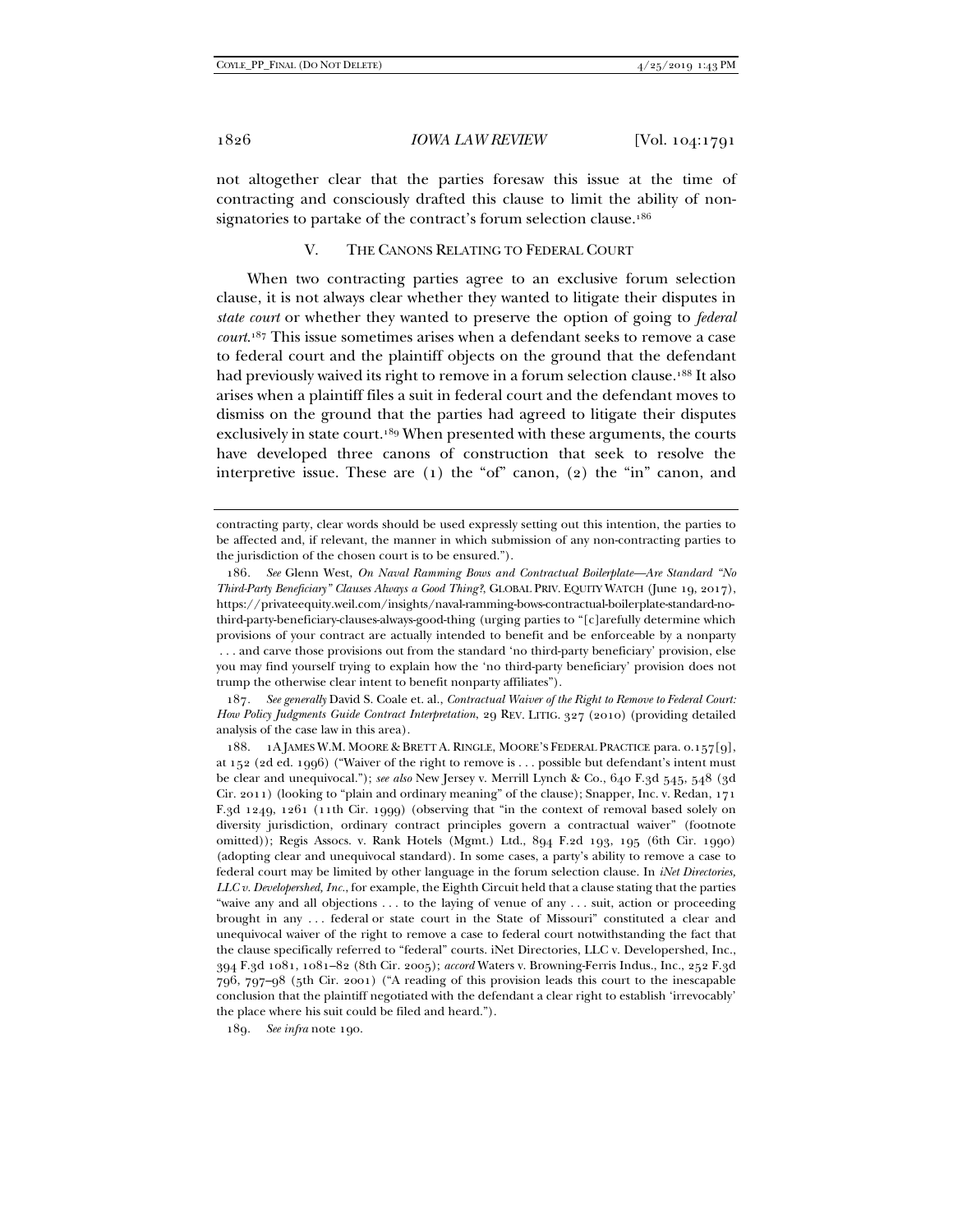(3) the "county" canon. Collectively, I refer to these canons as the *canons relating to federal court*.

In many cases, there will be no need to apply any these canons because the forum selection clause clearly states that claims may only be brought in state court or, alternatively, that claims may be brought in either state or federal court.190 Where the clause is ambiguous with respect to this issue, however, the courts will apply the canons relating to federal court to ascertain whether the clause permits suits to be brought in—or removed to—federal court.191

# *A. THE "OF" CANON*

The first canon posits that the phrase "the courts *of* State A" signals an intent to select the state courts to the exclusion of the federal courts. This canon was memorably deployed by the Fifth Circuit in the case of *Dixon v. TSE International*. 192 In that case, the court was asked to construe a forum selection clause stating that "[t]he Courts *of* Texas . . . shall have jurisdiction over all controversies with respect to the execution, interpretation or performance of this Agreement."193 The issue before the court was whether the phrase "Courts of Texas" referred to the state and federal courts located in Texas or whether it referred only to the Texas state courts. The Fifth Circuit took the latter position:

Federal district courts may be *in* Texas, but they are not *of* Texas. *Black's Law Dictionary* defines "of" as "denoting that from which anything proceeds; indicating origin, source, descent." Federal

 <sup>190.</sup> Several courts have addressed clauses that clearly contemplated the choice of a state court to the exclusion of a federal forum. *See, e.g.*, Push Pedal Pull, Inc. v. Casperson, 971 F. Supp. 2d 918, 928 (D.S.D. 2013) ("[T]he *state court situated in Minnehaha County, South Dakota*, shall be the exclusive jurisdiction of any dispute relating to this Agreement." (emphasis added)); Cty. of Jefferson v. Tyler Techs., Inc., No. 4:09CV554SNLJ, 2009 WL 1811804, at \*2 (E.D. Mo. June 25, 2009) ("Contractor further consents and agrees venue for State court proceedings shall be in the County of Jefferson, Missouri, and *no court actions commenced in Missouri shall be transferred or removed to any other State or Federal court*." (emphasis added)); *see also* Emerald Grande, Inc. v. Junkin, 334 F. App'x 973, 975 (11th Cir. 2009); Gamma Constr. Co. v. Werhan Folkers & Monihan, Inc., 11 F. App'x 814, 814 (9th Cir. 2001); Roberts & Schaefer Co. v. Merit Contracting, Inc., 99 F.3d 248, 254 (7th Cir. 1996); OHM Hotel Grp., LLC v. Dewberry Consultants, LLC, No. 4:15-CV- $1705$  CAS, 2016 WL 427959, at  $*_2$  (E.D. Mo. Feb. 4, 2016). For clauses that clearly contemplated the choice of either a state or federal forum, see Bonanno v. VTB Holdings, Inc., No. 10681- VCN, 2016 WL 614412, at \*2 (Del. Ch. Feb. 8, 2016) ("Each of the parties hereto irrevocably agrees that all claims . . . shall be heard and determined in . . . a *New York State or federal court*, and that such jurisdiction of such courts with respect thereto shall be exclusive." (emphasis added)); and *Ex parte* B2K Systems, LLC, 162 So. 3d 896, 901–02 (Ala. 2014) ("Any dispute *shall* be brought in the appropriate *state or federal court* in Kent County, Michigan." (second emphasis added)).

<sup>191</sup>*. See* Sherby, *supra* note 6, at 267 ("For counsel representing a non-American party to a contract that selects an American forum, the lesson of these cases is clear—in an exclusive [forum selection clause], *never* use the phrase 'the courts *of* a state.'").

 <sup>192.</sup> Dixon v. TSE Int'l Inc., 330 F.3d 396, 397–98 (5th Cir. 2003).

<sup>193</sup>*. Id.* at 397 (emphasis added).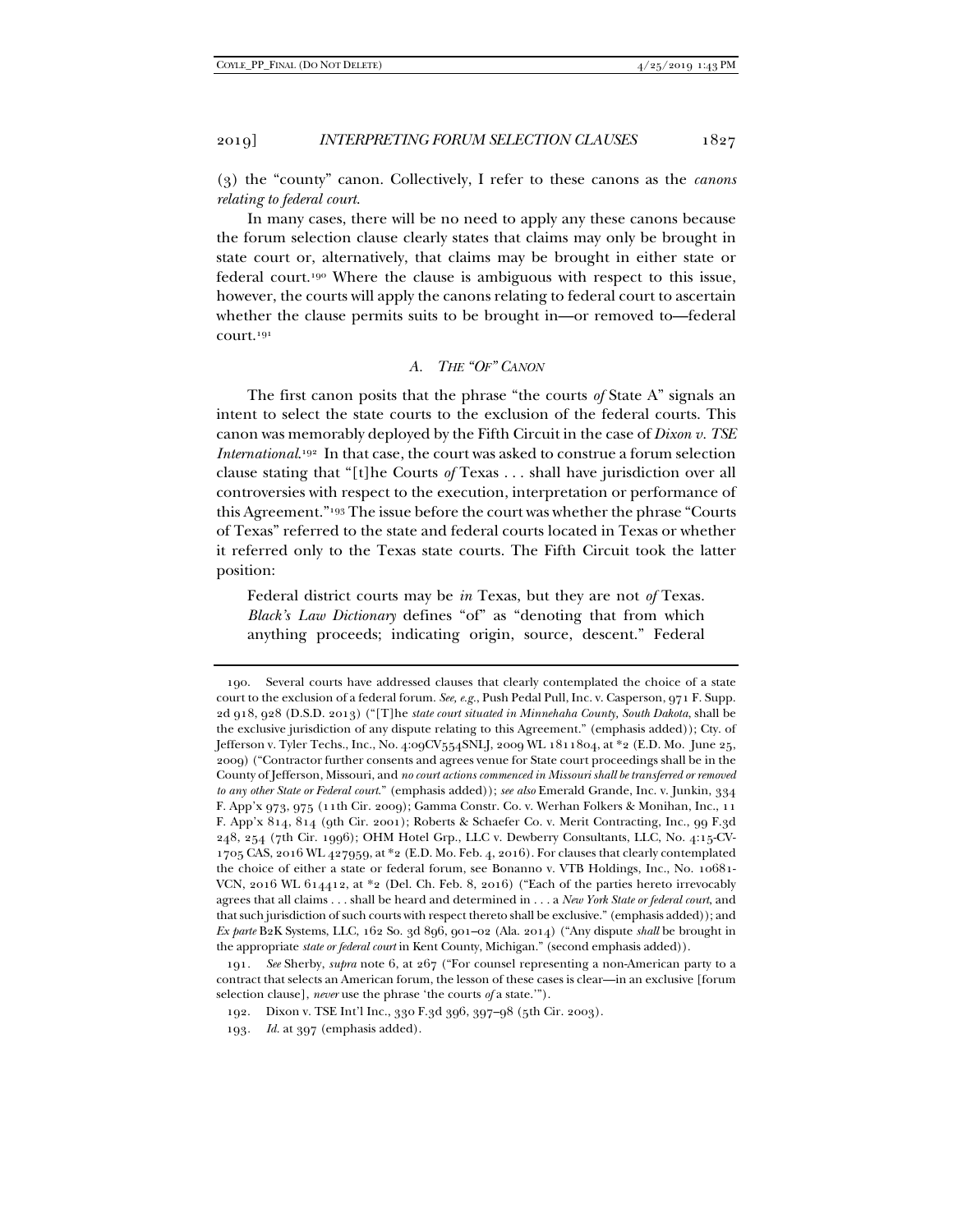courts indisputably proceed from, and find their origin in, the federal government, though located in particular geographic regions. By agreeing to litigate all relevant disputes solely in "the Courts of Texas," [the defendant] waived its right to removal.194

This interpretive rule has since been adopted by a majority of U.S. courts.195 An agreement to litigate in the courts "of" a particular state is typically construed as an agreement to litigate the dispute exclusively in state court. As such, it constitutes a waiver of both the right to remove a case to federal court and the right to file suit in federal court in the first instance.196

# *B. THE "IN" CANON*

The second canon posits that the phrase "the courts *in* State A" signals an intent to select the state *and* the federal courts in that state. When an exclusive forum selection clause provides that all claims must be brought in the courts "in" a particular state, courts have generally held that the clause contemplates litigation in either state or federal court. As the Ninth Circuit has explained:

[A] forum selection clause referring to "courts in" a state imposes a geographic limitation, not one of sovereignty. . . . Hence the phrase "courts in" a state includes any court within the physical boundaries of the state, even if the court does not derive its power and authority from the sovereignty of the state. In short, the rule . . . is that a forum selection clause that specifies "courts of" a state limits jurisdiction to state courts, but specification of "courts in" a state includes both state and federal courts.197

This interpretive rule has also been adopted by most courts.198 An agreement to litigate in the courts "in" a particular state is an agreement to litigate the

<sup>194</sup>*. Id.* at 398 (quoting *of*, BLACK'S LAW DICTIONARY 1232 (4th ed. 1968)).

<sup>195</sup>*. See* New Jersey v. Merrill Lynch & Co., 640 F.3d 545, 548–49 (3d Cir. 2011); FindWhere Holdings, Inc. v. Sys. Env't Optimization, LLC, 626 F.3d 752, 755 (4th Cir. 2010); Doe 1 v. AOL LLC, 552 F.3d 1077, 1081–82 (9th Cir. 2009); Am. Soda, LLP v. U.S. Filter Wastewater Grp., Inc., 428 F.3d 921, 926 (10th Cir. 2005); LFC Lessors, Inc. v. Pac. Sewer Maint. Corp., 739 F.2d 4, 7 (1st Cir. 1984); Setzer v. Natixis Real Estate Capital, Inc., 537 F. Supp. 2d 876, 879 (E.D. Ky. 2008); *see also supra* note 188 (stipulating that waivers of the right to remove must be "clear and unequivocal"). *But see* Stateline Power Corp. v. Kremer, 148 F. App'x 770, 771 (11th Cir. 2005) (concluding that the phrase "the courts of the State of Florida" was ambiguous and declining to assign the word "of" a constructive meaning).

 <sup>196.</sup> As discussed below, when the chosen venue is a county—rather than a state—the courts follow a somewhat different line of reasoning. In these cases, the courts will generally look to whether there is a federal courthouse located "in" the chosen county even where the clause in question refers to the courts "of" that county. *See* Coale et al., *supra* note 187, at 348–49; *infra*  notes 199–202 and accompanying text.

 <sup>197.</sup> Simonoff v. Expedia, Inc., 643 F.3d 1202, 1205–06 (9th Cir. 2011) (citations omitted).

<sup>198</sup>*. See, e.g.*, Asphalt Paving Sys., Inc. v. Gen. Combustion Corp., No. 13-7318, 2015 WL 167378, at \*5 n.5 (D.N.J. Jan. 13, 2015) (collecting cases).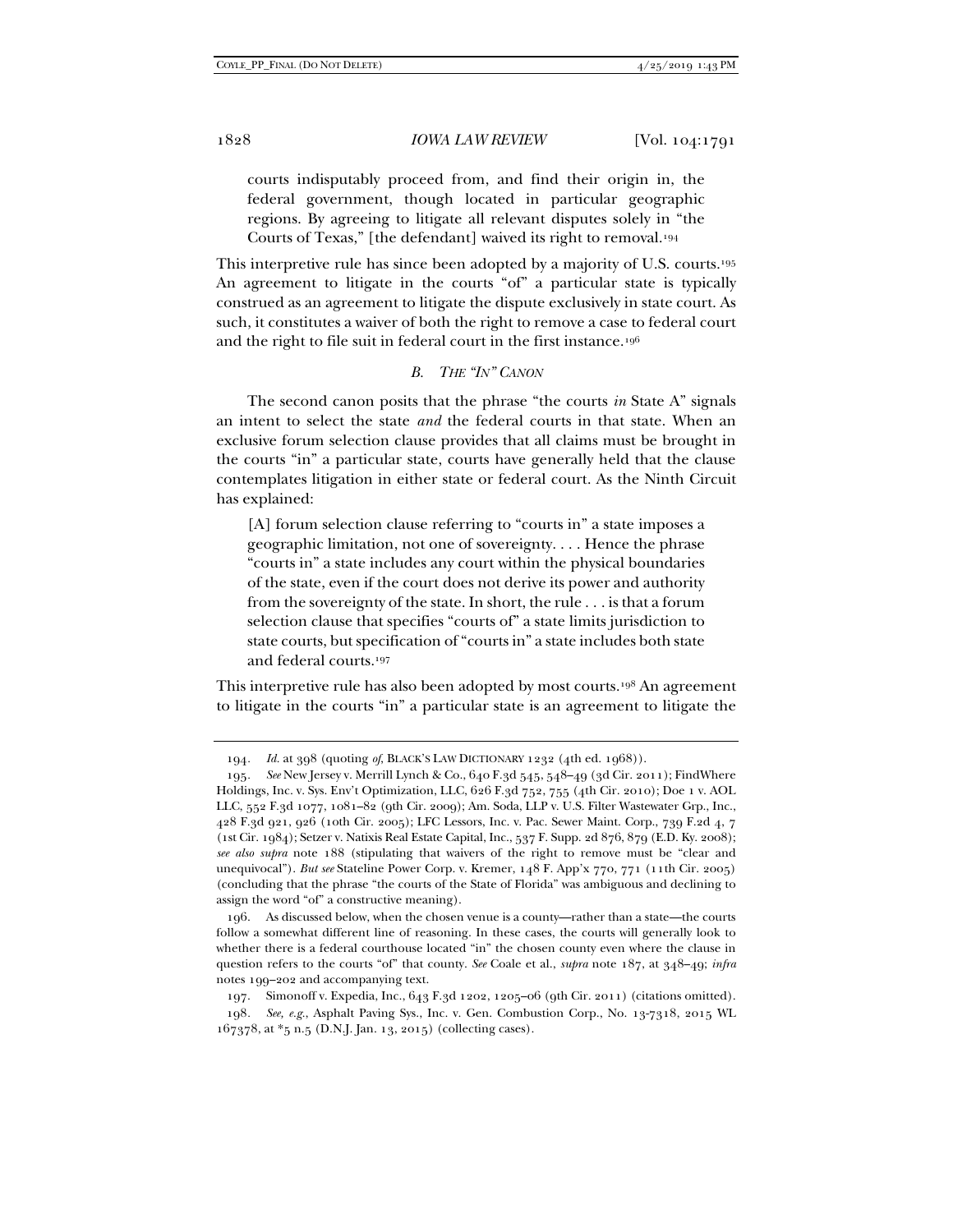dispute in any court—whether state or federal—that is located in that state. As such, it does *not* constitute a waiver of the right to remove a case to federal court or of the right to file suit in federal court in the first instance.

When the chosen jurisdiction is a county, rather than a state, the availability of a federal forum under this rule will depend—somewhat arbitrarily—on whether there is a federal courthouse physically present in that county. In *Alliance Health Group LLC v. Bridging Health Options LLC*, the Fifth Circuit was asked to construe a clause which stated that "exclusive venue for any litigation related hereto shall occur in Harrison County, Mississippi."199 The court concluded that the use of the term "in" encompassed both the state and federal courthouses located in Harrison County and that litigation could therefore proceed in federal court.200 In situations where the parties choose to litigate their disputes "in" a county that lacks a federal courthouse, however, the courts have held that any litigation must proceed in state court.201 The Second Circuit, for example, has held that a clause stipulating that "venue . . . shall be Nassau County" precluded litigation in federal court because no federal courthouse was located in Nassau County at the time the suit was brought.<sup>202</sup>

#### *C. THE "COUNTY" CANON*

The third and final canon relating to federal court is followed exclusively by the U.S. Court of Appeals for the Tenth Circuit. This court has held that when a forum selection clause names a county as the intended venue—as opposed to a judicial district—the parties must have intended to litigate their dispute exclusively in state court. The Tenth Circuit first adopted this rule in 1992.203 It reaffirmed its support for the rule five years later in *Excell, Inc. v. Sterling Boiler & Mechanical, Inc.* <sup>204</sup> In *Excell*, the court was asked to determine whether a clause stating that "venue shall lie in the County of El Paso" precluded a motion to remove the case to federal court.205 In concluding that

 <sup>199.</sup> All. Health Grp., LLC v. Bridging Health Options, LLC, 553 F.3d 397, 399 (5th Cir. 2008).

<sup>200</sup>*. Id.*; *see also* Bartels *ex rel.* Bartels v. Saber Healthcare Grp., LLC, 880 F.3d 668, 676 (4th Cir. 2018) ("Because there is no federal court in Franklin County, the plain language of the forum-selection clause precludes removal."); City of W. Palm Beach v. VisionAIR, Inc., 199 F. App'x 768, 770 (11th Cir. 2006).

 <sup>201.</sup> Cornett v. Carrithers, 465 F. App'x 841, 843 (11th Cir. 2012); Progressive Publ'ns, Inc. v. Capitol Color Mail, Inc., 500 F. Supp. 2d 1004, 1005–06 (N.D. Ill. 2007).

 <sup>202.</sup> Yakin v. Tyler Hill Corp., 566 F.3d 72, 76 (2d Cir. 2009) ("Had there been a federal court located in Nassau County at the time of this litigation, remand would have been improper. But there was none."); *see also* Coale et al., *supra* note 187, at 349 ("The presence of a federal courthouse helps preserve the right to remove, while the absence of one can support a finding of waiver.").

 <sup>203.</sup> Milk 'N' More, Inc. v. Beavert, 963 F.2d 1342, 1345–46 (10th Cir. 1992).

 <sup>204.</sup> Excell, Inc. v. Sterling Boiler & Mech., Inc., 106 F.3d 318, 321 (10th Cir. 1997).

<sup>205</sup>*. Id.*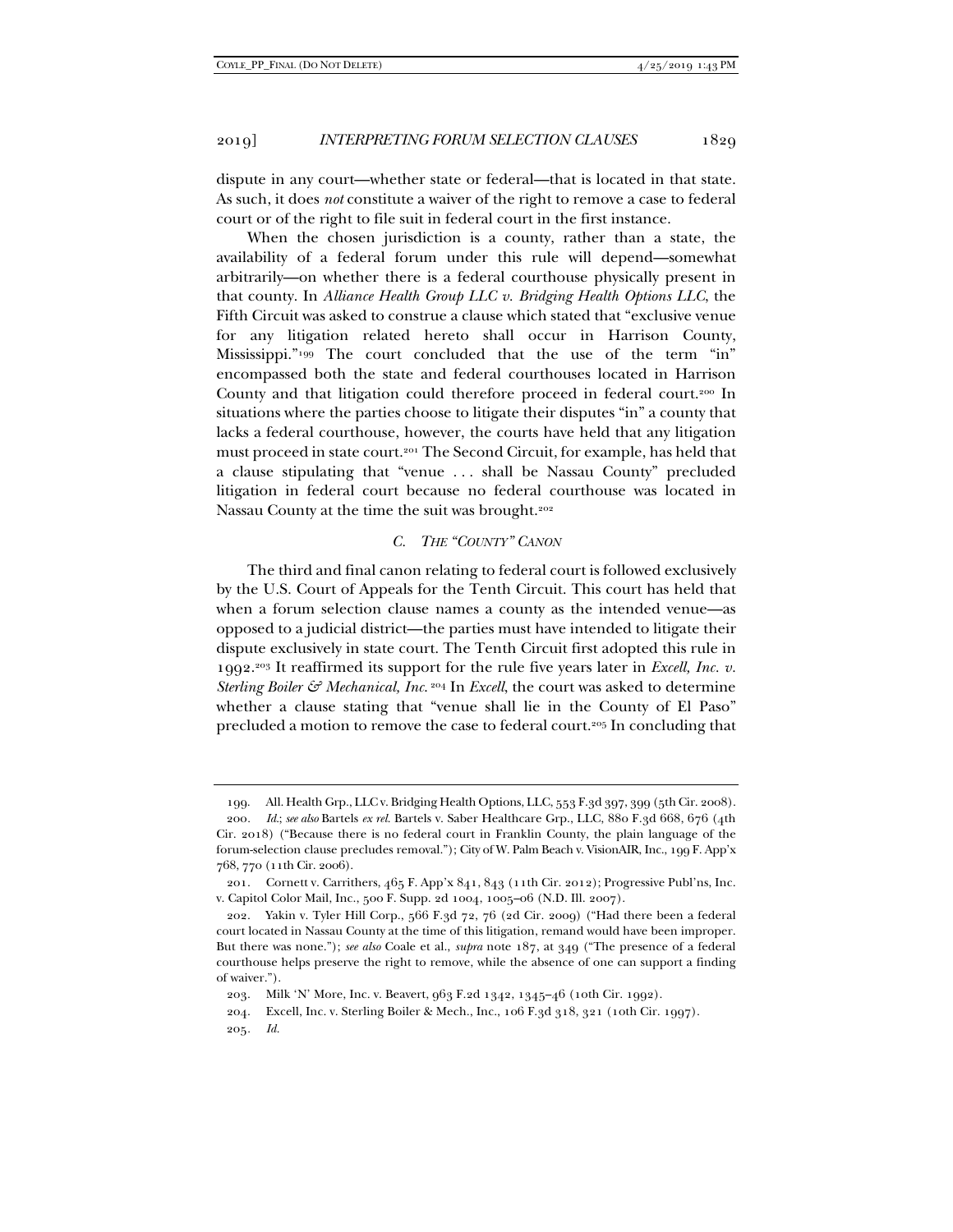the clause did in fact prohibit removal—because it contemplated litigation exclusively in state court—the court made the following observation:

Although [defendant] argues the clause can be reasonably interpreted to allow removal of the case to federal district court that sits in El Paso County, we reject this argument. For federal court purposes, venue is not stated in terms of "counties." Rather, it is stated in terms of "judicial districts." *See* 28 U.S.C. § 1391. Because the language of the clause refers only to a specific county and not to a specific judicial district, we conclude venue is intended to lie only in state district court.206

In the Tenth Circuit, therefore, the prevailing interpretive rule used to distinguish between clauses that select state courts exclusively and clauses that select state and federal courts tracks the text of the federal venue statute, 28 U.S.C. § 1391.

While there are a few scattered district court decisions that have followed this canon of construction, the other federal courts of appeal have generally declined to adopt it.207 The most comprehensive critique of this interpretive rule can be found in a Fifth Circuit decision rendered in 2008. In that case, the court observed that the county canon "would be more persuasive were the federal courts organized in total disregard of state counties; if, for instance, federal judicial districts were defined by metes and bounds."208 Instead, these federal "districts and their divisions are defined by specific reference to the counties they encompass."209 Moreover, the court observed, even state courts are not always defined by county:

Within Harrison County, [Mississippi,] for example, there are two state judicial districts. Even in counties within a single judicial district, there are multiple fora because Mississippi retains separate courts of law and equity, as well as courts of limited jurisdiction. There are three courts whose geographic jurisdiction encompasses Harrison County: the Chancery Court, the Circuit Court, and the County Court. Although Mississippi has rules delineating these courts' respective jurisdictions, it can hardly be said that a reference to "county" clearly suggests the Harrison County Circuit Court

<sup>206</sup>*. Id.*

 <sup>207.</sup> For federal district court decisions following this rule, see Ondova Ltd. Co. v. Manila Indus., Inc., 513 F. Supp. 2d 762, 769 (N.D. Tex. 2007); and Progressive Publ'ns, Inc. v. Capitol Color Mail, Inc., 500 F. Supp. 2d 1004, 1005–06 (N.D. Ill. 2007). For decisions by other federal courts of appeal rejecting it, see Simonoff v. Expedia, Inc., 643 F.3d 1202, 1206 (9th Cir. 2011); and Glob. Satellite Comm'n Co. v. Starmill U.K. Ltd., 378 F.3d 1269, 1271 (11th Cir. 2004). *But see* Bartels v. Saber Healthcare Group, LLC, 880 F.3d 668, 684 (4th Cir. 2018) (Floyd, J., concurring) (criticizing the majority for not adopting this rule).

 <sup>208.</sup> All. Health Grp., LLC v. Bridging Health Options, LLC, 553 F.3d 397, 400–01 (5th Cir. 2008).

<sup>209</sup>*. Id.* at 401.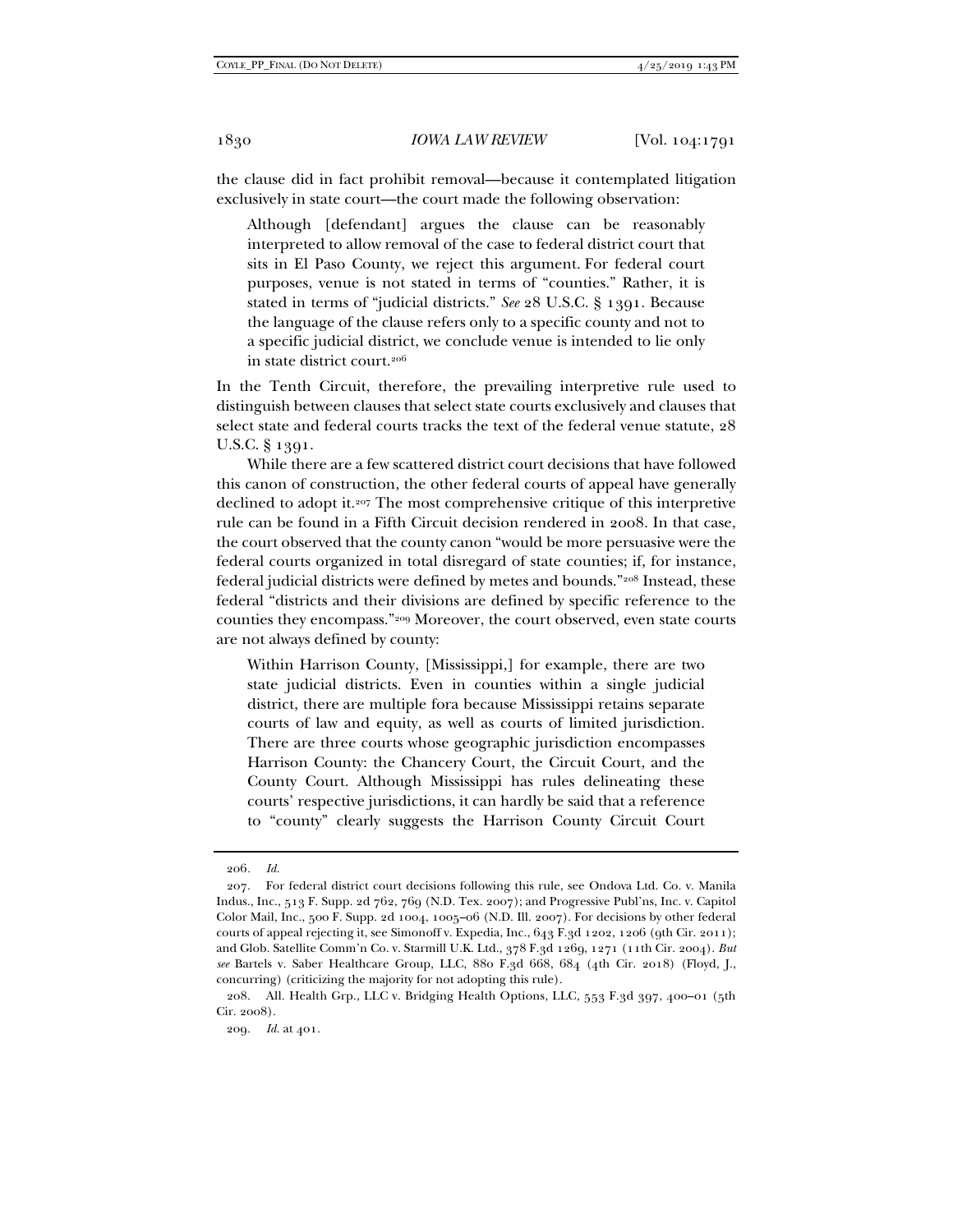rather than the United States District Court when it has a courthouse in, and jurisdiction over, Harrison County.210

The Fifth Circuit's analysis calls into question whether selecting a "county" as the sole venue for resolving a dispute clearly signals an intent to litigate exclusively in state court. To date, however, the Tenth Circuit has declined to revisit its earlier decision and federal district courts within that circuit continue to apply this approach in determining the meaning of ambiguous forum selection clauses.211

# VI. EVALUATING THE CANONS

In developing the canons outlined above, the courts have made a number of guesses as to what most contracting parties probably want their forum selection clauses to mean. To date, however, no one has ever sought to ascertain whether these judicial guesses are accurate. It is long past time that these rules were subjected to scrutiny to determine whether they do, in fact, produce results that are consistent with the expectations of most contracting parties. This Part proposes a methodology by which to answer this question.

For better or worse, judges do not always have the same expectations as commercial actors.212 Many of the interpretive rules discussed in the preceding Parts trace their origins to doctrines that are much more familiar to judges than to businesspeople. One test that the courts routinely use to determine the scope of a clause, for example, is similar to a test long used by courts to determine whether to exercise supplemental jurisdiction over a claim.213 Similarly, a court's analysis of whether and to what extent a claim "arises out of" a contract for purposes of determining the scope of a forum selection clause is often informed by a judge's past experience interpreting this same phrase in determining whether the courts have specific jurisdiction

<sup>210</sup>*. Id.* (citations omitted).

<sup>211</sup>*. See* Mozingo v. Trend Pers. Servs., 504 F. App'x 753, 758 n.2 (10th Cir. 2012); *see also*  Irsik & Doll Feed Servs., Inc. v. Roberts Enters. Invs. Inc., No. 6:16-1018-EFM-GEB, 2016 WL 3405175, at \*26 (D. Kan. June 21, 2016) ("[T]he language 'venue . . . shall be in Gray County, Kansas,' specifies state court, not federal court. . . . The Court finds this language unambiguously refers to the Gray County District Court of Kansas.").

<sup>212</sup>*. Cf.* Mark Kelman, *Intuitions*, 65 STAN. L. REV. 1291, 1293 (2013) ("[W]hile armchair philosophers might believe they can intuit what commonplace intuitions really are––mistaking introspection for population sampling––they might well be wrong: experimental empiricists could therefore advance philosophical inquiry by helping philosophers and philosophically inclined legal academics both learn how widespread an intuition about a particular legally relevant philosophical proposition might be and explore how commonplace intuitions could best be specified.").

 <sup>213.</sup> Lawless v. Steward Health Care Sys., LLC, 894 F.3d 9, 19–20 (1st Cir. 2018) (concluding that the court could exercise supplemental jurisdiction over the plaintiff's state law claim because they arose out of "the same nucleus of operative facts as her" federal claim); D'Onofrio v. Vacation Publ'ns, Inc., 888 F.3d 197, 206–07 (5th Cir. 2018) (same).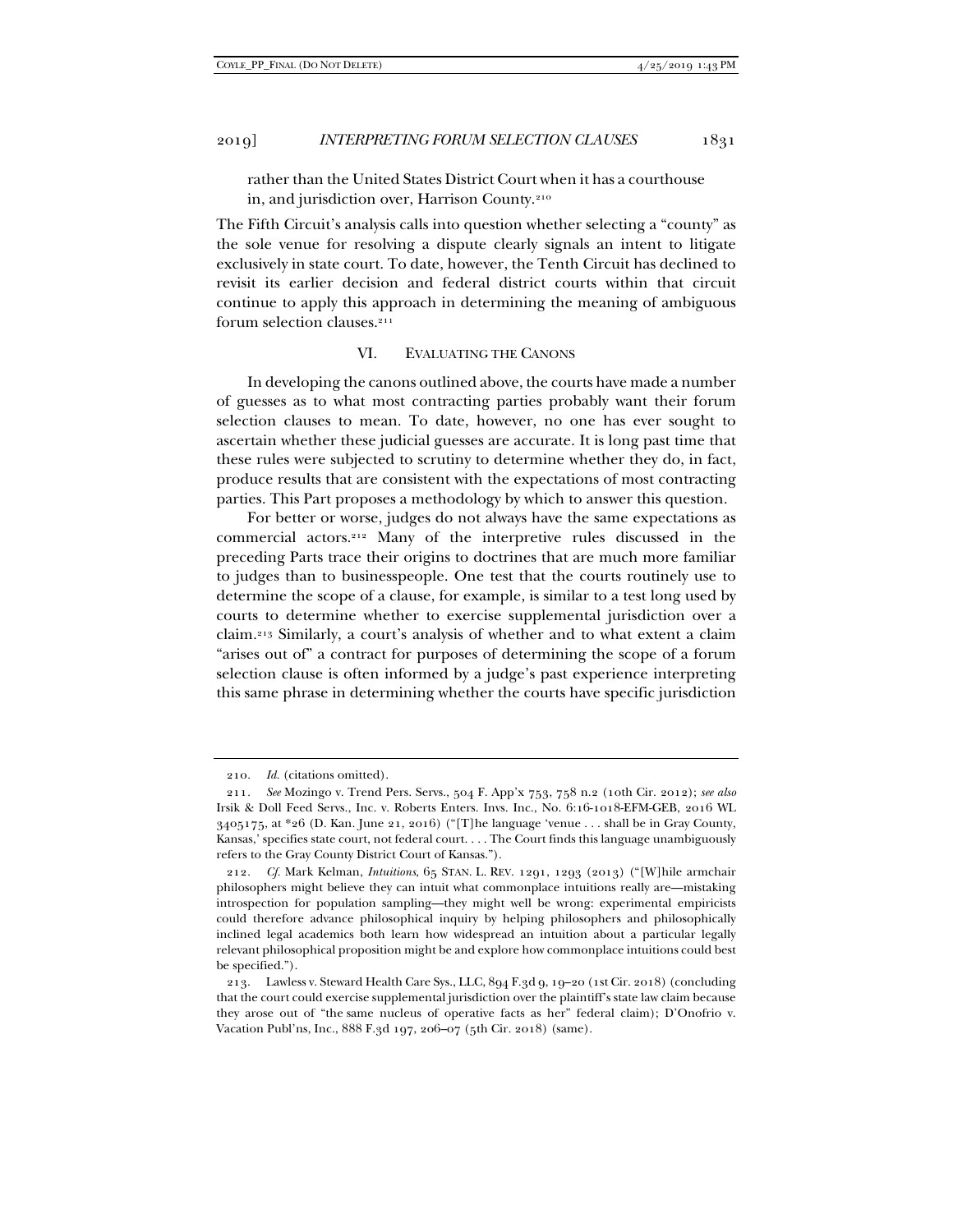over a defendant.<sup>214</sup> When judges are called upon to construe an ambiguous forum selection clause, they understandably draw upon their own experiences as *judges* in assigning meaning to that clause. It is worth asking, however, whether *contract drafters* understand this language to mean the same thing.<sup>215</sup>

#### *A. METHODOLOGY*

With all of this in mind, I developed a questionnaire with ten questions —reproduced in the Appendix—in an attempt to find answers to these questions. In the summer of 2017, I circulated the questionnaire to dozens of individuals at law firms and in-house counsel's offices across the United States. The questionnaire identified interpretive issues that frequently arise in litigation relating to forum selection clauses and asked the respondents how they generally wanted these interpretive issues to be resolved. In many cases, individuals forwarded the questionnaire to their colleagues at the same firm or company, which resulted in additional questionnaires being returned to me.216

Ultimately, I received 78 responses. I received responses from 35 lawyers in North Carolina, 11 in Texas, eight in New York, four in Oklahoma, four in South Carolina, three in Colorado, three in the District of Columbia, two in Illinois, two in Georgia, and one apiece in Arizona, California, Kansas, Minnesota, Tennessee, and Utah. Fifty-six respondents worked at law firms. Sixteen worked as in-house counsel. Two respondents worked at a company that publishes materials to help practicing attorneys with contract drafting. Two respondents had recently moved into legal academia after working as transactional attorneys at major law firms. And two respondents had recently retired after long careers working at major law firms. The respondents had

<sup>214</sup>*. See* LEA BRILMAYER ET AL., CONFLICT OF LAWS 425 (7th ed. 2015) (collecting cases addressing whether a claim "arises from" local contacts in disputes relating to personal jurisdiction).

<sup>215</sup>*. See* Taylor v. State Farm Mut. Auto. Ins. Co., 854 P.2d 1134, 1139 (Ariz. 1993) (en banc) ("The judge . . . must avoid the often irresistible temptation to automatically interpret contract language as he or she would understand the words.").

 <sup>216.</sup> In practice, the survey relied on snowball sampling to identify respondents. *See* Michele DeStefano, *Creating a Culture of Compliance: Why Departmentalization May Not Be the Answer*, 10 HASTINGS BUS. L.J. 71, 171 n.454 (2014) ("Snowball sampling essentially means that initial participants provide connections to other people who meet the study criteria and might be willing to be interviewed by the researcher."); *see also* Leo A. Goodman, *Snowball Sampling*, 32 ANNALS MATHEMATICAL STAT. 148, 148–49 (1961) (defining snowball sampling); Charles Kadushin, *Power, Influence and Social Circles: A New Methodology for Studying Opinion Makers*, 33 AM. SOC. REV. 685, 694–96 (1968) (discussing the strengths and weaknesses of snowball sampling). In the past, a number of researchers have relied on a snowball sample approach to gain insight into the work performed by individuals at large law firms. *See, e.g.*, Elizabeth Chambliss & David B. Wilkins, *The Emerging Role of Ethics Advisors, General Counsel, and Other Compliance Specialists in Large Law Firms*, 44 ARIZ. L. REV. 559, 563–66 (2002) (using snowball sampling to explain the role of compliance specialists); Kimberly Kirkland, *Ethics in Large Law Firms: The Principle of Pragmatism*, 35 U. MEM. L. REV. 631, 632–34 (2005) (relying on in-person interviews to gain insights into lawyers' workplace and ethical consciousness, with a specific focus on law firms).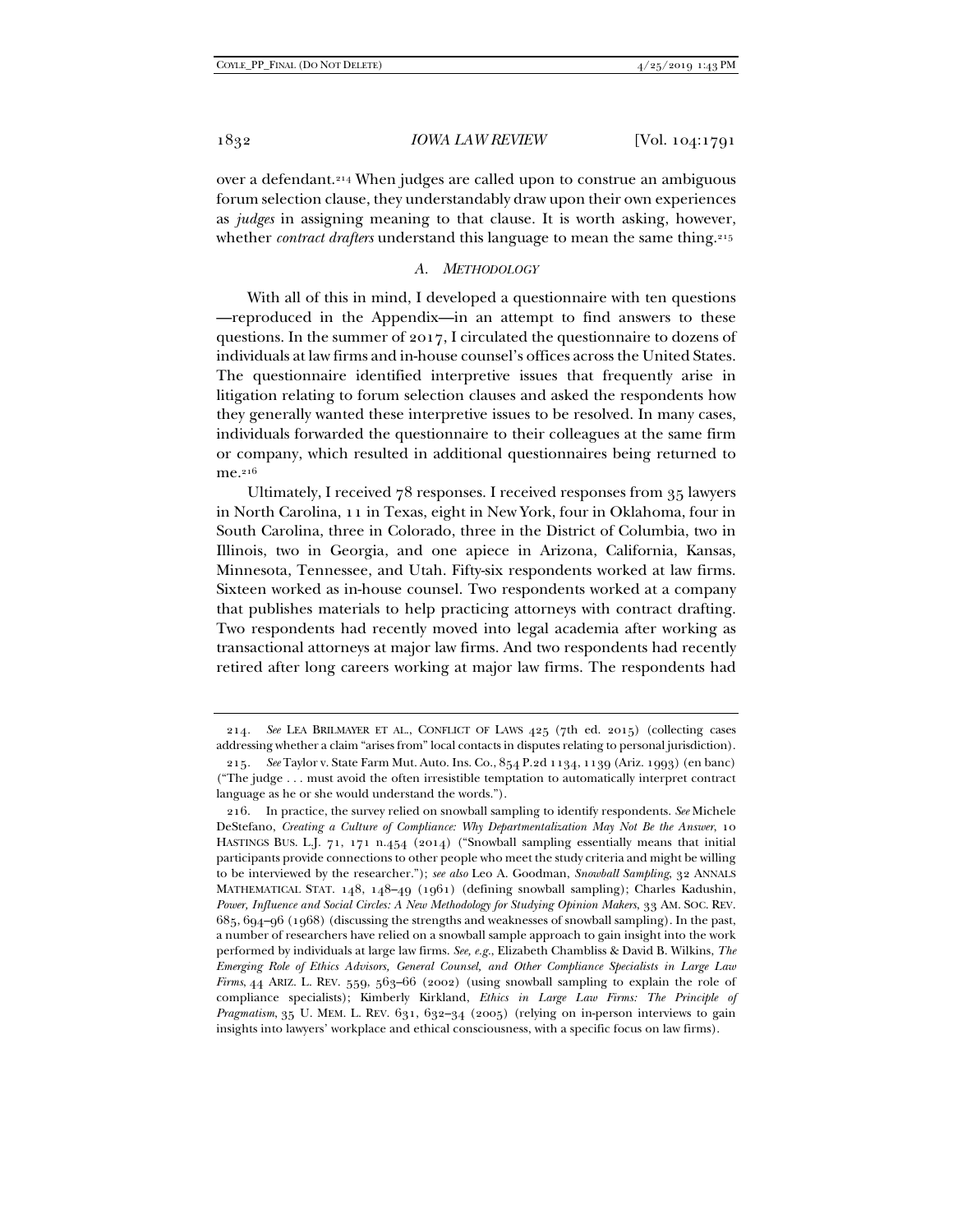been in practice for an average of 22 years.217 Among the firm lawyers, I received responses from 46 transactional attorneys and 16 commercial litigators.

I also conducted phone interviews with an additional eight attorneys in which I posed open-ended questions about how they dealt with forum selection clauses in their practice. Seven of these attorneys were based in North Carolina. One was based in Texas. Seven of these interviewees worked as transactional lawyers at large law firms. One worked as in-house counsel. All told, I interviewed or entered into structured e-mail exchanges with 86 attorneys in an attempt to better understand the expectations of the lawyers who draft and litigate forum selection clauses in the real world. The information gleaned from these exchanges comprises the core of the empirical analysis set forth below.

# *B. CAVEATS*

As with all empirical projects, this one is subject to several caveats. The lawyers who completed the questionnaire or who agreed to be interviewed were not randomly drawn from a cross-section of U.S. lawyers; they were drawn from my preexisting contacts and from referrals made by these contacts.218 The respondents were not representative of all U.S. lawyers; they were much more likely to work at large law firms or large companies than the typical attorney and were far more likely to live in North Carolina. When evaluated against the baseline of a randomized survey of many thousands of attorneys across the United States, in summary, the present study presents obvious limitations.

When evaluated against the baseline of the prevailing status quo, however, the utility of the data presented in this article snaps into focus. As things stand, judges called upon to interpret ambiguous language in boilerplate forum selection clauses must either rely on (1) evidence presented

 <sup>217.</sup> This number was calculated by subtracting the year in which the respondents first obtained their JDs from 2017. I was unable to ascertain the year when six of the respondents obtained their JDs. This average is therefore based on information from only 72 respondents.

 <sup>218.</sup> Scholars working in this area have long bemoaned the difficulty in getting attorneys to sit for interviews or fill out questionnaires. *See* Stewart Macaulay, *Contracts, New Legal Realism, and Improving the Navigation of* The Yellow Submarine, 80 TUL. L. REV. 1161, 1184 (2006) ("We seldom will be able to send important people a questionnaire and have any real expectation that they will take the time to fill it out. Busy professionals may not have time to talk with us or to fill out our questionnaire."). It is worth noting that one of the seminal works in modern contract scholarship—a survey of Wisconsin businessmen and lawyers in the early 1960s—drew upon on interviews conducted with only 68 people. *See* Stewart Macaulay, *Non-Contractual Relations in Business: A Preliminary Study*, 28 AM. SOC. REV. 55, 55 (1963). Other important studies exploring contracting practice in the real world were similarly based on relatively small numbers of respondents. *See, e.g.*, Daniel Keating, *Exploring the Battle of the Forms in Action*, 98 MICH. L. REV. 2678, 2681 (2000) (recounting impressions derived from interviews with 25 company representatives); Russell J. Weintraub, *A Survey of Contract Practice and Policy*, 1992 WIS. L. REV. 1, 1 n.1 (discussing results of a survey to which 83 in-house attorneys provided reliable responses).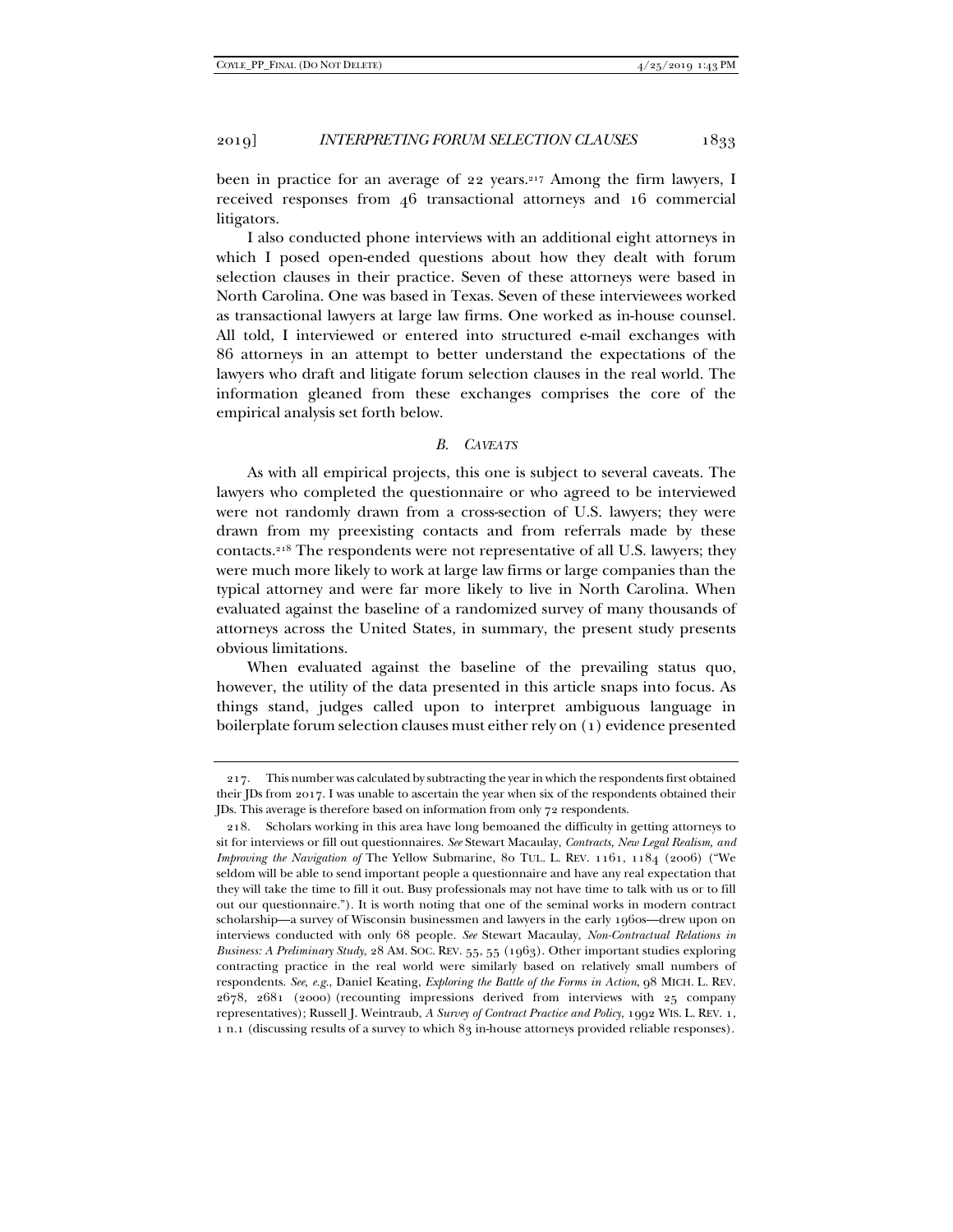to them by self-interested litigants, or (2) the judge's own intuitions as to how the clause should be interpreted. This Article surveys dozens of attorneys with no rooting interest in any particular case to ask them how they would resolve these same interpretive questions. On the whole it seems unlikely that their answers to these questions are *less* reliable than the existing alternatives. Indeed, one could make a strong case that these answers are likely to be *more*  reliable because they were given by disinterested attorneys. This survey also lays the groundwork for future studies in which these same questions—or improved versions thereof—may be posed to a larger population of attorneys across a broader geographic area to get a still better sense for how attorneys generally want courts to construe ambiguous contract boilerplate.

One final caveat is in order. The insights set forth in the following Parts are principally relevant when construing forum selection clauses in contracts between and among *business entities*. They are of far less relevance when construing forum selection clauses in *consumer contracts*. The lawyers surveyed and interviewed spend their time either drafting and negotiating business contracts on behalf of business entities or representing these entities in commercial litigation. Their responses to the survey were given with this type of agreement and this type of client in mind.

#### *C. POSSIBLE OBJECTIONS*

Critics of the methodological approach set forth above might raise two objections. First, one might argue that expert testimony would be a superior means of determining the meaning of ambiguous contract boilerplate. In theory, expert testimony—in which a disinterested third party offers an unbiased view as to a provision's meaning—could help address the question of how courts should construe ambiguous contract boilerplate. In practice, there are two problems with using expert testimony to achieve this goal. First, expert testimony will frequently be inadmissible. The courts have consistently held that it is the job of the court—not the expert—to interpret ambiguous contract language.219 In order for experts to testify as to the meaning of boilerplate forum selection clauses, therefore, this evidentiary rule would need to change. Second, expert witnesses are hired guns. As such, they are unlikely to provide disinterested or unbiased views as to the interpretive expectations of the typical contract drafter.220 Instead, they will testify in support of the interpretation that favors the interests of the party that hired them. A survey interpretation approach is thus superior to an approach that relies on expert testimony because it looks to disinterested third parties—not

<sup>219</sup>*. See* AM. JUR., EXPERT AND OPINION EVIDENCE § 354 ("Generally, unless the words or phrases as used in a writing which is the subject of controversy are terms of art, science, or trade, or there is something to show that they were not used in the ordinary and plain meaning, expert testimony to interpret the language is not admissible."); *see also* Westfield Ins. v. Sheehan Constr. Co.,  $564$  F.3d  $817$ ,  $819$  n.† (7th Cir. 2009) ("[T]he interpretation of contracts is for the judge."). 220*. See* Judge Harvey Brown, *Eight Gates for Expert Witnesses*, 36 HOUS. L. REV. 743, 795 (1999).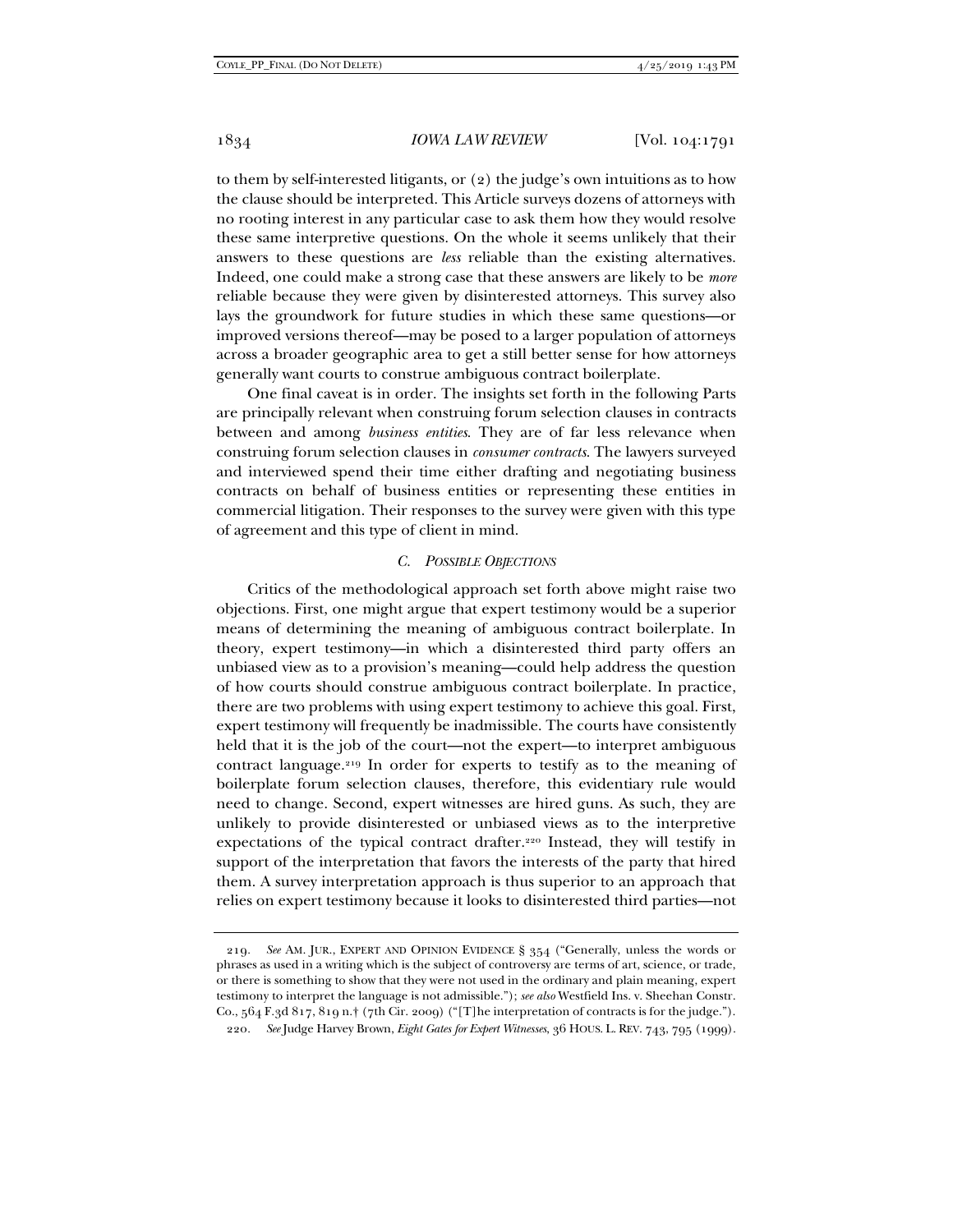hired guns—for guidance as to the meaning of ambiguous boilerplate. Particularly when the survey is conducted in advance of any litigation, it arguably offers a more reliable guide to the interpretive preferences of the broader contracting community.

A second possible objection to the survey interpretation approach is that it is the responsibility of the contract drafter to familiarize himself or herself with the relevant interpretive rules before sitting down to draft the agreement. When one of these rules produces a result that is contrary to the preferences of the parties, the drafter should contract around it. If the drafter fails to draft around that rule, so this argument goes, then the fault lies with the drafter.

The problem with this argument is that it is far more efficient for a single court to adopt an interpretive default rule that aligns with majority preferences than for tens of thousands of contract users to redraft hundreds of thousands of agreements to correct for a judicial mistake. The mere fact that the parties have the ability to contract around idiosyncratic interpretive rules, in short, does not absolve the courts of the responsibility to construe contract boilerplate in a way that avoids inflicting costs on third parties in the first place. While lawyers should obviously take steps to familiarize themselves with these interpretive rules, it is not unfair to ask the courts to take special care to ensure that they adopt interpretive default rules that generally track majoritarian preferences.

This second objection also overlooks the impact that idiosyncratic interpretations of boilerplate can have on *existing* contracts. When a boilerplate provision has been written into thousands of contracts, and when a judge then assigns an idiosyncratic meaning to that provision, the judge has effectively rewritten the thousands of contracts already in existence. While it is theoretically possible for the parties to these agreements to amend all of these contracts to correct for this interpretive decision, such an endeavor would be time consuming and costly. It would be far better, in the first instance, for the courts to interpret the boilerplate in a manner that is consistent with the preferences of most drafters.

## VII. SURVEY RESULTS AND IMPLICATIONS

The information about attorney preferences when it comes to forum selection clauses is set forth below. The analysis is organized by canon. It first details the survey responses that bear on whether a particular canon produces outcomes that are consistent with attorney preferences. It then discusses the implications that flow from these findings.

## *A. THE CANONS RELATING TO EXCLUSIVITY*

The canons relating to exclusivity, it will be recalled, help the court determine whether the parties have chosen to litigate their dispute exclusively in the forum named in the clause or whether they parties have merely consented to jurisdiction or venue in that forum. The survey results with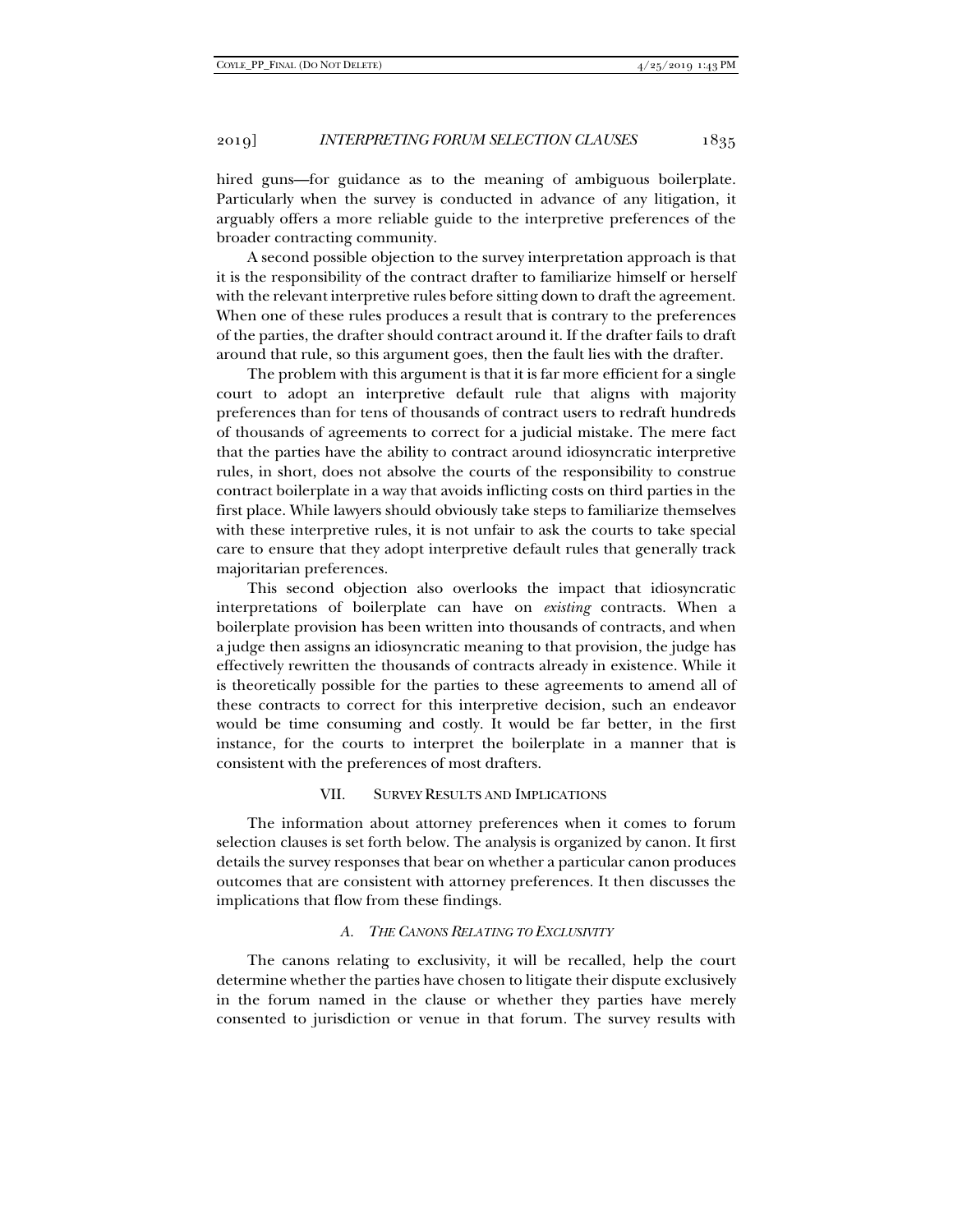respect to these canons—and the implications that flow from these results —are set forth below.

#### 1. Survey Results

The canons relating to exclusivity present two empirical questions. First, are practicing attorneys generally aware of these canons? Second, do these canons produce outcomes that are consistent with the expectations of most contracting parties? The survey of 78 attorneys conducted in connection with this Article provides tentative answers to each of these questions.

The survey first asked whether the lawyer was familiar with the distinction between "exclusive" and "non-exclusive" forum selection clauses. Approximately 90% of the respondents reported that they were familiar with this distinction. I then presented each of these individuals with four forum selection clauses—all drawn from actual cases—and asked them to state whether these clauses were exclusive or non-exclusive. In so doing, I sought to determine whether the respondents could recognize language of exclusivity in context and then apply the proper label to the clause.

Approximately 90% of respondents correctly identified the first clause as exclusive.<sup>221</sup> Approximately  $94\%$  correctly identified the second clause as nonexclusive.<sup>222</sup> Approximately  $97\%$  correctly identified the third clause as nonexclusive.  $223$  And approximately  $92\%$  of respondents correctly identified the fourth and final clause as exclusive.224 Overall, these responses suggest that the respondents were quite familiar with the interpretive rules that judges use to determine whether a clause is exclusive or non-exclusive.

The survey then asked respondents whether they generally *wanted* a clause to be exclusive or non-exclusive. A majority of respondents  $(62\%)$ stated that they typically preferred exclusive clauses. Some respondents (22%) observed that their preference varied depending on the situation. A minority of respondents  $(6\%)$  stated that they typically preferred nonexclusive clauses. The remaining respondents  $(10\%)$  reported that they were

 <sup>221.</sup> Rafael Rodrìguez Barril, Inc. v. Conbraco Indus., 619 F.3d 90, 92 (1st Cir. P.R. 2010) ("In the event that either party brings suit to enforce the terms of this [a]greement both [parties] consent and agree that jurisdiction for such action will lie only in the state and federal courts sitting in Mecklenburg County, North Carolina.").

 <sup>222.</sup> Mueller v. Sample, 93 P.3d 769, 772 (N.M. Ct. App. 2004) ("Any suit, action or proceeding arising out of or relating to this Agreement may be commenced and maintained in any court of competent subject matter jurisdiction in Miami-Dade County, Florida and each party waives objection to such jurisdiction and venue.").

 <sup>223.</sup> Animal Film, LLC v. D.E.J. Prods., Inc., 123 Cal. Rptr. 3d. 72, 75 (Ct. App. 2011) ("[T]he parties hereto submit and consent to the jurisdiction of the courts present in the state of Texas in any action brought to enforce (or otherwise relating to) this agreement.").

<sup>224</sup>*. Mueller*, 93 P.3d at 772 ("The parties specifically agree and consent that any causes of action or suits related to this Agreement must be filed in the Second Judicial District Court, Albuquerque, New Mexico, USA.").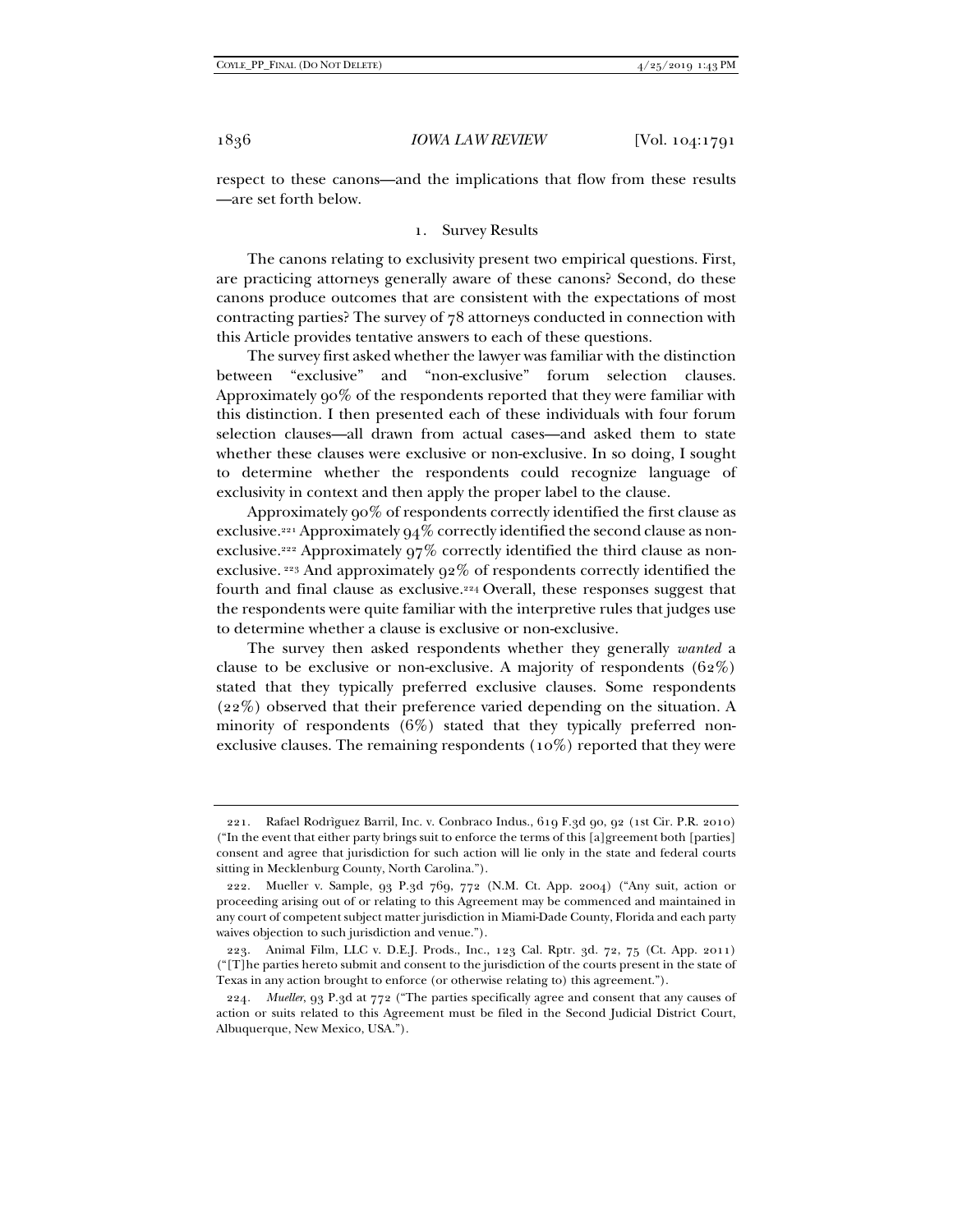unfamiliar with the distinction between the two types of clauses and did not provide a response to the question.

Among those respondents who expressed a general preference for exclusive clauses, a significant number stated that they valued the certainty that came with knowing the forum in which any disputes would be litigated.<sup>225</sup> Others noted that they placed a high premium on consistent case outcomes and that these outcomes were most likely to be obtained by litigating in just one forum.226 Still other respondents who preferred exclusive clauses reported that it was important to them that the chosen forum and the chosen law be the same and that the only way to guarantee this outcome was to make the forum selection clause exclusive.<sup>227</sup>

Many of the respondents who answered "it depends" reported that they wanted a clause to be exclusive when the chosen forum was in their client's home jurisdiction and non-exclusive when it was not. As one respondent explained:

I typically want it to be exclusive if I have the contracting leverage and can dictate the forum. If that is the case, I'm typically going to assert home court advantage. If I don't have the leverage, I may try to keep the contract silent so I can have the flexibility to choose the forum to initiate litigation, recognizing the counter-party will have the same option.<sup>228</sup>

In defense of this position, most respondents cited the convenience—and cost savings—of litigating close to home and the "home court" advantage that comes from litigating in such a venue.<sup>229</sup>

Other respondents with contingent views stated that their preference varied based on whether their client was more likely to be a plaintiff or a defendant in a lawsuit.230 If a company was more likely to be a defendant, they wanted the clause to be exclusive. If a company was more likely to be a plaintiff, they wanted the clause to be non-exclusive.231 Still others stated that

 231. E-mail from N.C. Firm Attorney, to Author (Aug. 2, 2017, 12:53 PM) (on file with Author) ("It depends on whether I'm representing the party who I anticipate is more likely to

 <sup>225.</sup> Eighteen respondents specifically mentioned certainty of forum.

 <sup>226.</sup> Nine respondents specifically mentioned predictability of case outcomes.

 <sup>227.</sup> Eight respondents specifically mentioned a desire to match forum to law.

 <sup>228.</sup> E-mail from Kan. Firm Attorney, to Author (July 21, 2017, 2:01 PM) (on file with Author); *see also* E-mail from N.C. Firm Attorney, to Author (July 28, 2017, 11:08 AM) (on file with Author) ("Exclusive if on my own home turf, non-exclusive if not on my home turf."); E-mail from Minn. Firm Attorney, to Author (July 21, 2017, 8:10 AM) (on file with Author) ("I generally would prefer exclusive if this is limited to venues convenient to my client. . . . If not convenient for my client, I would want it permissive."); E-mail from N.Y. Firm Attorney, to Author (July 8, 2017, 1:31 PM) (on file with Author) ("If the venue is somewhere we want, ideally it's exclusive. If it's neutral, we don't care; if it's bad, we'd like [non-]exclusive.").

 <sup>229.</sup> Sixteen respondents specifically mentioned convenience. Eleven cited a home court advantage. Nine cited cost savings.

 <sup>230.</sup> Four respondents specifically referenced this preference.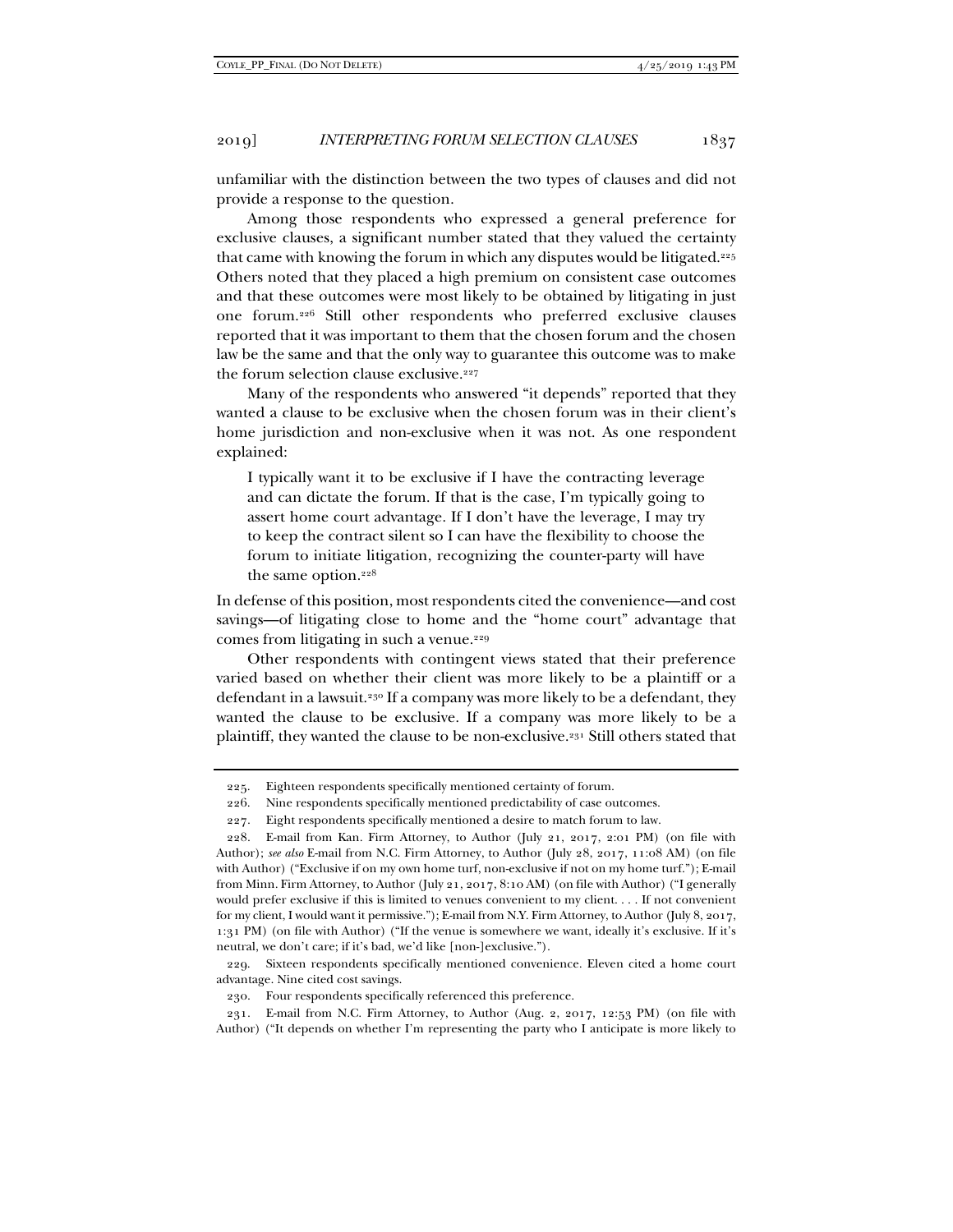they placed a premium on litigating before sophisticated judges who understood commercial law. These attorneys typically insisted on exclusive forum selection clauses selecting the courts in New York or Delaware and nonexclusive clauses selecting the courts of other states.232 Finally, a few respondents mentioned that they would sometimes write "co-exclusive" forum selection clauses in their contracts whereby each party agreed that it will bring any lawsuit in the home jurisdiction of the other party.233

The minority of respondents who expressed a general preference for non-exclusive clauses typically justified this preference by citing a desire for flexibility. One stated that non-exclusive clauses gave his "client[s] the ability to sue in the designated jurisdiction, while preserving the ability to sue elsewhere if appropriate."234 Another observed that such clauses gave "more flexibility to my clients, who are often negotiating with money-center banks."235

#### 2. Implications

The survey results suggest that the canons relating to exclusivity produce outcomes that are broadly consistent with the expectations of most contracting parties in the United States. The respondents were generally familiar with these interpretive rules. They also reported that they can—and often do—negotiate the language in the clause with an eye to these rules. Accordingly, there is no pressing need for the courts to revisit their past decisions in this area. Nor is there any pressing need to educate attorneys as to the content of these rules.

Why does the feedback loop between judges and drafters function so well in this context? There are several possible explanations. First, the case law explicating the distinction between exclusive and non-exclusive clauses dates back to the mid-1970s.236 This means that U.S. attorneys have had more than 40 years to acclimate themselves to the distinction. Second, the issue is highly

234. E-mail from N.Y. Firm Attorney, to Author (Aug. 23, 2017, 6:17 AM) (on file with Author).

bring a claim . . . ."); E-mail from Tex. Firm Attorney, to Author (July 5, 2017, 11:51 AM) (on file with Author) ("If possible, I generally want it to be non-exclusive for suits brought by my client and exclusive for suits brought against my client."); E-mail from N.C. Firm Attorney, to Author (July 28, 2017, 11:08 AM) (on file with Author) ("If I am more likely to be sued . . . I'd prefer to have it be exclusive."). *But see* E-mail from Ga. Firm Attorney, to Author (Aug. 9, 2017, 7:24 PM) (on file with Author) ("If we are representing the party more likely to bring a suit, we will typically prefer that the forum selection clause be exclusive.").

 <sup>232.</sup> Seven respondents specifically mentioned the advantages of litigating in New York or Delaware.

 <sup>233.</sup> Four respondents specifically mentioned co-exclusive clauses.

 <sup>235.</sup> E-mail from N.C. Firm Attorney, to Author (July 10, 2017, 12:06 PM) (on file with Author); *see also* E-mail from Tex. Firm Attorney, to Author (Jul. 28, 2017, 11:03 AM) (on file with Author) ("I prefer to have the other parties submit to the preferred forum for my client, to preempt an argument that the forum is not convenient, but not to bind my client to a particular forum.").

<sup>236</sup>*. See* Republic Int'l Corp. v. Amco Eng'rs, Inc., 516 F.2d 161, 168 (9th Cir. 1975).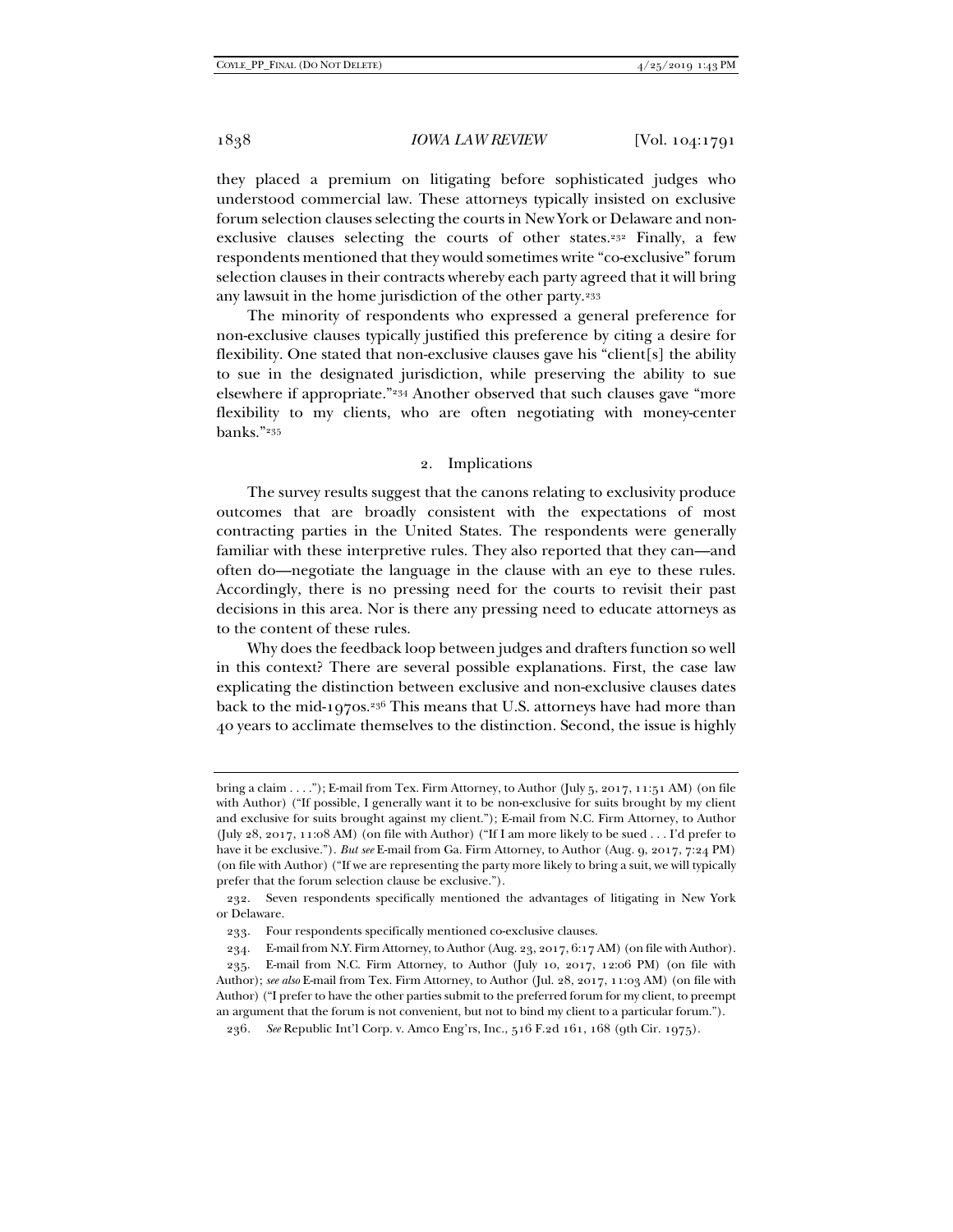salient to non-lawyers. While the business principals may not care all that much about whether they are litigating in state or federal court, they care a great deal about whether they are litigating in their home state or somewhere on the other side of the country. As one in-house attorney explained: "My basic bias is that a court where my institution has 35,000 employees is more likely to give me a fair hearing."<sup>237</sup> Lawyers are thus incentivized to learn about the relevant interpretive rules relating to exclusivity. Third, this particular issue is frequently litigated.238 There are hundreds of cases filed in the United States every year in which the court is called upon to decide whether a clause is exclusive or non-exclusive. This steady drumbeat of cases ensures that new lawyers entering the profession are exposed to this issue and made aware of the significance of particular words in their forum selection clauses.<sup>239</sup>

#### *B. THE CANONS RELATING TO SCOPE*

The canons relating to scope, it will be recalled, help the court determine whether the forum selection clause applies exclusively to contract claims or whether it also applies to tort and statutory claims that relate in some way to the contract. The survey results with respect to these canons—and the implications that flow from these results—are set forth below.

 <sup>237.</sup> Interview with In-House Attorney, in N.C. (May 18, 2017).

<sup>238</sup>*. See supra* note 35 and accompanying text.

 <sup>239.</sup> If the United States were to formally accede to the Hague Convention on Choice of Court Agreements—a treaty that it has signed but not ratified—then a different set of canons relating to exclusivity would apply to international contracts that fall within the scope of the Convention. Under current U.S. law and practice, forum selection clauses are generally presumed to be non-exclusive unless the clause contains the requisite language of exclusivity. *See supra* Part II. Under the Hague Convention, by contrast, forum selection clauses are generally presumed to be exclusive. *See* Hague Convention on Choice of Court Agreements art. 3(b), June 30, 2005, 44 I.L.M. 1294 (stating that "a choice of court agreement which designates the courts of one Contracting State . . . shall be deemed to be exclusive unless the parties have expressly provided otherwise"). If the Hague Convention were to enter into force, therefore, one set of interpretive rules would be applied to construe forum selection clauses in international commercial contracts and a different set of interpretive rules would be applied to construe these same clauses in domestic contracts.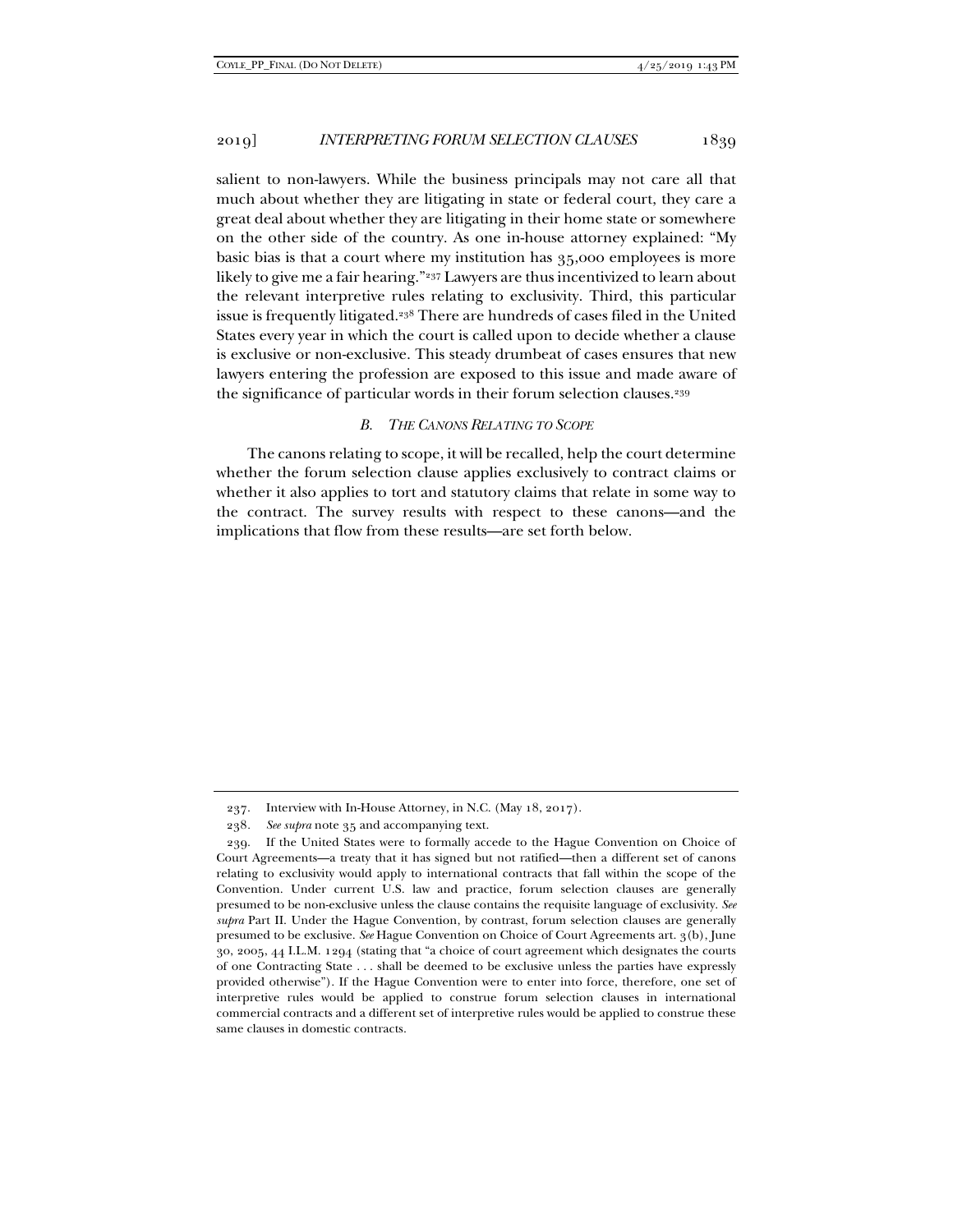#### 1. Survey Results

In an attempt to determine whether most lawyers want their forum selection clause to have a broad or narrow scope, I asked 78 attorneys about their preferences. Their responses are detailed in Figure 1 below.



The most popular preference—expressed by  $48\%$  of respondents—was to have their forum selection clause apply to tort and statutory claims when these claims had *some connection to the contract*. The second-most popular preference—expressed by 45% of respondents—was for their clause to apply to any and all claims that related in some way to the *business relationship between the parties*. The least popular preference—stated by only 6% respondents —was for their clause to apply *exclusively to contract claims*. These findings suggest that the origination approach—which holds that generic forum selection clauses only apply to contract claims—is inconsistent with the preferences of most lawyers. They also suggest that a significant number of respondents want their clauses to apply even when the claim merely arises out of the business relationship between the parties.

When an attorney stated that he or she wanted forum selection clauses to apply to tort and statutory claims with some connection to the contract, I also asked that attorney to identify scenarios where such claims should be covered by a forum selection clause. The attorney was provided with a list of seven scenarios derived from the case law and asked to select those in which the clause should apply. Respondents were permitted to choose more than one scenario. These findings are detailed in Figure 2 below.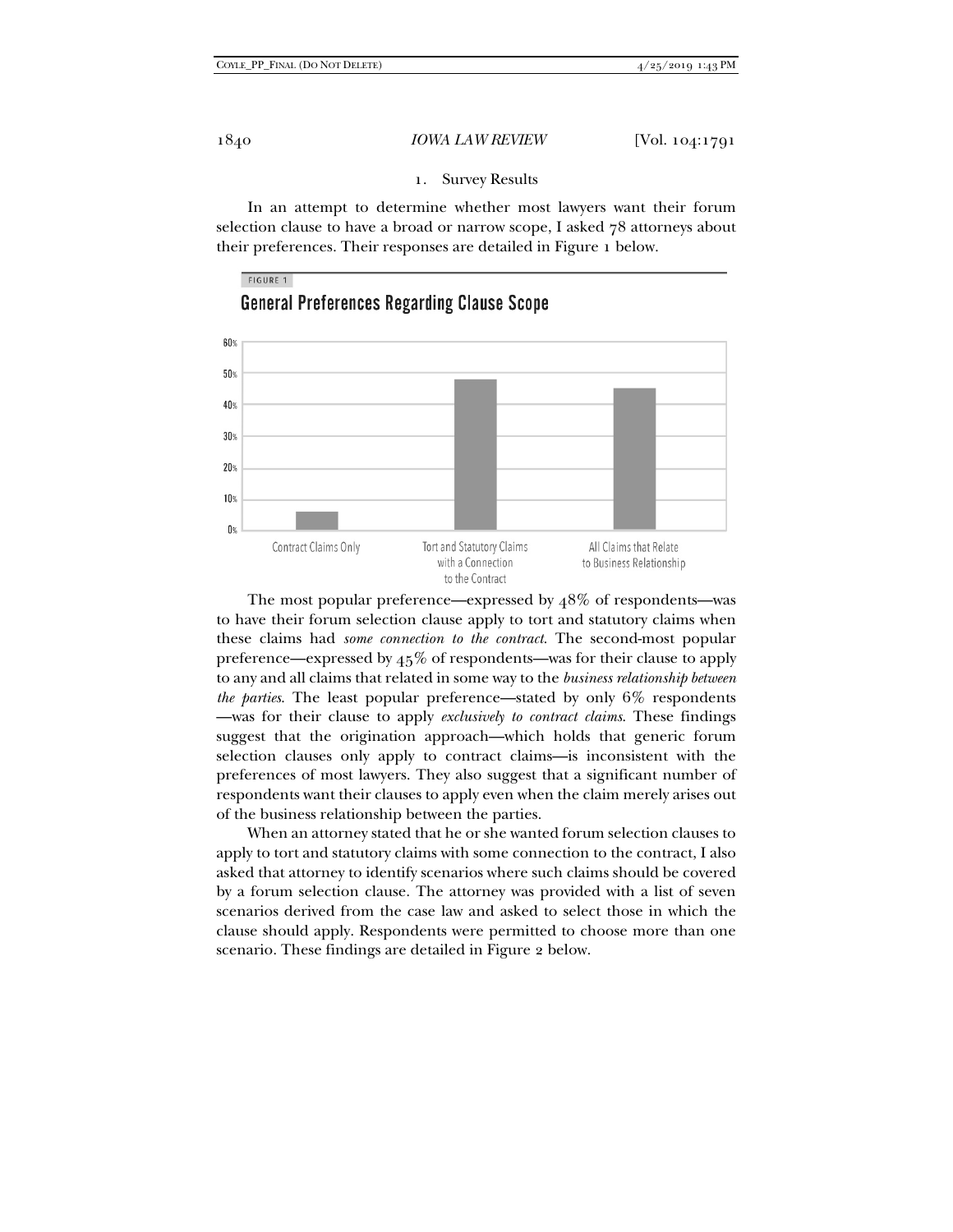





Scenarios Where Forum Selection Clause Should Apply to Non-Contractual Claims

The most popular answer—selected by  $89\%$  of respondents—was that forum selection clauses should cover non-contractual claims when these claims cannot be adjudicated without determining whether the defendant is in compliance with the contract. The second most popular answer—selected by 84% of respondents—was that these clauses should cover non-contractual claims where the court must construe the contract to resolve the claims. The third most popular answer—also selected by  $84\%$  of respondents—was that these clauses should cover non-contractual claims when they arise out of the same operative facts as a parallel contract claim. The fourth most popular answer—selected by 81% of respondents—was that these clauses should cover non-contractual claims when these claims relate in some way to the interpretation of the contract. In addition, 70% of respondents stated that a forum selection clause should apply to non-contractual claims when these claims ultimately depend on the existence of a contractual relationship between the parties.

I also asked the survey respondents whether they wanted their forum selection clauses to apply in two additional situations in which courts have sometimes held that parties do not want these clauses to apply. First, I asked whether they wanted their clauses to cover claims alleging that one party has made *false or misleading statements about the other to third parties*. Many courts have held that most parties do not want their generic forum selection clauses to cover claims for slander, defamation, or tortious interference.240 Second, I

 <sup>240.</sup> When the defendant is alleged to have made false or misleading statements about the plaintiff to third parties, some courts have held that a generic forum selection clause does not cover claims relating to these third-party communications. In one case, the defendant was alleged to have contacted large numbers of the plaintiff's clients to (1) encourage them not to renew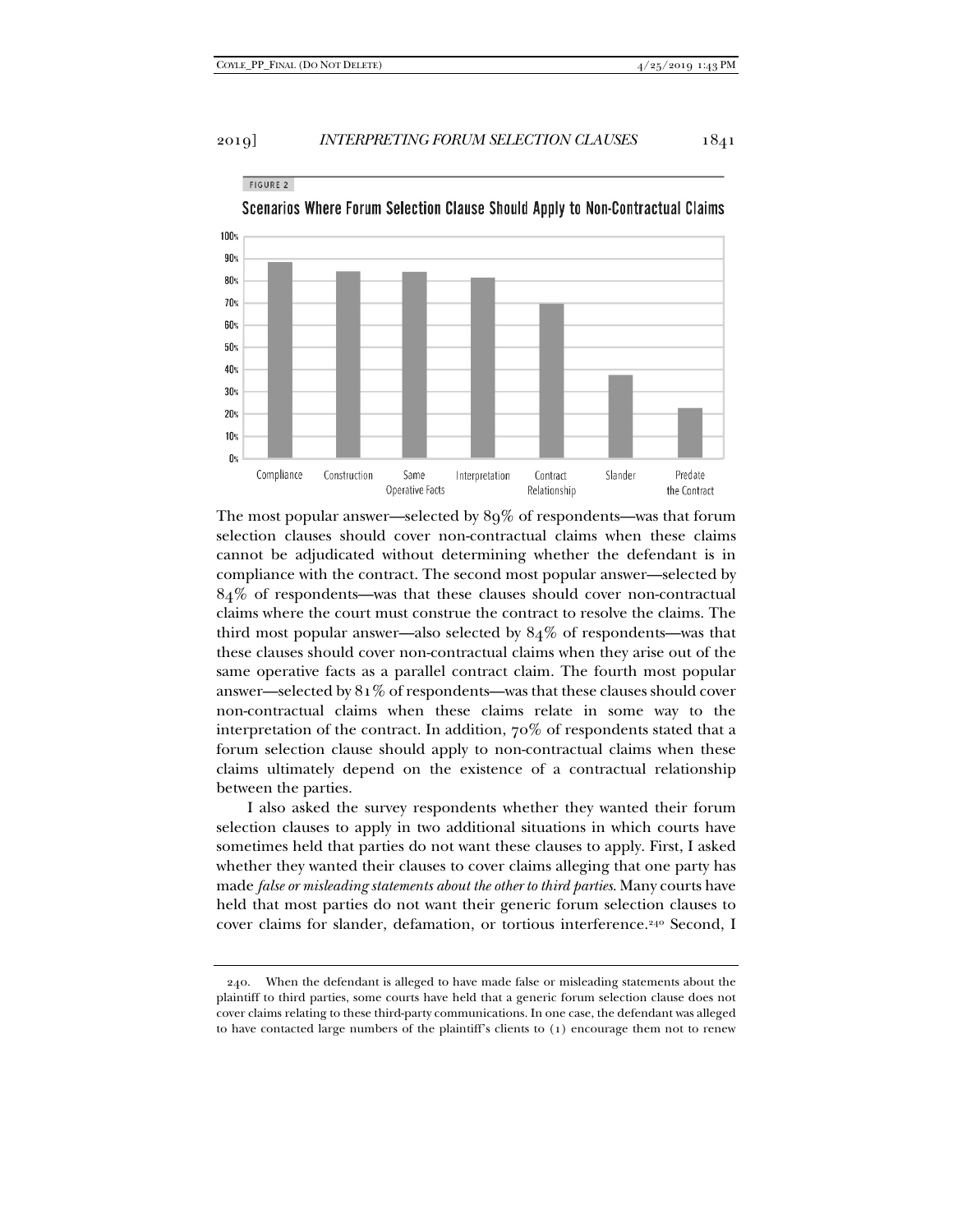asked whether they wanted their clause to cover claims arising out of activities that *predate the signing* of the contract. Courts have generally held that most parties do not want their clauses to cover claims that predate the signing of the contract.241 By asking about lawyer preferences with respect to each of these issues, I was able to gain insights into whether these decisions were consistent with party expectations.

With respect to claims for slander, defamation, and tortious interference, only 38% of these respondents indicated that they generally wanted their forum selection clauses to cover these claims. With respect to claims arising out of activities that predate the contract, only  $22\%$  of these respondents expressed a desire for such coverage. Such results provide empirical support

 241. A number of courts have held that tort and statutory claims alleging bad acts that predate the signing of a contract containing a forum selection clause are not covered by the clause. *See, e.g.*, Imation Corp. v. Quantum Corp., No. CIV. 01-1798(RHK/JMM), 2002 WL 385550, at \*4 (D. Minn. Mar. 8, 2002); Armco Inc. v. N. Atl. Ins. Co., 68 F. Supp. 2d 330, 338 (S.D.N.Y. 1999); Anselmo v. Univision Station Grp., Inc., No. 92 Civ. 1471(RLC), 1993 WL 17173, at \*2–3 (S.D.N.Y. Jan. 15, 1993); Gen. Envtl. Sci. Corp. v. Horsfall, 753 F. Supp. 664, 667–68 (N.D. Ohio 1990); *Hansa Consult*, 35 A.3d at 593–94. These decisions notwithstanding, most courts have held that fraudulent inducement claims *are* covered by forum selection clauses unless the plaintiff can prove that "the inclusion of that clause in the contract was the product of fraud or coercion." Scherk v. Alberto-Culver Co., 417 U.S. 506, 519 n.14 (1974) (emphasis omitted); *see also* Am. Patriot Ins. Agency, Inc. v. Mut. Risk Mgmt., Ltd., 364 F.3d 884, 889 (7th Cir. 2004) ("[A] dispute over a contract does not cease to be such merely because instead of charging breach of contract the plaintiff charges a fraudulent breach, or fraudulent inducement, or fraudulent performance."); Marano Enters. of Kan. v. Z-Teca Rests., L.P., 254 F.3d 753, 757 (8th Cir. 2001) ("The general allegation by Marano that it was induced by fraud to enter into the franchise and development agreements is insufficient to raise an issue that the forum-selection clauses within those agreements may be unenforceable because of fraud, and so Marano's argument must fail."); Moses v. Bus. Card Exp., Inc., 929 F.2d 1131, 1138 (6th Cir. 1991) ("[U]nless there is a showing that the alleged fraud or misrepresentation induced the party opposing a forum selection clause to agree to inclusion of that clause in the contract, a general claim of fraud or misrepresentation as to the entire contract does not affect the validity of the forum selection clause."). *But see* Beckley v. Auto Profit Masters, L.L.C., 266 F. Supp. 2d 1001, 1004–06 (S.D. Iowa 2003) (concluding that fraudulent inducement claim was not covered by clause); Johnson v. Key Equip. Fin., 627 S.E.2d 740, 742 (S.C. 2006) ("Generally, when wrongs arise inducing a party to execute a contract and not directly from the breach of that contract, the remedies and limitations specified by the contract do not apply.").

their contracts with the plaintiff, and (2) tell them that the plaintiff was engaged in fraudulent business practices. Berrett v. Life Ins. Co. of the Sw., 623 F. Supp. 946, 949 (D. Utah 1985). On these facts, the court concluded that it was "highly unlikely that in entering into the . . . agreement the parties contemplated that tort claims such as are here alleged would be governed by the forum selection clause" and held that the claims were not covered. *Id.* While the courts do not invariably hold that claims relating to the defendant's representations to third parties fall outside of generic forum selection clauses, there are a number of cases in which they reached precisely that conclusion when presented with claims for slander, defamation, or tortious interference. *See, e.g.*, Ingenieria Alimentaria Del Matatipac, S.A. de C.V. v. Ocean Garden Prods., Inc., 320 F. App'x 548, 549–50 (9th Cir. 2009); Duffield v. MPC Pipelines, Inc., No. 17-cv00115- MSK-STV, 2017 WL 7311884, at \*13–15 (D. Colo. Apr. 28, 2017); Serv. Vending Co. v. Wal-Mart Stores, Inc., 93 S.W.3d 764, 768–69 (Mo. Ct. App. 2002); Leatherwood v. Cardservice Int'l, Inc., 885 So. 2d 997, 998–99 (Fla. Dist. Ct. App. 2004); Hansa Consult of N. Am., L.L.C. v. Hansaconsult Ingenieurgesellschaft,mbH, 35 A.3d 587, 593 (N.H. 2011).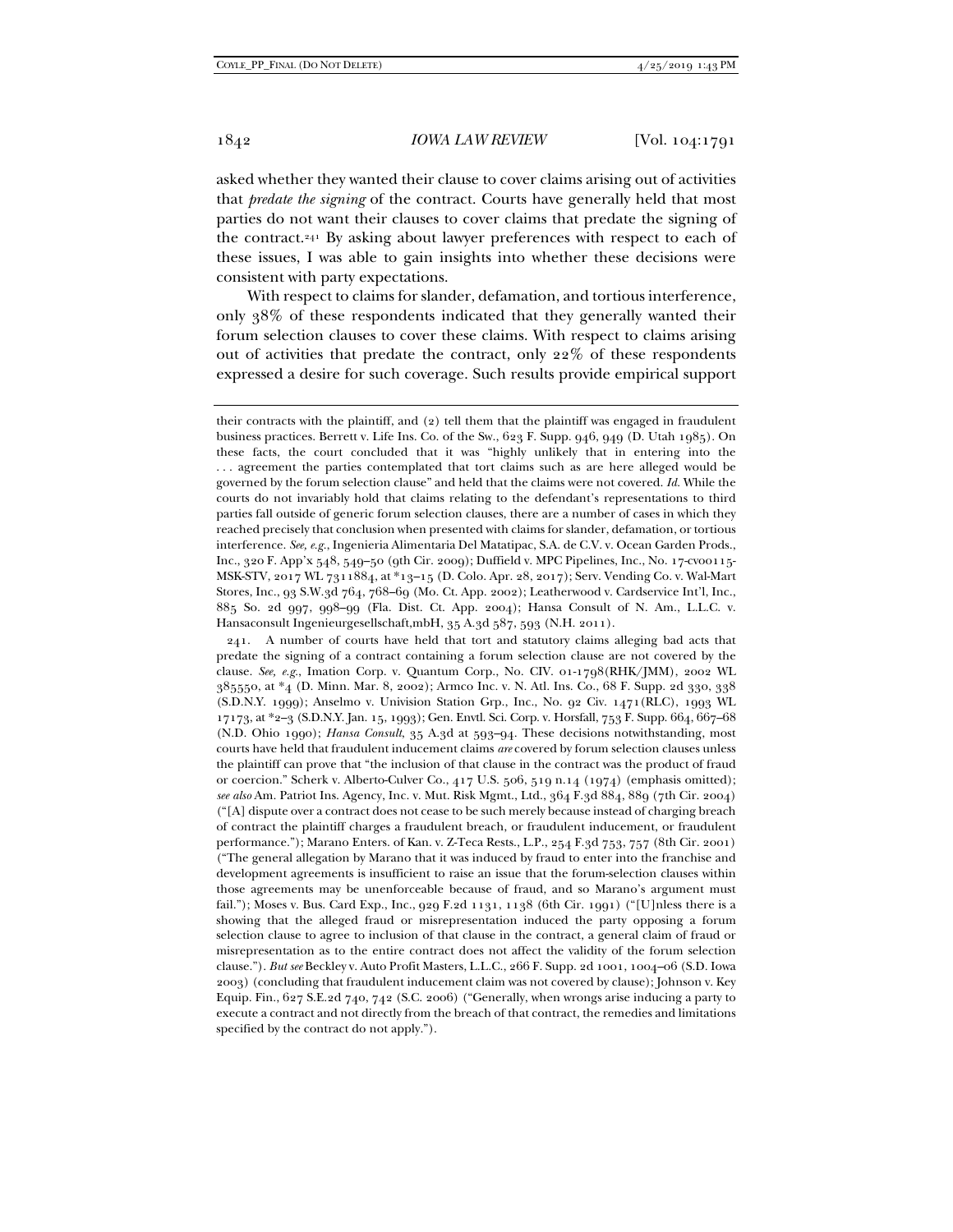for the decisions in which courts have shied away from enforcing forum selection clauses in these situations. The results also suggest that the survey respondents were not mindlessly selecting among various interpretive rules presented to them. Instead, they expressed skepticism about applying forum selection clauses in precisely those situations where the courts have also expressed some skepticism.

Finally, where a respondent stated that he or she wanted a forum selection clause to apply where the claim depended on the existence of a contractual relationship, I asked whether he or she wanted the claims to apply when (1) the claim would not have arisen "but for" the contractual relationship between the parties, or (2) the contract was the "proximate cause" of these claims. Approximately 46% of these respondents preferred a "but for" causation test. Approximately  $35\%$  of these respondents preferred a "proximate cause" test. The remaining  $19\%$  of these respondents either stated that both tests should apply, that they did not know, or did not answer the questions. Although the differences between these two tests are significant in percentage terms, they are smaller in absolute terms. Out of a total of 26 respondents, 12 expressed a preference for a "but for" test. Nine respondents expressed a preference for a proximate cause test. Five respondents did not express a clear choice for either test.

# 2. Implications

The foregoing analysis suggests several important insights. First, those courts that have held that non-contractual claims do not originate in the contract—and hence do not arise out of that contract—have adopted an interpretive default rule that is inconsistent with the expectations of most parties.242 Only 6% of the survey respondents expressed support for this approach. This finding suggests that those courts that have applied the origination test—a list that includes the Second Circuit—can and should revisit their past decisions on this issue.

Second, those courts that have traditionally applied just *one* of the interpretive approaches set forth above are probably taking too narrow an approach.243 When presented with seven possible scenarios as to when a claim might come within the scope of a contract's forum selection clause, the overwhelming majority of survey respondents identified *multiple* scenarios when the claim should be covered. Courts that have historically applied just one of these tests to the exclusion of all others—a list that includes the First Circuit and the Ninth Circuit—should also rethink their approach to this issue.

<sup>242</sup>*. See supra* note 61 (collecting cases).

 <sup>243.</sup> Courts in the First Circuit, for example, have historically utilized the same-operativefacts test to the exclusion of the others. Similarly, courts in the Ninth Circuit have typically relied on the contract-analysis test to the exclusion of the others.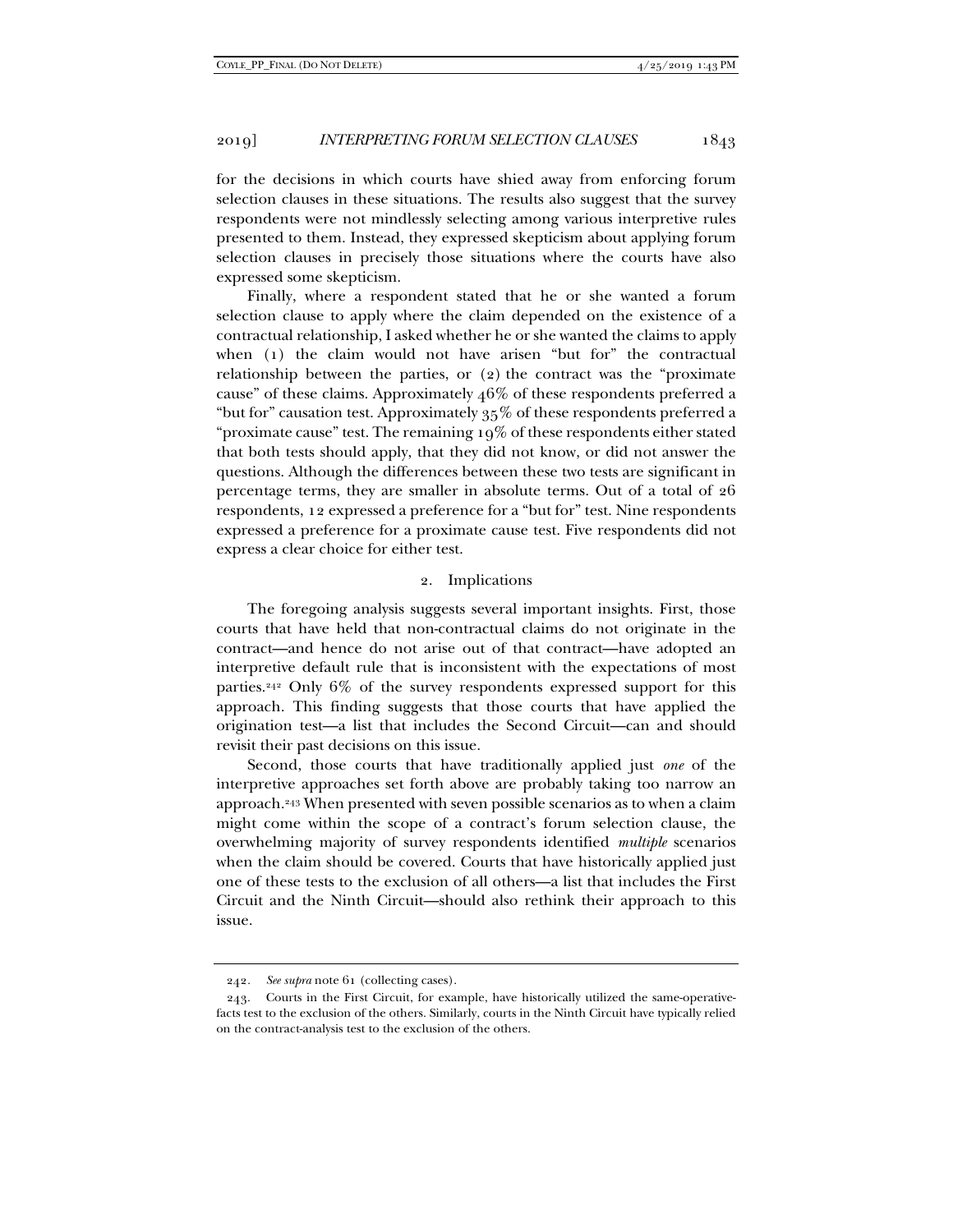Third, the hybrid approach pioneered by the Eighth Circuit would appear to be the one that most closely approximates the preferences of most contracting parties. Rather than focusing on just one test, the Eighth Circuit has held that courts should consider whether the non-contractual claims arise out of the same operative facts as a parallel contract claim *and* conduct an analysis of the contract *and* ask whether the claims depend on the existence of a contractual relationship.244 The survey respondents routinely identified multiple criteria from the various tests that the courts should use to determine whether a forum selection clause covered a non-contractual claim. In addition, since the *de facto* result of such an approach will result in these clauses being given a broader scope, this approach is likely to generate outcomes closer to the preferences of the significant number of respondents who wanted their clause to apply to *all* claims arising out of the business relationship.

Fourth, courts should err on the side of finding a non-contractual claim is covered in cases where the issue is close. Approximately  $45\%$  of respondents stated that they generally want their forum selection clauses to apply to *all* claims that relate in some way to the business relationship. Such an approach would address the concerns that some courts have raised about artful pleading and fragmented litigation proceedings.

Fifth, and finally, contract drafters who want their forum selection clauses to have a broad scope should take care to include phrases such as "related to" or "in connection with." In the vast majority of cases, writing these phrases into the clause will make it unnecessary for the courts to apply any of the interpretive tests set forth above.

# *C. THE CANONS RELATING TO NON-SIGNATORIES*

The canons relating to non-signatories, it will be recalled, help the courts determine whether the forum selection clause binds parties that are affiliated with the contract signatory but who did not actually sign the contract. The survey results with respect to these canons—and the implications that flow from these results—are set forth below.

#### 1. Survey Results

To ascertain whether the "closely related" test produced results that were consistent with the expectations of most contracting parties, I posed the following question to the survey respondents:

Should a forum selection clause apply to a party that has not signed the contract if that party is "closely related" to a contract signatory and it is "foreseeable" that the non-signatory would be bound by the clause? For example, should a company president be entitled to

 <sup>244.</sup> Terra Int'l, Inc. v. Miss. Chem. Corp., 119 F.3d 688, 693 (8th Cir. 1997).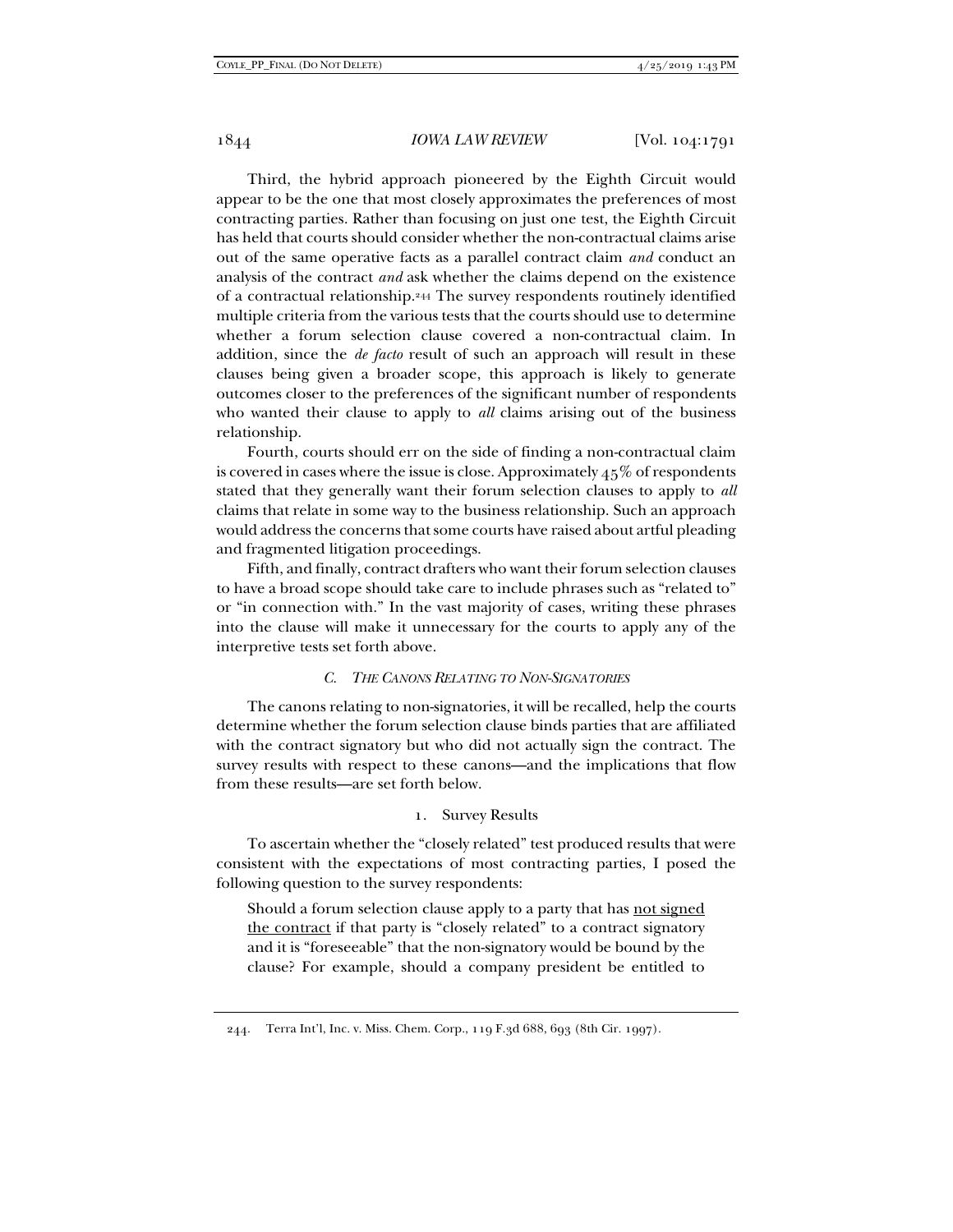invoke a forum selection clause in a case where the contract containing the clause was only signed by the company?

A narrow majority of respondents—51%—stated that non-signatories *should not* be covered by a forum selection clause on these facts. In support of this position, respondents cited the hornbook principle that contracts cannot bind parties who do not sign them.245 They also invoked third-partybeneficiary law and stated that, on these facts, the necessary conditions did not appear to have been satisfied for a non-signatory to benefit from the contract.246

Just over a quarter of respondents— $26\%$ —took the position that nonsignatories *should* be covered by forum selection clauses under the scenario posed by the question. In their comments, these respondents emphasized the ability of plaintiffs to create mischief under the traditional (and stricter) law of third party beneficiaries.247 Some respondents also noted that the purpose of a forum selection clause was to provide predictability to the transaction and that having non-signatories be covered by the clause furthered that goal. $248$ 

Another 22% of respondents declined to answer "yes" or "no" to the question posed. One remarked that it would be "nice" if the closely related test covered non-signatories but "I don't think that's the law."249 Another observed that "[t]his is a policy question and I don't have an opinion on it. I have been on both sides of this issue in litigation."<sup>250</sup> Others opined that the closely related test was "too fuzzy" but expressed support for the general notion that a company employee being sued for acts taken within the scope of employment that somehow related to the contract should be covered by an

 <sup>245.</sup> E-mail from Kan. In-House Attorney, to Author (July 21, 2017, 2:01 PM) (on file with Author) ("No, parties should be expressly stated in the contract."); E-mail from N.Y. Firm Attorney, to Author (July 21, 2017, 7:57 AM) (on file with Author) ("I would think not, I would think only the parties would be bound . . . ."); E-mail from Okla. Firm Attorney, to Author (July 12, 2017, 10:17 AM) (on file with Author) ("No[,] the contract terms would only bind parties to the contract."); E-mail from N.C. In-House Attorney, to Author (July 21, 2017, 8:28 AM) (on file with Author) ("Generally[,] I would say no since the person is not a party to the contract and most contracts have a no third party beneficiary clause.").

 <sup>246.</sup> E-mail from N.C. Firm Attorney, to Author (July 7, 2017, 8:56 AM) (on file with Author) ("No, unless explicitly made a third party beneficiary."); E-mail from N.C. Firm Attorney, to Author (Aug. 2, 2017, 12:56 PM) (on file with Author) ("Unless there is a third party beneficiary/equivalent party (i.e., officer/director action *is* the [company]'s action), I would want a party that would be bound by the clause to sign the [agreement].").

 <sup>247.</sup> E-mail from S.C. Firm Attorney, to Author (July 12, 2017, 3:09 PM) (on file with Author) ("Otherwise you invite mischief by plaintiffs.").

 <sup>248.</sup> E-mail from S.C. Firm Attorney, to Author (July 18, 2017, 4:33 PM) (on file with Author) ("Yes. In my view, the point of a forum-selection clause is to provide predictability to the transaction, and it seems consistent with this goal for an agent/employee/officer of a contracting party to be able to enforce a forum-selection clause."); E-mail from Tex. Firm Attorney, to Author (Aug. 4, 2017, 2:55 PM) (on file with Author) ("I would want all matters in that forum so 'should' apply to non-parties . . . .").

 <sup>249.</sup> E-mail from D.C. Firm Attorney, to Author (Aug. 7, 2017, 8:58 AM) (on file with Author). 250. E-mail from N.C. Firm Attorney, to Author (July 7, 2017, 12:32 PM) (on file with Author).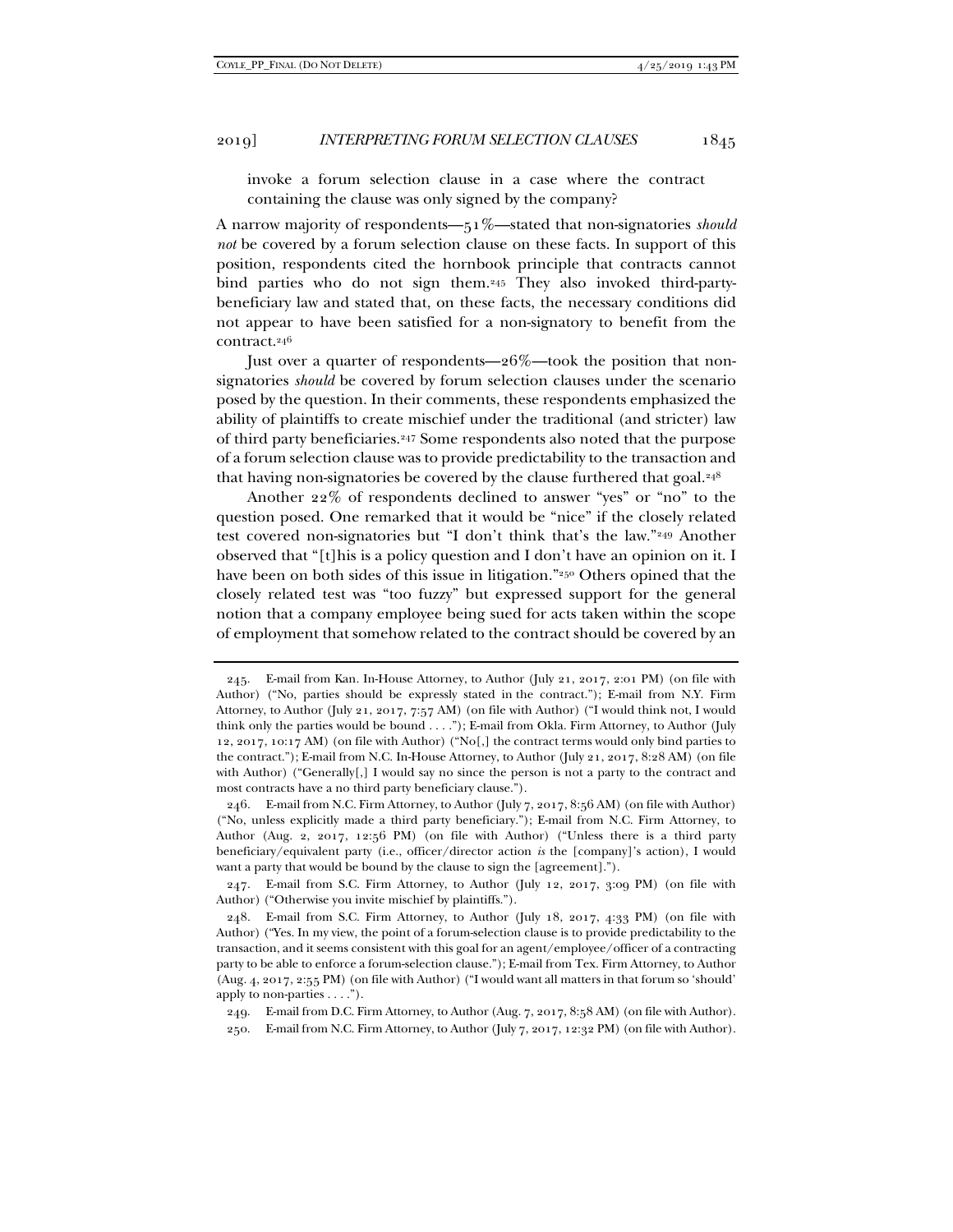exclusive forum selection clause.<sup>251</sup> Still another observed that the clause "probably should apply for the benefit of the non-signatory if the underlying claim is somehow related to the contract" but went on to add that "it seems hard and perhaps unfair to bind the non-signatory if the claim is against him or her, without consent or some involvement in preparing the contract."<sup>252</sup>

As discussed above, the courts have recognized the ability of the parties to contract around the canons relating to non-signatories by (1) stating explicitly that certain non-signatories are third-party beneficiaries to a contract or (2) stating explicitly that the contract is not intended to confer any rights on non-signatories.253 Accordingly, I also asked the survey respondents whether their standard contract includes a no-third-partybeneficiary clause. A substantial majority—79%—responded that they *do* typically include such a clause in their contracts. In these cases, the forum selection clause will not apply to non-signatories because it does not apply to any third-party beneficiaries. It is far from clear, however, that most attorneys recognize the connection between a forum selection clause and a no-thirdparty-beneficiary clause. As one survey respondent observed: "I doubt third party beneficiary rights [regarding] forum selection is always considered."254 Approximately 15% of respondents reported that their standard contract does not contain a no-third-party-beneficiary clause. The remaining 8% of respondents either stated they did not know whether their standard contract contained a no-third-party-beneficiary clause or that it depended on the circumstances.

Finally, it is worth mentioning that several survey respondents commented that their no-third-party-beneficiary clauses frequently contain exceptions and carve-outs. In principle, this list of exceptions and carve-outs could be used to extend the scope of a forum selection clause to cover nonsignatories. In practice, however, it appears that these exceptions are typically used to carve out third parties who are indemnitees under the agreement.<sup>255</sup> No respondent indicated that he or she had ever expressly addressed the interplay between this clause and a forum selection clause in the context of analyzing the rights of non-signatories.

 <sup>251.</sup> E-mail from N.C. Firm Attorney, to Author (July 28, 2017, 1:38 PM) (on file with Author); *see also* E-mail from Tex. Firm Attorney, to Author (July 7, 2017, 4:01 PM) (on file with Author) ("The forum selection clause should apply to closely related parties to a reasonable extent (i.e., the clause should apply to any party acting under the terms of the agreement, even if they did not sign the agreement). With that said, the clause is not all encompassing."); E-mail from Tex. Firm Attorney, to Author (July 5, 2017, 3:17 PM) (on file with Author) (observing that "'closely related' and 'foreseeability' is quite ambiguous and so I would not base on that").

 <sup>252.</sup> E-mail from Ill. Firm Attorney, to Author (July 17, 2017, 10:52 AM) (on file with Author). 253*. See supra* Part IV.

 <sup>254.</sup> E-mail from Tex. Firm Attorney, to Author (July 10, 2017, 3:59 PM) (on file with Author).

 <sup>255.</sup> E-mail from N.C. Firm Attorney, to Author (Aug. 4, 2017, 1:36 PM) (on file with Author) (stating that no-third-party-beneficiary clauses are standard but that they "often except third parties who are indemnitees").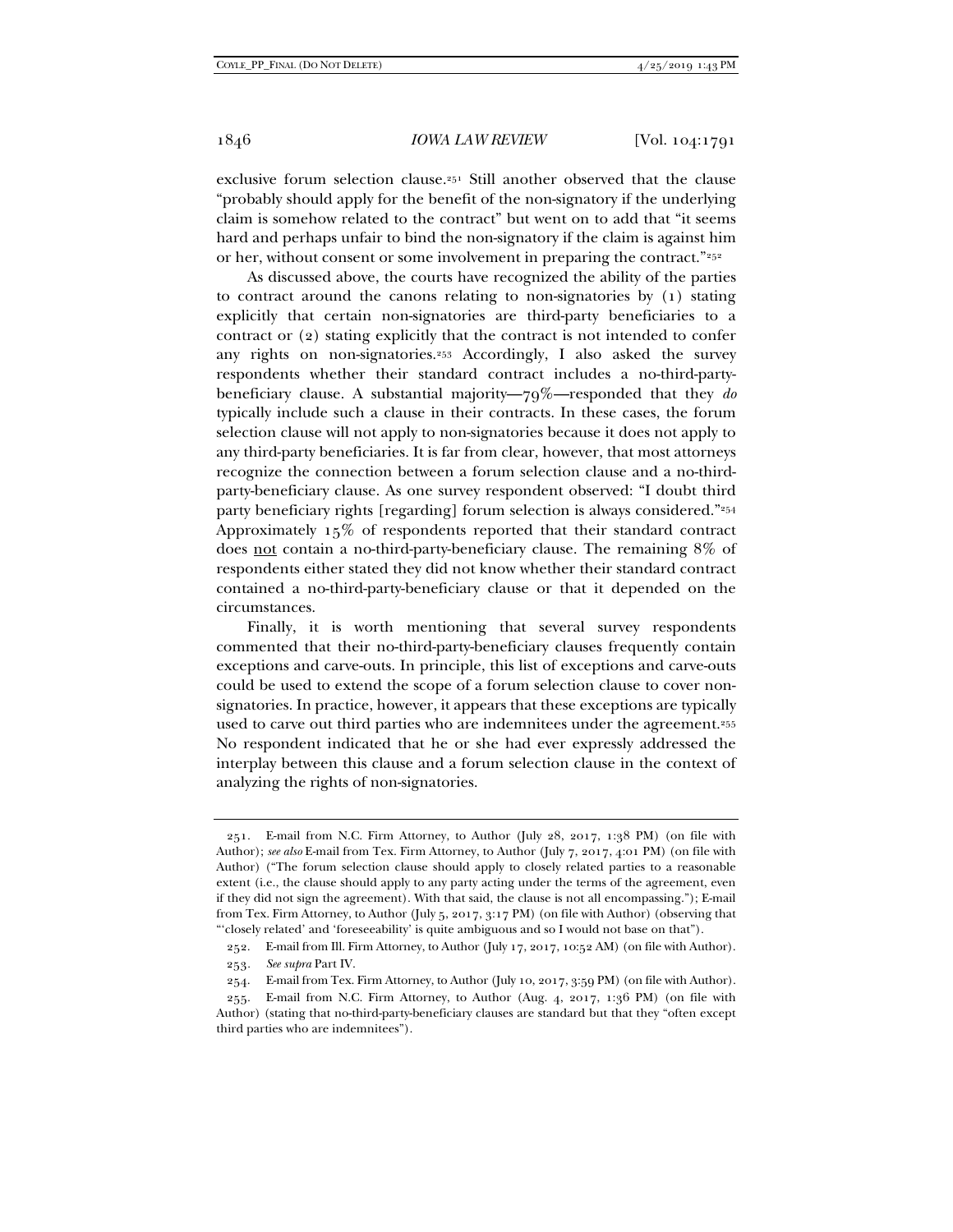#### 2. Implications

The survey results suggest several insights into the canons relating to nonsignatories. First, when lawyers are asked whether a forum selection clause covers a non-signatory, they are much more likely to reference third-partybeneficiary doctrine than the "closely related" test. This finding suggests that judges should rethink whether the "closely related" test produces results that are consistent with majoritarian expectations. While most lawyers want their clauses to have a broad scope in the sense that they want them to cover tort and statutory claims as well as contract claims, their survey responses indicate that they do not necessarily want these clauses to cover individuals who (1) never signed the contract in the first place, and (2) do not qualify as thirdparty beneficiaries under traditional doctrine. To the extent that the "closely related" test produces outcomes inconsistent with these expectations—and with longstanding third-party-beneficiary doctrine—it should be reexamined.

The second insight relates more to contract drafting than to judicial practice. A non-trivial number of the respondents—23%—reported that they wanted their forum selection clause to apply to non-signatories *and* that their standard contract included a no-third-party-beneficiary clause. Only one respondent acknowledged the tension between these two positions in his response. Going forward, lawyers should pay closer attention to the rights of non-signatories when drafting their contracts. If the parties want their forum selection clause to cover non-signatories, they should write language into the clause stating as much. Alternatively, this issue could be addressed by carving certain non-signatories out from a no-third-party-beneficiary clause. Either approach would give the courts better guidance as to party expectations and would mitigate the current disconnect between judicial practice and the reported expectations of the contract drafters who are often unaware of the interplay between their forum selection clause and their no-third-partybeneficiary clause.

#### *D. THE CANONS RELATING TO FEDERAL COURT*

The canons relating to federal court, it will be recalled, help the courts determine whether the parties contemplated litigation in state court to the exclusion of federal court or whether they contemplated litigation in either state or federal court. The survey results with respect to these canons—and the implications that flow from these results—are set forth below.

# 1. Survey Results

With respect to the canons relating to federal court, I asked the survey respondents whether they generally want to preserve the option of going to federal court when they are negotiating a forum selection clause. Approximately 79% of survey respondents stated that they always wanted to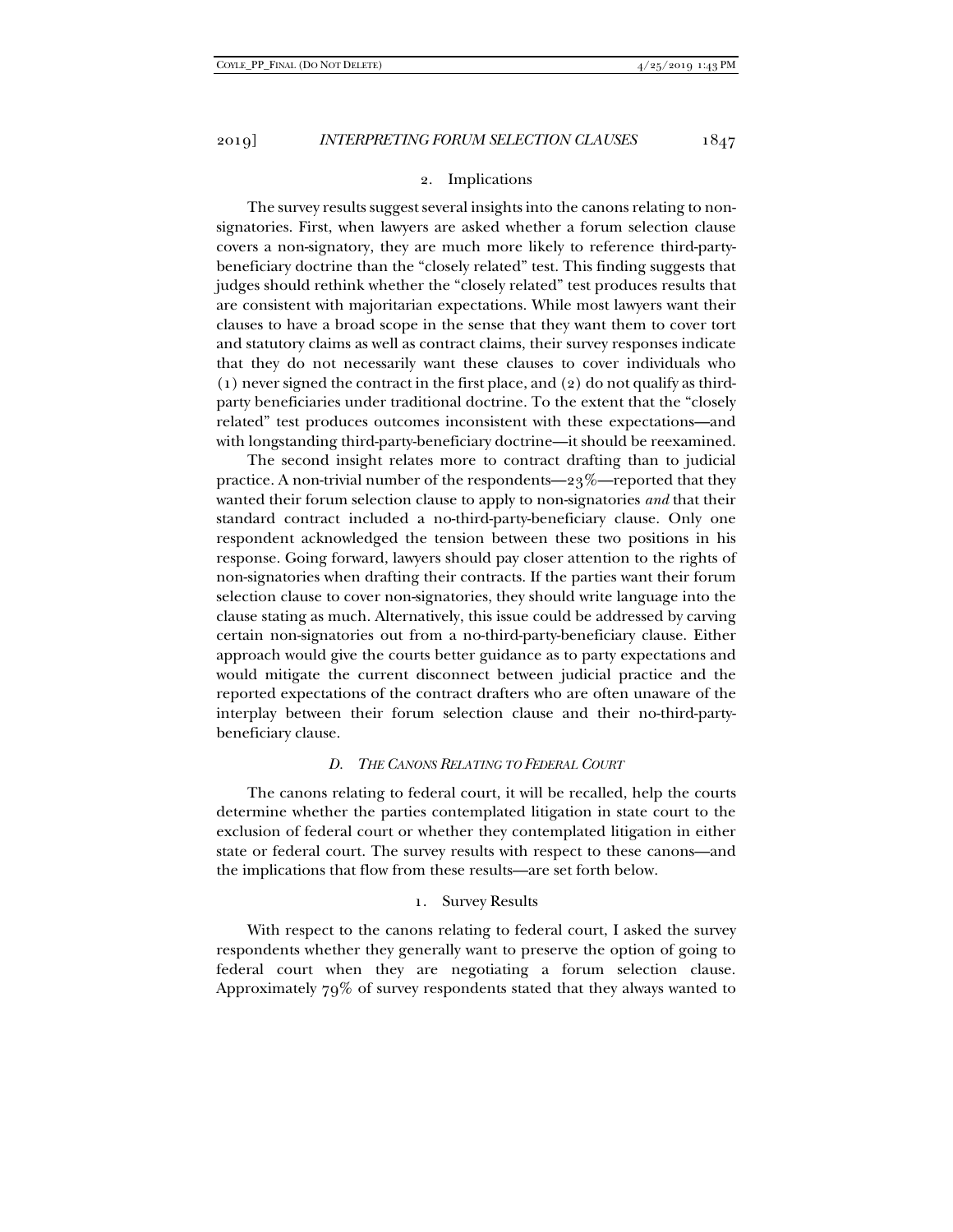preserve the option of going to federal court.256 The most commonly cited justification for this position was that federal courts are less biased against outof-state defendants than are state courts. As one respondent succinctly explained: "I would always want the federal court option, for fear of 'home cooking.'"257

Other survey respondents—approximately  $13\%$ —were more equivocal in their responses. One respondent, for example, stated that he paid little attention to the state/federal distinction when negotiating forum selection clauses "unless there are concerns about the state court that would be involved."258 Another stated that the answer to the question depended on the client: "if it is a 'local' entity, state court would be fine. If I represent a multistate, multi-national entity . . . I want to have the option to go to [federal] court."259 Still another observed that "it depends on the client and the types of potential claims that could be raised, but generally flexibility is preferred."260

A minority of survey respondents—just 8%—stated that their general preference when negotiating forum selection clauses was to exclude altogether the possibility of going to federal court. Two respondents explained that they wanted to litigate exclusively in the Delaware Court of Chancery.261 One respondent stated that he "usually prefer[red] state courts for simplicity and costs reasons."262 And one respondent stated that "[w]e select the state court, but reserve the option for federal court in the event the state court does not have jurisdiction."263

Having ascertained the baseline preferences of the survey respondents, I then sought to ascertain their familiarity with the relevant interpretive rules by asking them to read two forum selection clauses patterned on clauses from actual cases. The first stated that: "The courts of Texas shall have sole and exclusive jurisdiction over all disputes arising out of this Agreement." The second stated that: "You hereby consent to the sole and exclusive jurisdiction and venue of courts in King County, Washington in all disputes arising out of this Agreement." When the canons relating to federal court are applied to construe the clauses, the latent ambiguities relating to a state or federal forum are easily answered. The first clause—which uses the word "of" instead of

 <sup>256.</sup> This answer was given by 62 respondents.

 <sup>257.</sup> E-mail from N.C. Attorney, to Author (July 13, 2017, 5:57 AM) (on file with Author).

 <sup>258.</sup> E-mail from Minn. Firm Attorney, to Author (July 21, 2017, 8:10 AM) (on file with Author).

 <sup>259.</sup> E-mail from N.C. Firm Attorney, to Author (Aug. 2, 2017, 12:56 PM) (on file with Author).

 <sup>260.</sup> E-mail from Tex. Firm Attorney, to Author (July 5, 2017, 3:17 PM) (on file with Author).

 <sup>261.</sup> E-mail from N.Y. Firm Attorney, to Author (July 31, 2017, 12:37 PM) (on file with

Author) ("My preference is always the DE state courts, with [Chancery] being the preferred state court."); E-mail from Tex. Firm Attorney, to Author (July 18, 2017, 5:37 PM) (on file with Author) ("Depends, but usually say state court . . . if we're talking about Delaware.").

 <sup>262.</sup> E-mail from Tex. Firm Attorney, to Author (July 7, 2017, 4:01 PM) (on file with Author).

 <sup>263.</sup> E-mail from N.C. Firm Attorney, to Author (July 31, 2017, 9:52 AM) (on file with Author).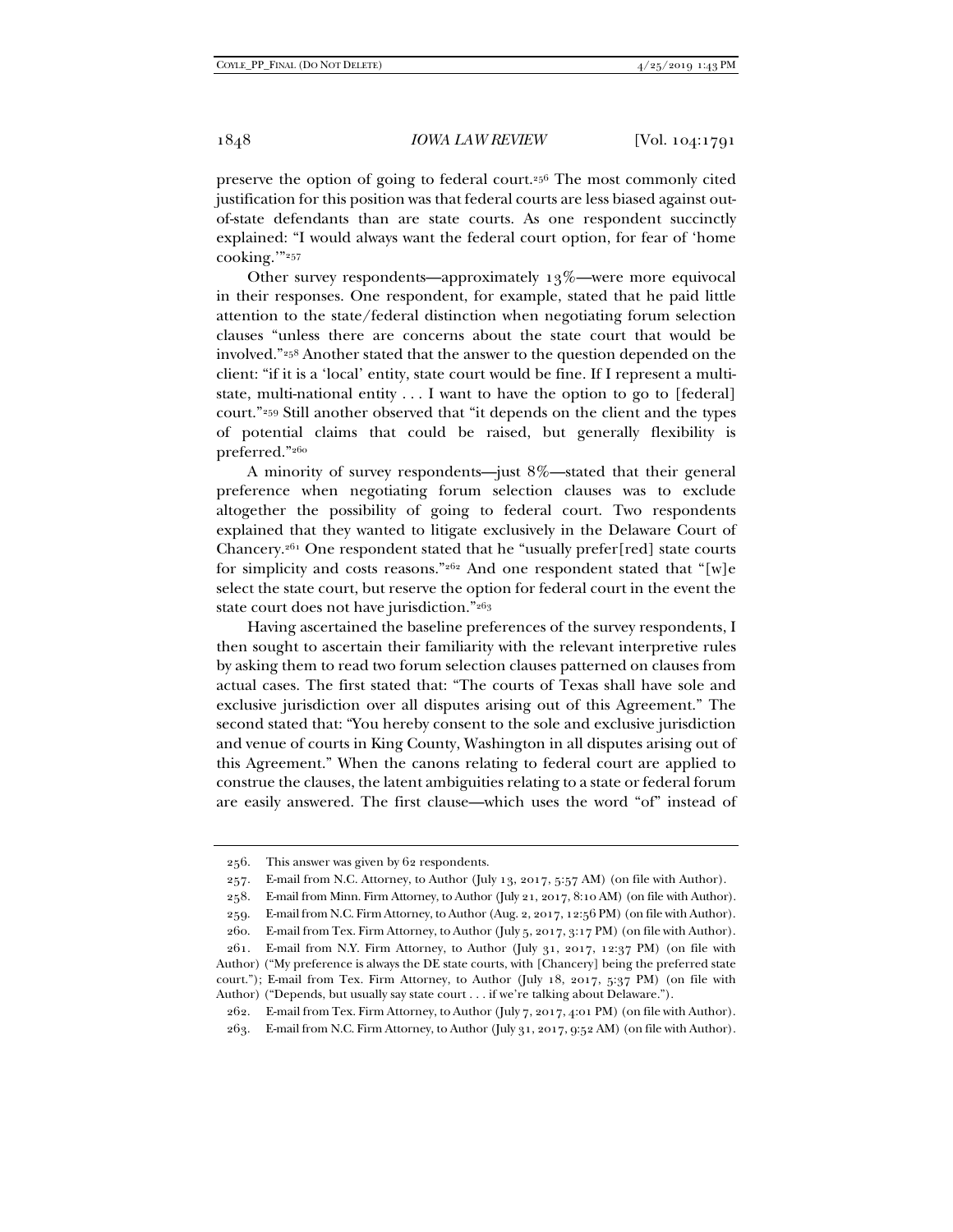"in"—will be read to select the Texas state courts and to exclude the federal courts in Texas. The second clause—which uses the word "in" rather than "of"—will generally be read to permit litigation in the federal courts so long as a federal courthouse is physically located in King County. In the Tenth Circuit, however, the second clause will be read to exclude the federal courts because the clause refers to a county rather than a judicial district.

In construing these two clauses, approximately  $21\%$  of respondents stated that they perceived no legal distinction between the two clauses. These answers suggest that these respondents were generally unaware of the interpretive rules discussed above. An additional 49% of respondents commented on legal issues that were unrelated to the availability of a federal forum.264 These responses suggest that (1) a significant number of respondents were either unaware of the significance the courts have attached to the words "of" and "in" and "county" in forum selection clauses, or (2) they viewed the potential availability of a federal forum as less important than other issues presented by the precise wording of the clause.

The remaining  $30\%$  of respondents specifically addressed the question of whether litigation in a federal forum was possible under at least one of the clauses. With respect to the first clause, 14 respondents correctly predicted that the clause selected the Texas state courts exclusively. By contrast, seven respondents guessed incorrectly that the clause permitted litigation in federal court. With respect to the second clause, 17 respondents stated that the clause would permit litigation in the federal courts if King County contained a federal courthouse. By contrast, only one respondent stated that the clause selected the Washington state courts exclusively.

## 2. Implications

The findings set forth above suggest three important insights with respect to the canons relating to federal court. First, most parties generally want to preserve their option of going to federal court when drafting a forum selection clause. This preference was expressed by 79% of survey respondents. Only 8% of survey respondents stated that they generally want their forum selection clauses to exclude the possibility of going to federal court. In close cases, therefore, courts should err on the side of finding that the parties did *not* intend to foreclose the possibility of litigating their dispute in federal court because this is the outcome that aligns with the expectations of most contracting parties. In practice, many courts give effect to this preference by requiring "clear and unequivocal" evidence that the defendant waived its right

 <sup>264.</sup> Several respondents, for example, noted that the second clause referenced jurisdiction *and* venue whereas the first clause only made reference to jurisdiction. Other respondents noted that the first clause was more strongly worded than the second because it contained the word "shall" rather than the word "consent." Still others noted that the second clause—by utilizing the word "You"—appeared to bind one party but not the other.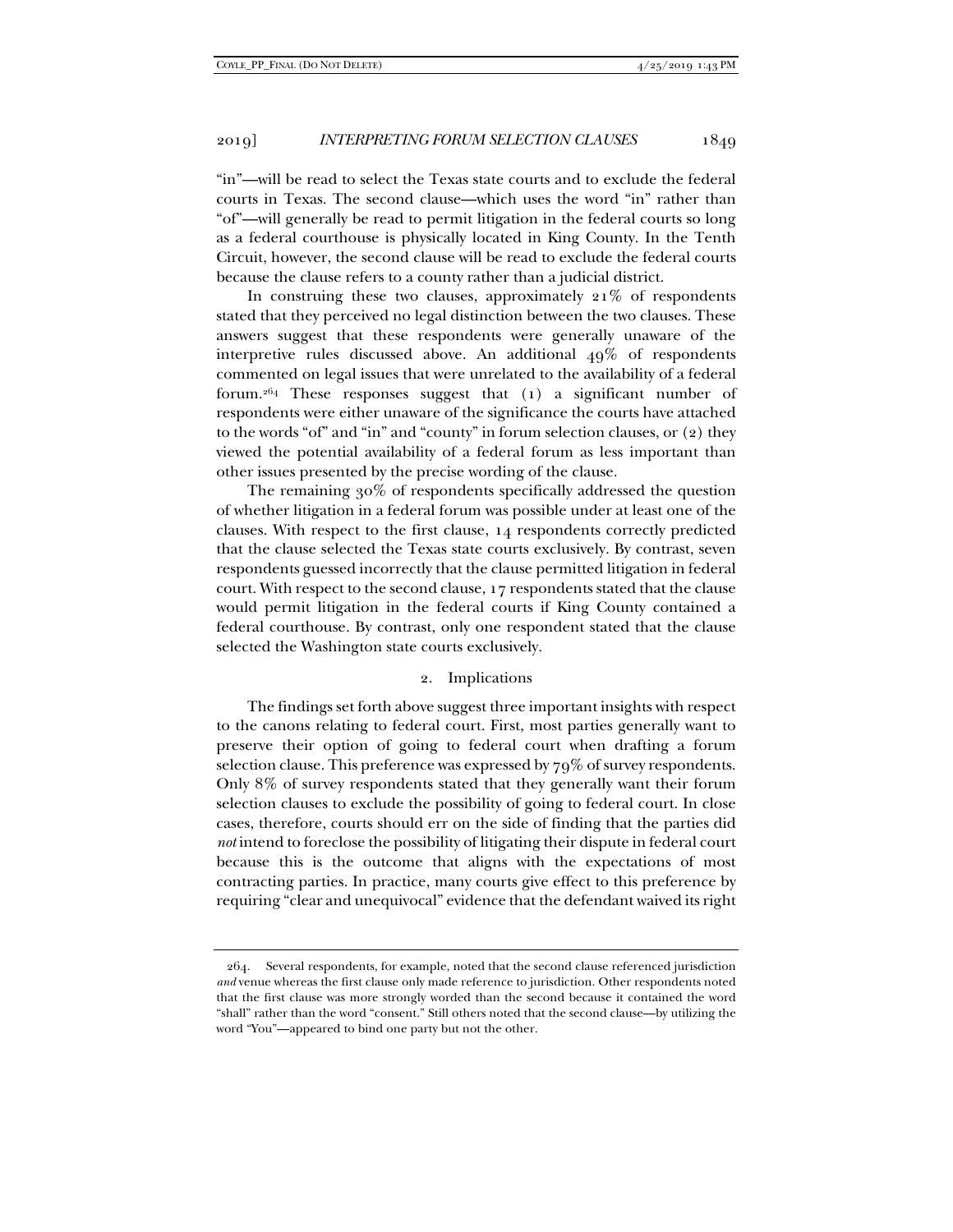to remove.265 The survey suggests that this standard should be retained and vigorously applied by courts called upon to construe ambiguous forum selection clauses.

Second, many lawyers—even sophisticated lawyers engaged in transactional practice at major law firms—are unaware of the linguistic distinction between "of" and "in" when it comes to forum selection clauses. When presented with two forum selection clauses in which these words appeared, approximately  $70\%$  of the survey respondents were seemingly unaware of their significance in determining the availability of a federal forum. Where the survey respondents spotted this issue, they generally agreed with the courts that the word "in" connoted an intent to litigate in either state or federal courts. There was, however, disagreement among the respondents as to the legal significance of the word "of."266 In the future, courts should take these disagreements as to meaning—as well as the general lack of awareness regarding the issue—into account in construing ambiguous clauses.

Third, and finally, not a single respondent—even those based in Oklahoma and Colorado, two states within the Tenth Circuit—invoked the distinction between "counties" and "judicial districts" drawn by the Tenth Circuit when commenting on the clauses above. With respect to this rule in particular, there is scant evidence that the canon of construction developed by the Tenth Circuit produces outcomes that are consistent with the expectations of the parties at the time of drafting. Accordingly, the Tenth Circuit can and should revisit its earlier decisions and adopt a new interpretive default rule that is more in line with party expectations and decisions rendered by the other federal circuits.

#### VIII. CONCLUSION

Whenever one proposes a new approach to solving an old problem, the burden is on the innovator to show that the new approach is better than the old ones. The question of how courts should interpret ambiguous contract boilerplate is an old problem. The traditional solution required litigants to make their interpretive arguments to a judge who then drew upon his or her own intuitions as to what most parties would probably want the clause to mean. There is nothing inherently wrong with this approach. However, it sometimes results in idiosyncratic interpretations that inflict costs on third parties whose contracts contain similar language. This Article suggests that an alternative approach—one that looks to interviews and surveys for insights into what most parties want the provision to mean—can reduce these costs.

<sup>265</sup>*. See supra* note 188 and accompanying text (collecting cases adopting "clear and unequivocal" test).

 <sup>266.</sup> As discussed above, seven respondents stated that the phrase "courts of Texas" permitted litigation in federal courts. Fourteen respondents concluded that this same phrase precluded litigation in federal courts.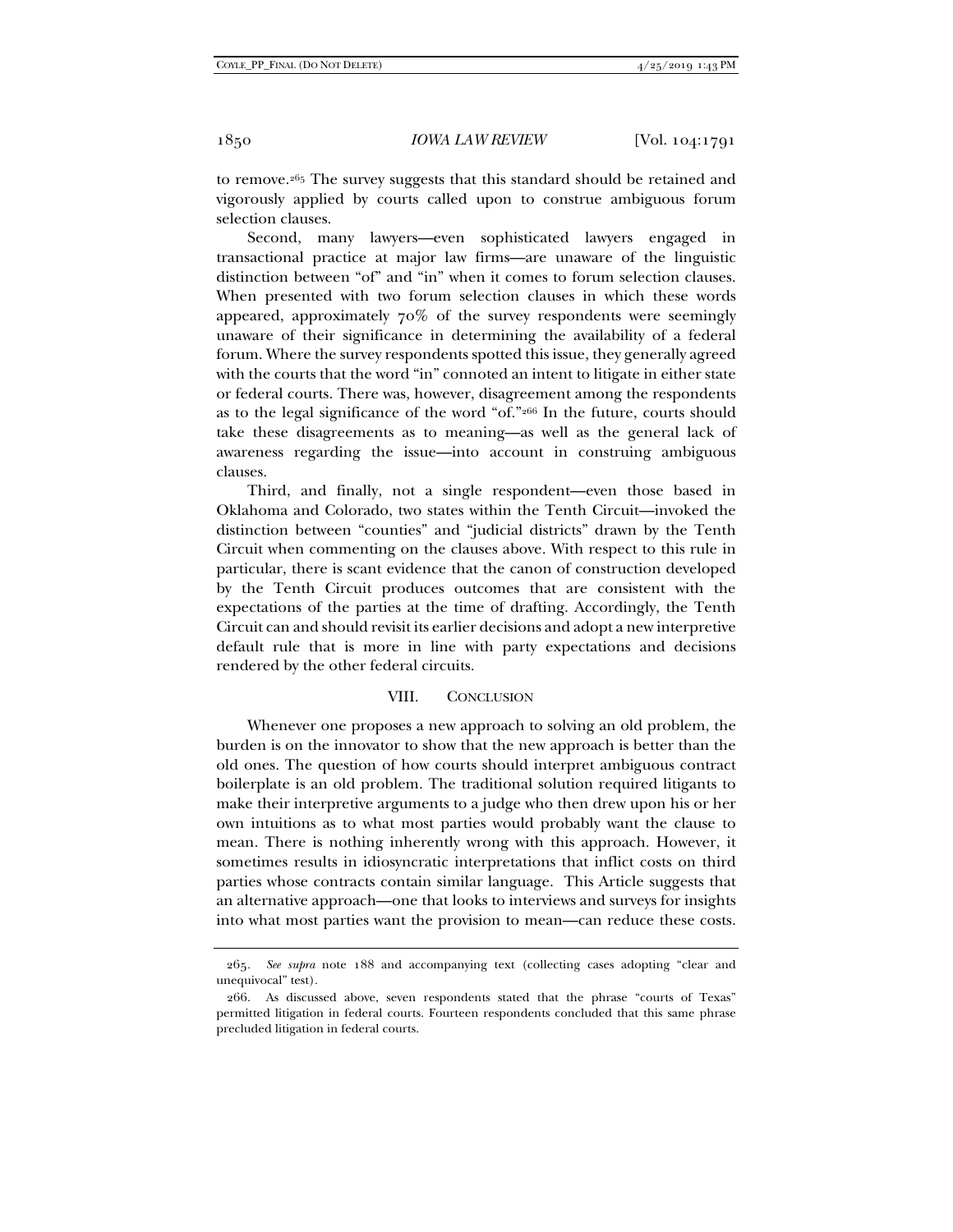2019] *INTERPRETING FORUM SELECTION CLAUSES* 1851

While the Article utilized this approach to interpret the forum selection clause, it could just as easily be utilized to interpret other common boilerplate provisions that are routinely written into commercial contracts.

If a contract is clearly drafted, of course, there will be no need for the courts to invoke any of the canons discussed above. Contract drafters should therefore aspire to state their intentions clearly, thereby making it unnecessary for the courts to construe a clause. The table below seeks to assist them in this task.

TABLE 1

| <b>Exclusivity</b>                                                                                                                                                                                            | Scope                                                                                                                                                                                            | <b>Non-Signatories</b>                                                                                                                                  | <b>Federal Courts</b>                                                                                                                                                                                                                                     |
|---------------------------------------------------------------------------------------------------------------------------------------------------------------------------------------------------------------|--------------------------------------------------------------------------------------------------------------------------------------------------------------------------------------------------|---------------------------------------------------------------------------------------------------------------------------------------------------------|-----------------------------------------------------------------------------------------------------------------------------------------------------------------------------------------------------------------------------------------------------------|
| If the goal is exclusivity,<br>use words like "sole," "only,"<br>"exclusive," and "must" to convey<br>an intent to litigate exclusively<br>in the chosen forum.                                               | If the goal is to give the clause<br>a broad scope, state that the<br>clause shall apply to all claims<br>"relating to" the contract or<br>the parties' relationship.                            | If the goal is for the clause<br>to apply to non-signatories.<br>specifically identify the<br>relevant non-signatories<br>as third-party beneficiaries. | If the goal is to preserve the<br>option of going to federal<br>court, state that claims shall<br>be resolved by the "state and<br>federal courts" in the chosen<br>forum.                                                                                |
| If the goal is non-exclusivity,<br>omit all the words listed above<br>and use the word "non-exclusive"<br>or state that the parties "submit<br>to jurisdiction" or "consent to<br>venue" in the chosen forum. | If the goal is to give the clause<br>a narrow scope, state that the<br>clause shall only apply to<br>"contract claims" or to claims<br>"arising out of the alleged<br>breach of this agreement." | If the goal is for the clause<br>to apply exclusively to<br>contract signatories, state<br>that there are no third-party<br>beneficiaries.              | If the goal is to eliminate the<br>option of going to federal<br>court, state that claims shall<br>be resolved by the "state courts"<br>in the chosen forum and that<br>"no actions commenced" in<br>those courts "shall be removed<br>to federal court." |

# A Guide to Drafting Forum Selection Clauses

The table distills the essence of the judicial decisions surveyed in this Article into a simple and straightforward guide to contract drafters. With any luck, future drafters will pay heed to this guidance and incorporate the insights into their agreements. Until the day when *all* forum selection clauses state the intentions of the parties in such clear and unequivocal language, however, the courts will continue to rely on the canons discussed above to construe forum selection clauses.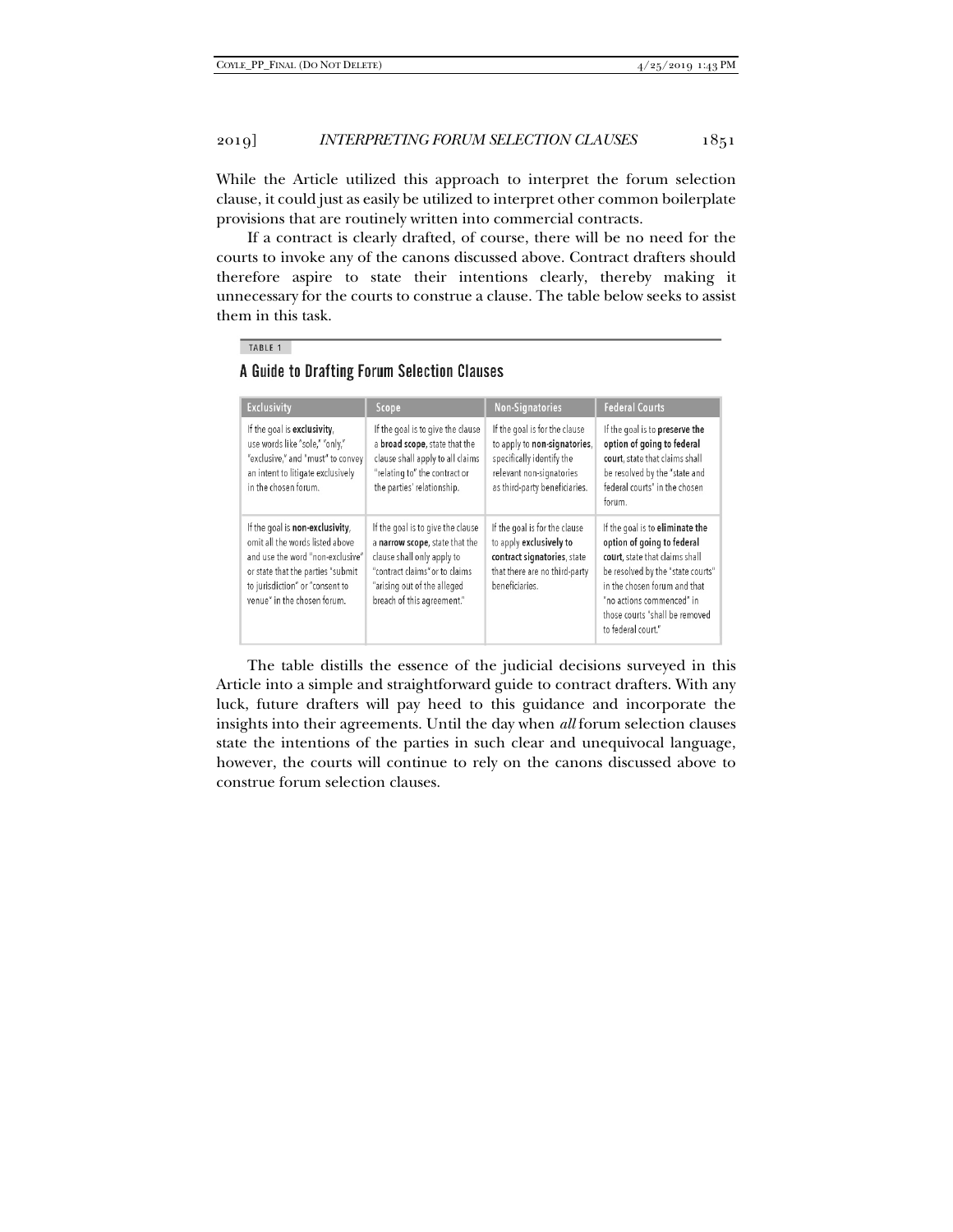# **APPENDIX**

# Forum Selection Clause Questionnaire

1. Are you familiar with the distinction between "exclusive" and "nonexclusive" forum selection clauses? (This is sometimes framed as a distinction between "mandatory" and "permissive" clauses.)

If "no," please skip ahead to Question 4.

If "yes," please proceed to the next question.

- 2. When you are negotiating a forum selection clause, do you generally want the clause to be exclusive or non-exclusive? What factors play into this decision?
- 3. Please review each of the forum selection clauses below. Without conducting any research, please state whether the clause is exclusive (E) or non-exclusive (N) in the adjacent box.

In the event that either party brings suit to enforce the terms of this Agreement both parties consent and agree that jurisdiction for such action will lie only in the state and federal courts sitting in Mecklenburg County, North Carolina.

Any suit, action or proceeding arising out of or relating to this Agreement may be commenced and maintained in any court of competent subject matter jurisdiction in Miami-Dade County, Florida and each party waives objection to such jurisdiction and venue.

The parties hereto submit and consent to the jurisdiction of the courts present in the state of Texas in any action brought to enforce (or otherwise relating to) this agreement.

The parties specifically agree and consent that any causes of action or suits related to this Agreement must be filed in the Second Judicial District Court, Albuquerque, New Mexico, USA.

4. When you are negotiating a forum selection clause, do you generally want a clause that requires the parties to litigate disputes exclusively in state court? Or do you generally want to preserve the option of going to federal court?

![](_page_61_Figure_14.jpeg)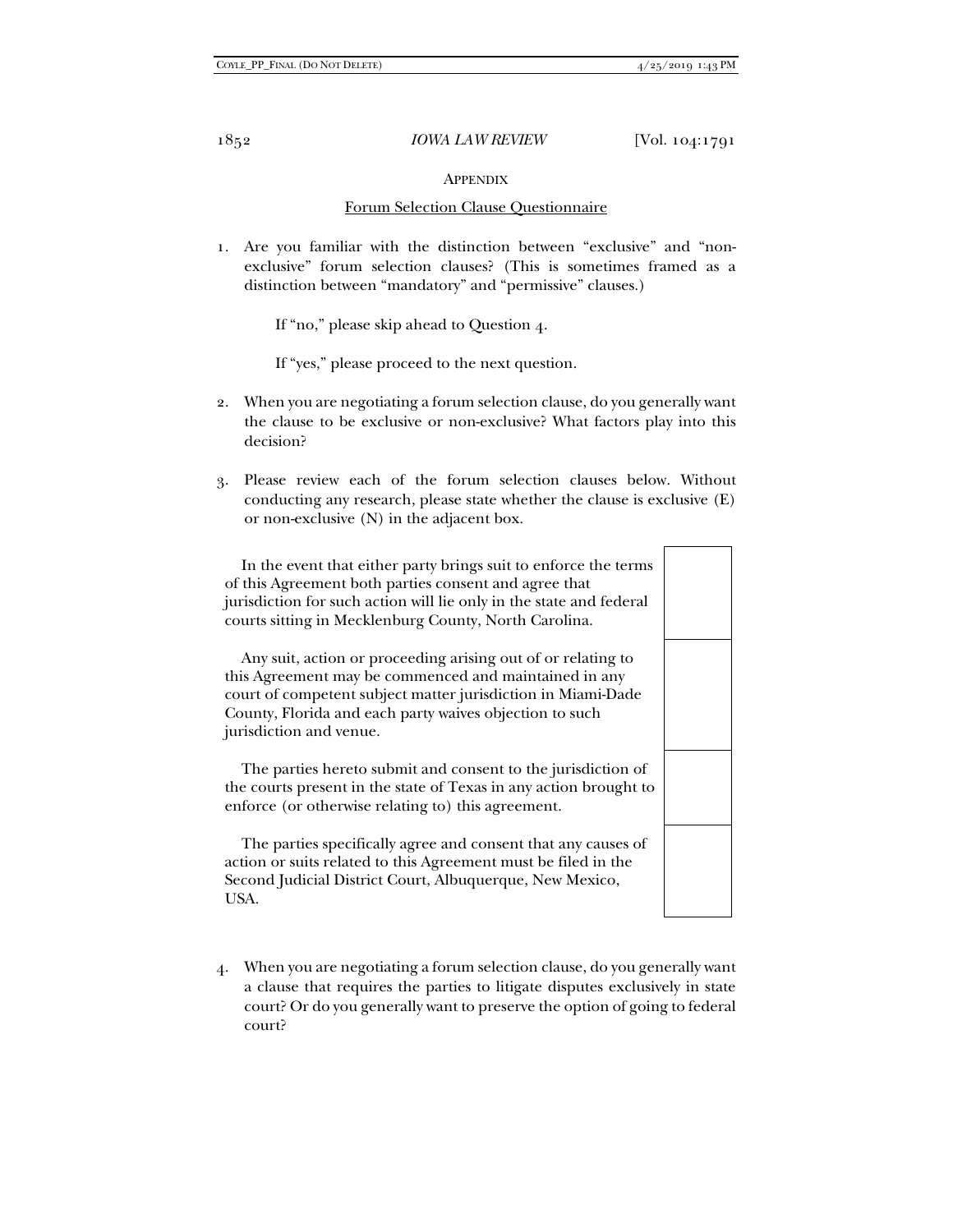- 5. Do you perceive any legally significant distinction between the two forum selection clauses below? If so, please explain.
	- A. "The courts of Texas shall have sole and exclusive jurisdiction over all disputes arising out of this Agreement."
	- B. "You hereby consent to the sole and exclusive jurisdiction and venue of courts in King County, Washington in all disputes arising out of this Agreement."
- 6. Please read the three statements below. Mark the statement that best captures your baseline preference when it comes to forum selection clause scope.
	- A. I want my forum selection clause to cover breach of contract claims exclusively. If I wish to bring a tort or statutory claim against my counterparty, I may ignore the clause. Conversely, if my counterparty wishes to bring a tort or statutory claim against me, it may ignore the clause.
	- B. I want my forum selection clause to cover claims for breach of contract as well as tort and statutory claims that have some connection to the contract.
	- C. I want my forum selection clause to cover all contract, tort, and statutory claims that relate in some way to the business relationship. Even if these claims have nothing to do with the contract, I still want them to be covered by my forum selection clause.

If you selected statement A or statement C, please skip ahead to Question 9.

If you selected statement B, please proceed to the next question.

7. Please put an "X" next to each statement that describes a situation where you believe a tort or statutory claim asserted by one contract counterparty against the other should be covered by a forum selection clause. You may select more than one statement.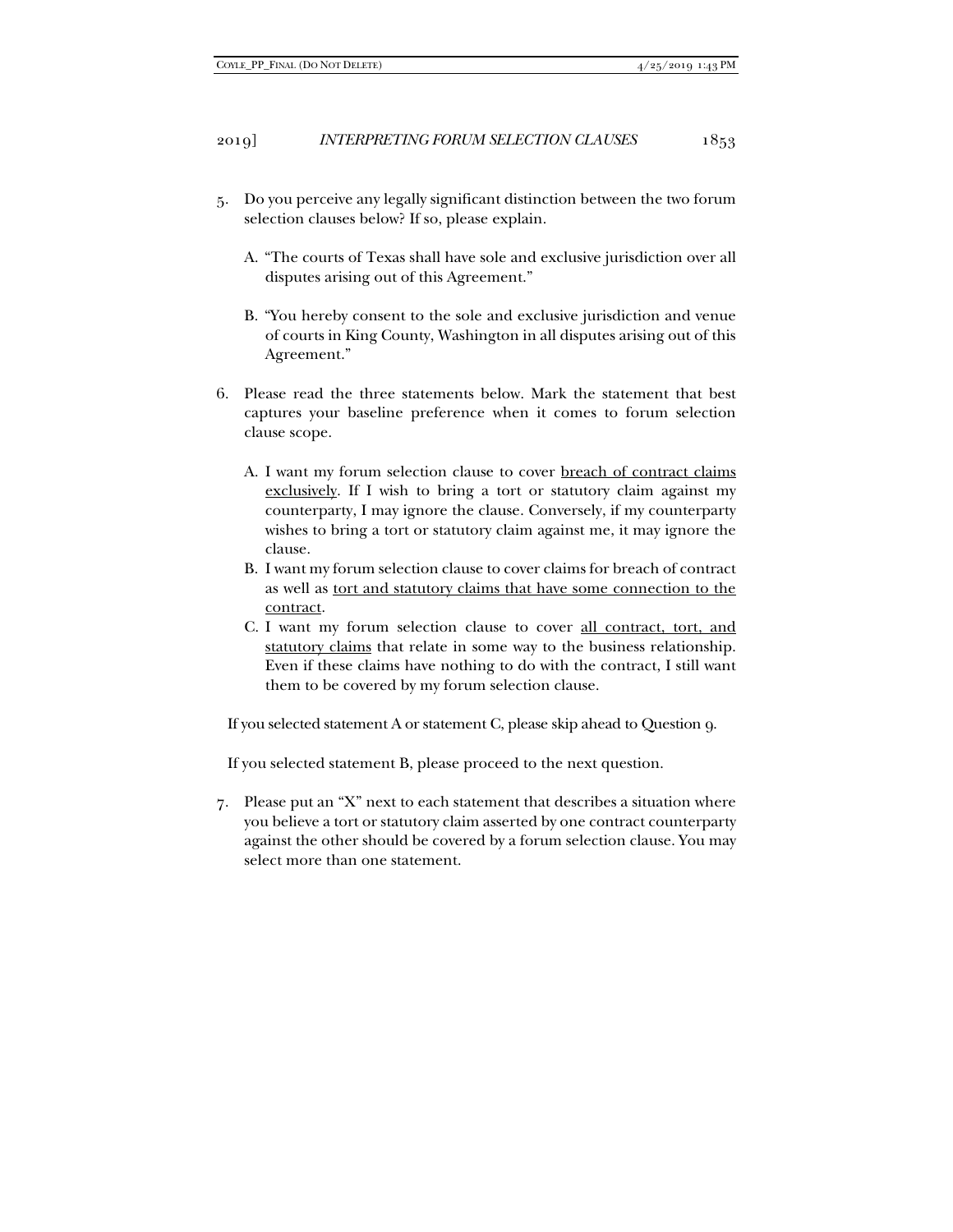I want my forum selection clause to cover non-contractual claims when these claims arise out of the same operative facts as a parallel contract claim.

I want my forum selection clause to cover claims for slander, defamation, or tortious interference.

I want my forum selection clause to cover non-contractual claims when the court must construe the contract to resolve the claims (e.g., read implied terms into it).

I want my forum selection clause to cover non-contractual claims arising out of activities that predate the signing of the contract.

I want my forum selection clause to cover non-contractual claims when these claims cannot be adjudicated without determining whether the defendant is in compliance with the contract.

I want my forum selection clause to cover non-contractual claims when these claims relate in some way to the interpretation of the contract.

I want my clause to cover non-contractual claims when these claims ultimately depend on the existence of a contractual relationship between the parties.

8. If you did not put an "X" next to the final statement listed above —expressing a preference for coverage when the claim depends on the existence of a contractual relationship between the parties—please proceed to Question 9.

If you did put an "X" next to this final statement, how closely related should the claims be to the existence of the contractual relationship? Do you want the clause to cover tort and statutory claims where these claims would not have arisen "but for" the contractual relationship between the parties? Or do you want the clause to cover tort and statutory claims only when the contract is the "proximate cause" of these claims?

9. Should a forum selection clause apply to a party that has not signed the contract if that party is "closely related" to a contract signatory and it is "foreseeable" that the non-signatory would be bound by the clause? For

![](_page_63_Figure_12.jpeg)